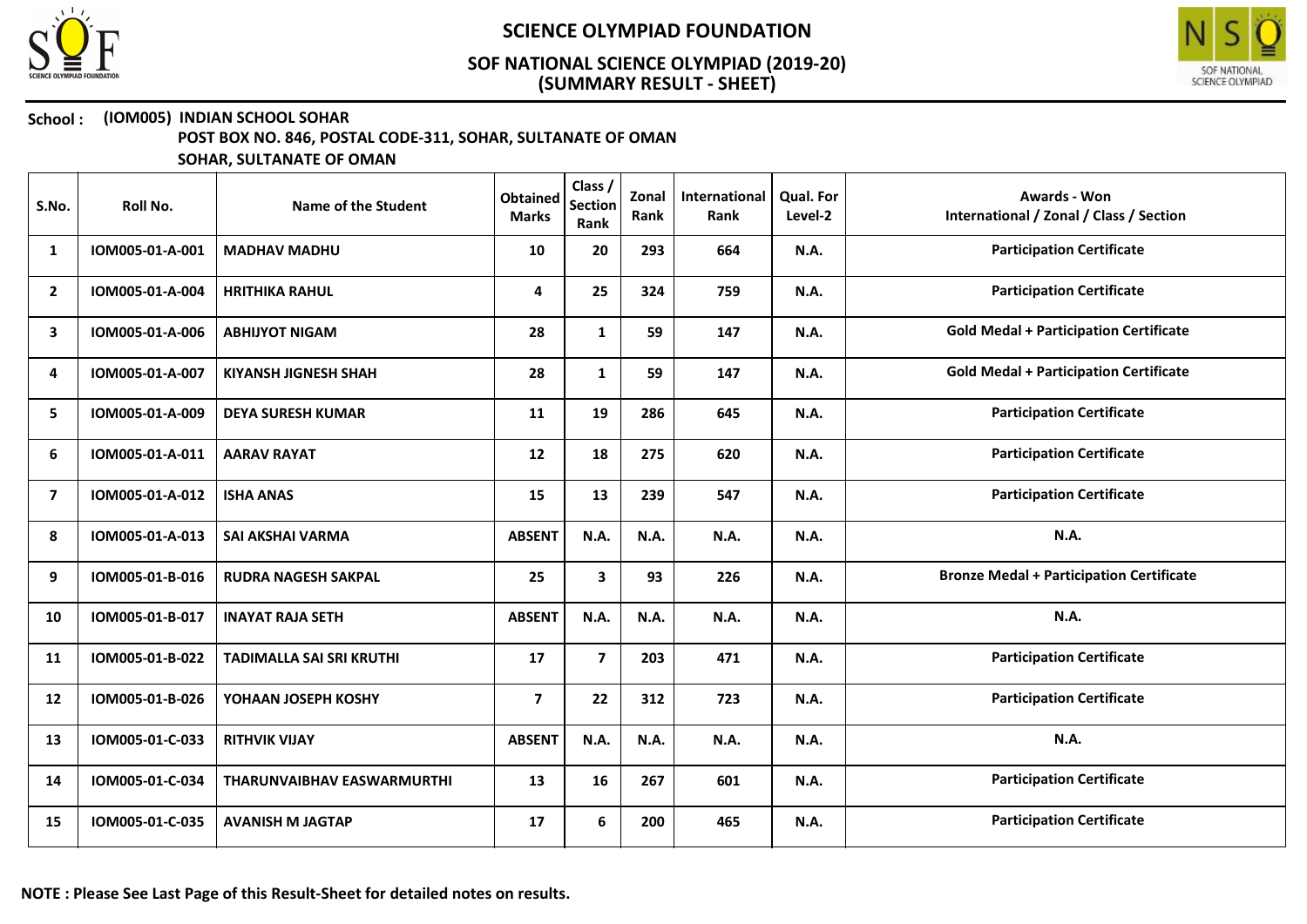



## School : (IOM005) INDIAN SCHOOL SOHAR

POST BOX NO. 846, POSTAL CODE-311, SOHAR, SULTANATE OF OMAN

| S.No. | Roll No.        | Name of the Student             | <b>Obtained</b><br><b>Marks</b> | Class /<br><b>Section</b><br>Rank | Zonal<br>Rank | International<br>Rank | Qual. For<br>Level-2 | <b>Awards - Won</b><br>International / Zonal / Class / Section |
|-------|-----------------|---------------------------------|---------------------------------|-----------------------------------|---------------|-----------------------|----------------------|----------------------------------------------------------------|
| 16    | IOM005-01-C-036 | <b>SERA MARIA JOSE</b>          | 8                               | 21                                | 307           | 702                   | <b>N.A.</b>          | <b>Participation Certificate</b>                               |
| 17    | IOM005-01-C-037 | <b>AARYA BANERJI</b>            | <b>ABSENT</b>                   | N.A.                              | N.A.          | N.A.                  | <b>N.A.</b>          | <b>N.A.</b>                                                    |
| 18    | IOM005-01-D-041 | <b>NANDINI SINGH</b>            | 13                              | 15                                | 260           | 589                   | <b>N.A.</b>          | <b>Participation Certificate</b>                               |
| 19    | IOM005-01-D-045 | KODAVATI KANTI LOHITH CHOWDARY  | <b>ABSENT</b>                   | N.A.                              | N.A.          | N.A.                  | <b>N.A.</b>          | N.A.                                                           |
| 20    | IOM005-01-E-048 | <b>JESWIN ANTONY</b>            | <b>ABSENT</b>                   | N.A.                              | N.A.          | N.A.                  | <b>N.A.</b>          | N.A.                                                           |
| 21    | IOM005-01-E-049 | <b>SHASHANK SUNIL KURUP</b>     | <b>ABSENT</b>                   | N.A.                              | N.A.          | N.A.                  | <b>N.A.</b>          | N.A.                                                           |
| 22    | IOM005-01-E-056 | <b>MOHAMMED MOHTASHIM AHMED</b> | 17                              | 8                                 | 209           | 480                   | <b>N.A.</b>          | <b>Participation Certificate</b>                               |
| 23    | IOM005-01-E-062 | <b>SAMRUDH BHIMARAO PATIL</b>   | 25                              | $\mathbf{2}$                      | 90            | 222                   | <b>N.A.</b>          | <b>Silver Medal + Participation Certificate</b>                |
| 24    | IOM005-01-E-063 | SAI ARNAV ACHARYA               | 25                              | 4                                 | 98            | 233                   | <b>N.A.</b>          | <b>Participation Certificate</b>                               |
| 25    | IOM005-01-E-064 | <b>APURBA OJHA</b>              | 24                              | 5                                 | 112           | 263                   | <b>N.A.</b>          | <b>Participation Certificate</b>                               |
| 26    | IOM005-01-F-066 | <b>ARNAV SINGH</b>              | <b>ABSENT</b>                   | N.A.                              | <b>N.A.</b>   | N.A.                  | <b>N.A.</b>          | N.A.                                                           |
| 27    | IOM005-01-F-067 | <b>MOHANA GURUPRASAD RAO</b>    | 15                              | 11                                | 230           | 534                   | N.A.                 | <b>Participation Certificate</b>                               |
| 28    | IOM005-01-G-074 | <b>VIHAAN VISWANATHA SHETTY</b> | 13                              | 17                                | 270           | 604                   | <b>N.A.</b>          | <b>Participation Certificate</b>                               |
| 29    | IOM005-01-G-078 | <b>ADHVAY SUBIN</b>             | 15                              | 12                                | 231           | 538                   | <b>N.A.</b>          | <b>Participation Certificate</b>                               |
| 30    | IOM005-01-G-079 | <b>ABHIJIT DIVYA ARAVIND</b>    | 16                              | 9                                 | 218           | 508                   | <b>N.A.</b>          | <b>Participation Certificate</b>                               |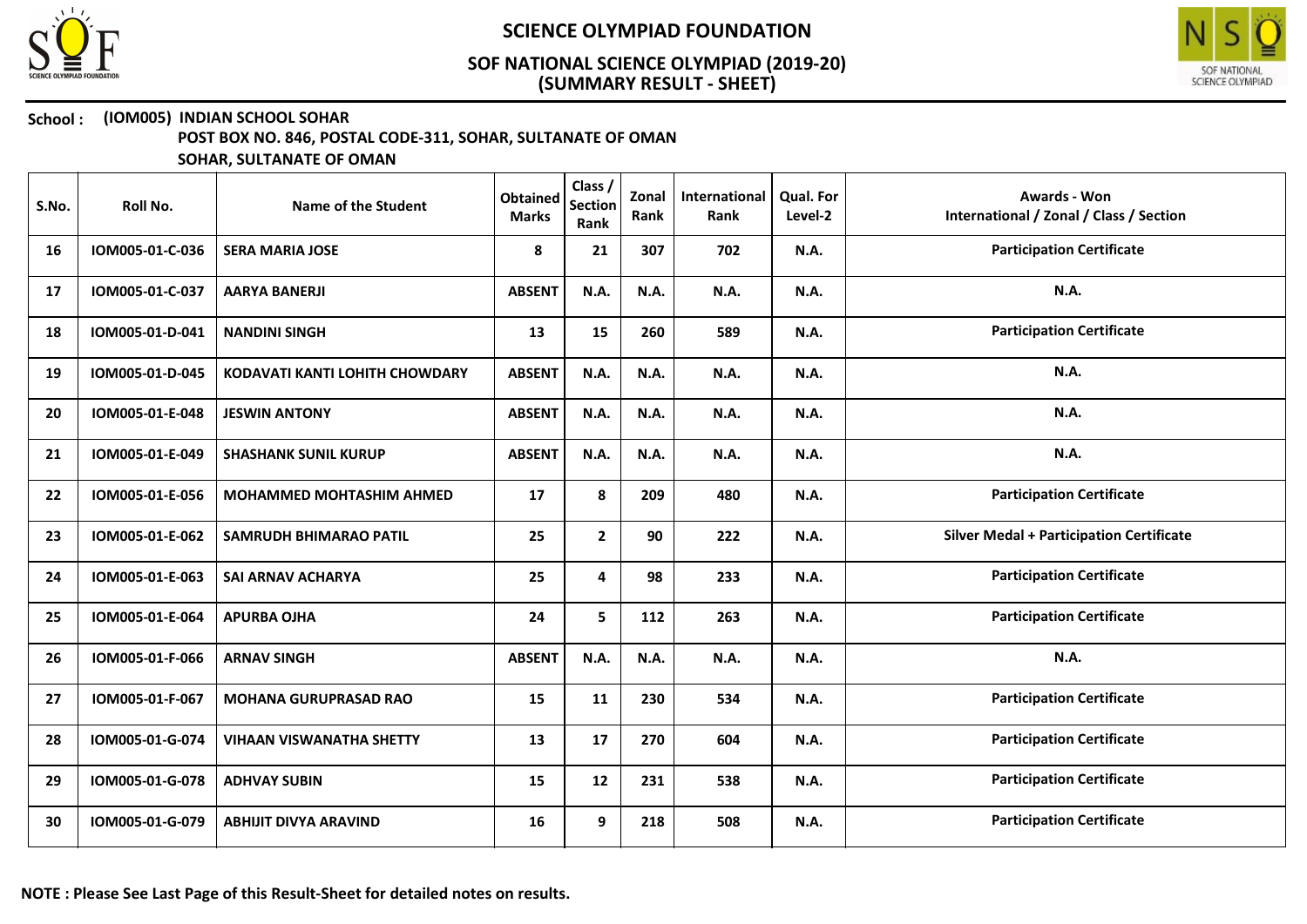



#### School : (IOM005) INDIAN SCHOOL SOHAR

POST BOX NO. 846, POSTAL CODE-311, SOHAR, SULTANATE OF OMAN

| S.No.          | Roll No.        | Name of the Student       | <b>Obtained</b><br><b>Marks</b> | Class /<br><b>Section</b><br>Rank | Zonal<br>Rank | International<br>Rank | <b>Qual. For</b><br>Level-2 | <b>Awards - Won</b><br>International / Zonal / Class / Section |
|----------------|-----------------|---------------------------|---------------------------------|-----------------------------------|---------------|-----------------------|-----------------------------|----------------------------------------------------------------|
| 31             | IOM005-01-G-081 | <b>ATHENA ELSA BENSON</b> | 14                              | 14                                | 247           | 565                   | N.A.                        | <b>Participation Certificate</b>                               |
| 32             | IOM005-01-G-086 | HARINANDAN ARUVAN VAYALIL | <b>ABSENT</b>                   | N.A.                              | N.A.          | N.A.                  | N.A.                        | N.A.                                                           |
| 33             | IOM005-01-H-088 | <b>ISHAAN RAGHIL</b>      | <b>ABSENT</b>                   | N.A.                              | N.A.          | N.A.                  | N.A.                        | N.A.                                                           |
| 34             | IOM005-01-H-089 | <b>DAKSH V SINGH</b>      | 16                              | 10                                | 219           | 509                   | N.A.                        | <b>Participation Certificate</b>                               |
| 35             | IOM005-01-H-090 | <b>MUSKAN FAIZHAL</b>     | 6                               | 23                                | 316           | 738                   | N.A.                        | <b>Participation Certificate</b>                               |
| 36             | IOM005-01-H-091 | <b>ATHARV</b>             | 15                              | 12                                | 231           | 538                   | N.A.                        | <b>Participation Certificate</b>                               |
| 37             | IOM005-01-H-092 | <b>MEDHAY</b>             | <b>ABSENT</b>                   | N.A.                              | N.A.          | N.A.                  | N.A.                        | N.A.                                                           |
| 38             | IOM005-01-H-095 | <b>ZAHEEN N</b>           | 5                               | 24                                | 320           | 746                   | N.A.                        | <b>Participation Certificate</b>                               |
| 39             | IOM005-01-I-100 | <b>SREE LAKSHMI</b>       | $\overline{\mathbf{z}}$         | 22                                | 312           | 723                   | N.A.                        | <b>Participation Certificate</b>                               |
| 1              | IOM005-02-A-004 | <b>JOVAN JOSEPH</b>       | 27                              | 8                                 | 110           | 173                   | N.A.                        | <b>Participation Certificate</b>                               |
| $\overline{2}$ | IOM005-02-A-005 | <b>VAIBHAV SAJEEV</b>     | 17                              | 33                                | 283           | 496                   | N.A.                        | <b>Participation Certificate</b>                               |
| 3              | IOM005-02-A-007 | <b>MIDHILA R NAIR</b>     | <b>ABSENT</b>                   | N.A.                              | N.A.          | <b>N.A.</b>           | N.A.                        | N.A.                                                           |
| 4              | IOM005-02-A-009 | <b>SHREEJA SEN</b>        | 20                              | 27                                | 236           | 404                   | N.A.                        | <b>Participation Certificate</b>                               |
| 5              | IOM005-02-B-015 | <b>ANSH PATIL</b>         | 15                              | 39                                | 311           | 555                   | N.A.                        | <b>Participation Certificate</b>                               |
| 6              | IOM005-02-B-016 | <b>DEVANSH KUMAR</b>      | <b>ABSENT</b>                   | N.A.                              | N.A.          | <b>N.A.</b>           | N.A.                        | N.A.                                                           |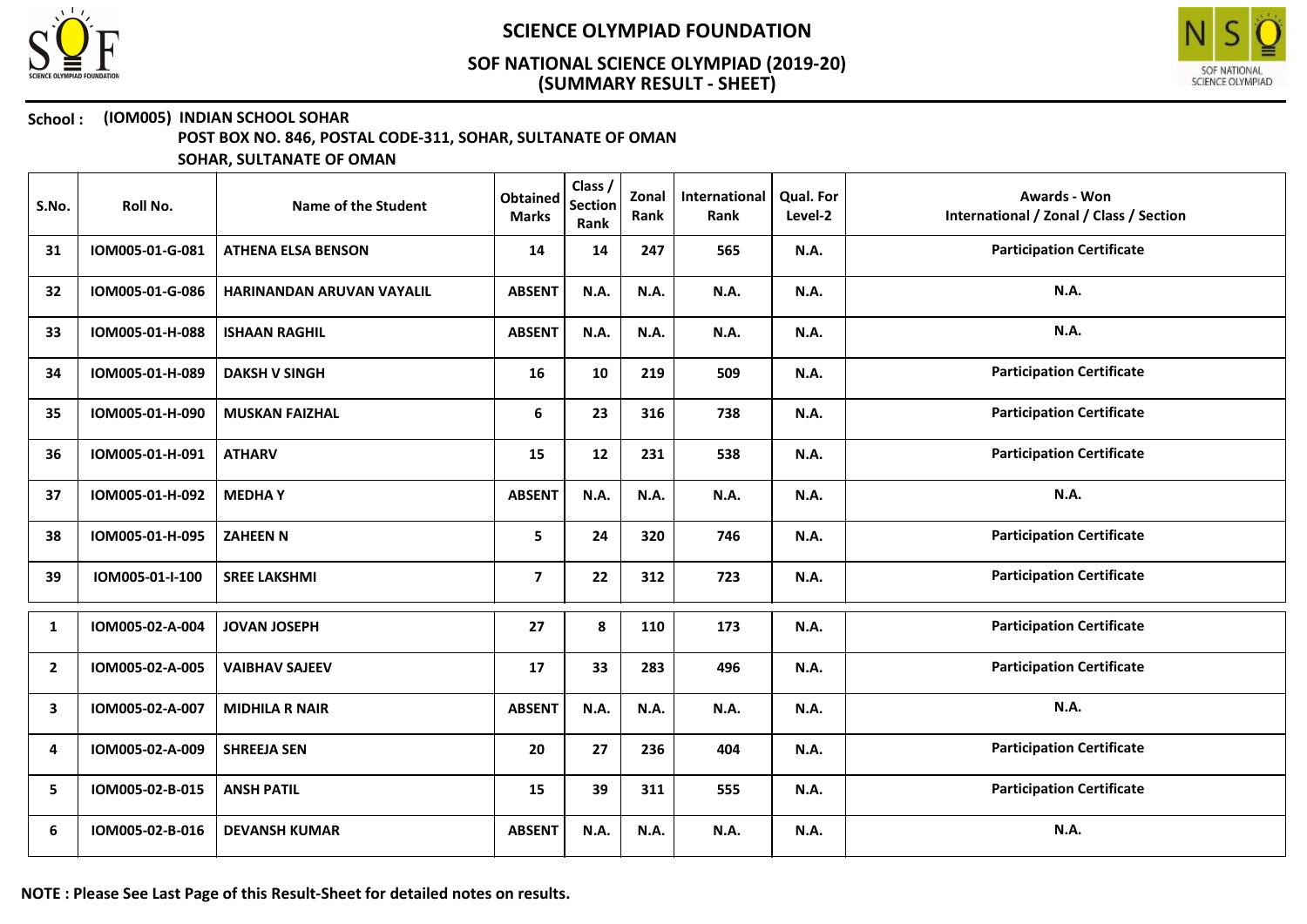



### School : (IOM005) INDIAN SCHOOL SOHAR

POST BOX NO. 846, POSTAL CODE-311, SOHAR, SULTANATE OF OMAN

| S.No.          | Roll No.        | Name of the Student         | <b>Obtained</b><br><b>Marks</b> | Class /<br><b>Section</b><br>Rank | Zonal<br>Rank | International<br>Rank | Qual. For<br>Level-2 | <b>Awards - Won</b><br>International / Zonal / Class / Section |
|----------------|-----------------|-----------------------------|---------------------------------|-----------------------------------|---------------|-----------------------|----------------------|----------------------------------------------------------------|
| $\overline{7}$ | IOM005-02-B-018 | <b>ABDUL RAHMAN</b>         | 15                              | 38                                | 309           | 553                   | N.A.                 | <b>Participation Certificate</b>                               |
| 8              | IOM005-02-B-020 | <b>TAIBA SHAIKH</b>         | 22                              | 25                                | 202           | 340                   | <b>N.A.</b>          | <b>Participation Certificate</b>                               |
| 9              | IOM005-02-B-022 | <b>AMENA NASIR</b>          | 19                              | 30                                | 252           | 437                   | N.A.                 | <b>Participation Certificate</b>                               |
| 10             | IOM005-02-C-028 | <b>SYED HADI HASAN</b>      | 33                              | $\mathbf{2}$                      | 38            | 51                    | <b>N.A.</b>          | <b>Silver Medal + Participation Certificate</b>                |
| 11             | IOM005-02-C-029 | <b>CHARMI HETAL CHOKSHI</b> | 30                              | 3                                 | 70            | 101                   | N.A.                 | <b>Bronze Medal + Participation Certificate</b>                |
| 12             | IOM005-02-C-030 | <b>SHRIJITA PAL</b>         | 28                              | 6                                 | 97            | 147                   | N.A.                 | <b>Participation Certificate</b>                               |
| 13             | IOM005-02-C-031 | <b>TANUSRIS</b>             | 14                              | 42                                | 335           | 595                   | <b>N.A.</b>          | <b>Participation Certificate</b>                               |
| 14             | IOM005-02-D-040 | <b>SAYAN SANDHESH</b>       | 15                              | 37                                | 308           | 551                   | N.A.                 | <b>Participation Certificate</b>                               |
| 15             | IOM005-02-D-041 | <b>SRIJAN PANDEY</b>        | 25                              | 13                                | 140           | 231                   | N.A.                 | <b>Participation Certificate</b>                               |
| 16             | IOM005-02-D-043 | A LAUREETTA SIYO            | 22                              | 23                                | 196           | 332                   | N.A.                 | <b>Participation Certificate</b>                               |
| 17             | IOM005-02-D-045 | <b>ABHINAV K V</b>          | <b>ABSENT</b>                   | N.A.                              | <b>N.A.</b>   | N.A.                  | N.A.                 | N.A.                                                           |
| 18             | IOM005-02-D-046 | <b>ESHITA NAIR</b>          | 20                              | 26                                | 235           | 403                   | <b>N.A.</b>          | <b>Participation Certificate</b>                               |
| 19             | IOM005-02-D-047 | <b>SIDDARTH NIDEESH</b>     | 25                              | 15                                | 151           | 244                   | N.A.                 | <b>Participation Certificate</b>                               |
| 20             | IOM005-02-D-050 | <b>SOURAV R</b>             | <b>ABSENT</b>                   | <b>N.A.</b>                       | <b>N.A.</b>   | N.A.                  | N.A.                 | <b>N.A.</b>                                                    |
| 21             | IOM005-02-D-051 | P BHAVISHYA                 | <b>ABSENT</b>                   | N.A.                              | N.A.          | N.A.                  | N.A.                 | N.A.                                                           |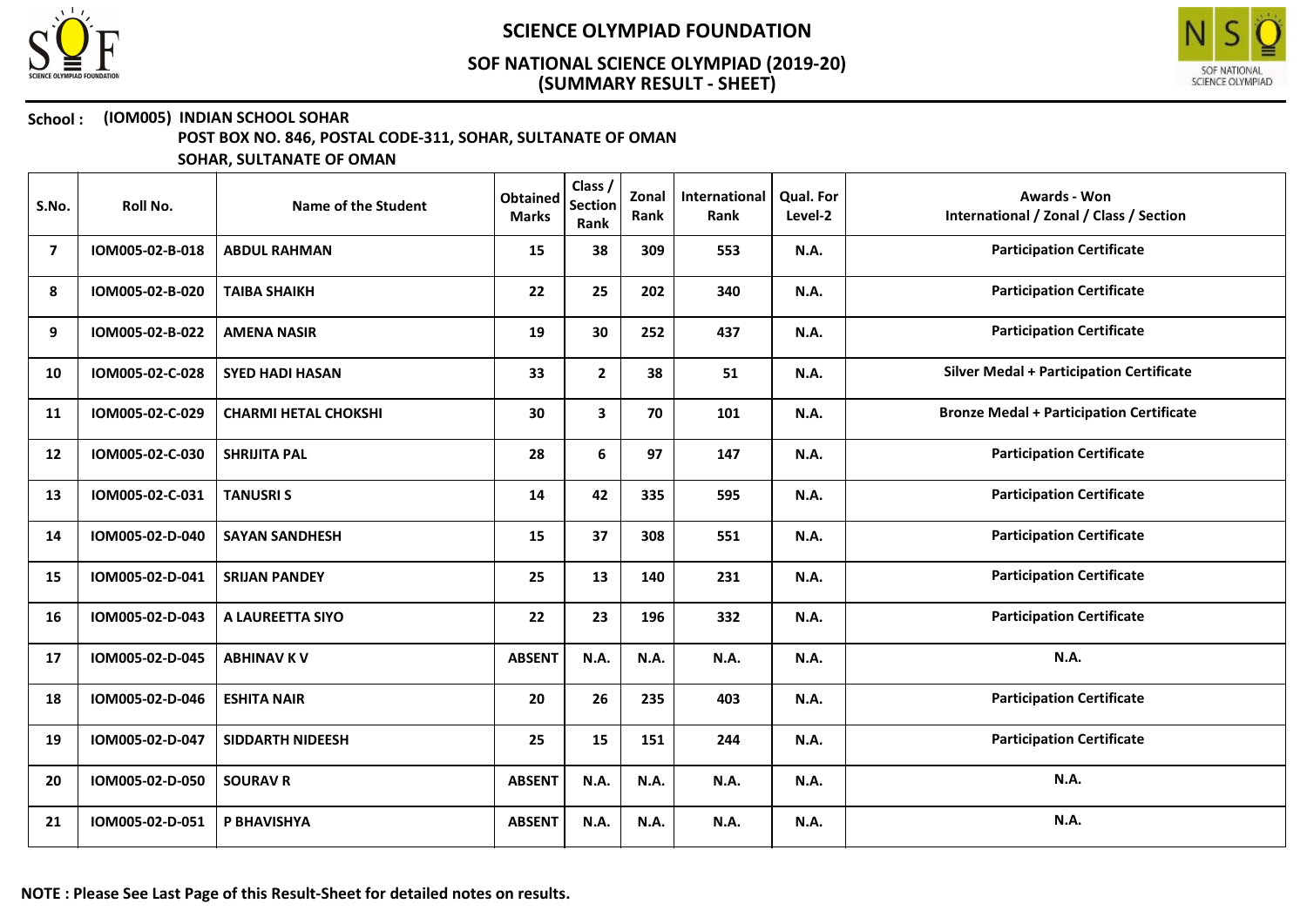



### School : (IOM005) INDIAN SCHOOL SOHAR

POST BOX NO. 846, POSTAL CODE-311, SOHAR, SULTANATE OF OMAN

| S.No. | Roll No.        | Name of the Student              | <b>Obtained</b><br><b>Marks</b> | Class /<br><b>Section</b><br>Rank | Zonal<br>Rank | International<br>Rank | Qual. For<br>Level-2 | <b>Awards - Won</b><br>International / Zonal / Class / Section |
|-------|-----------------|----------------------------------|---------------------------------|-----------------------------------|---------------|-----------------------|----------------------|----------------------------------------------------------------|
| 22    | IOM005-02-D-052 | <b>ZAKI MAZHAR ZAHUR</b>         | 24                              | 16                                | 158           | 262                   | N.A.                 | <b>Participation Certificate</b>                               |
| 23    | IOM005-02-E-053 | <b>NISHIKA AMAR SHAH</b>         | <b>ABSENT</b>                   | N.A.                              | N.A.          | N.A.                  | N.A.                 | N.A.                                                           |
| 24    | IOM005-02-E-054 | <b>SHUBHRA PRASHANT BURANPUR</b> | 16                              | 36                                | 301           | 528                   | N.A.                 | <b>Participation Certificate</b>                               |
| 25    | IOM005-02-E-057 | <b>VED RAHUL SHIRSAT</b>         | 14                              | 41                                | 330           | 588                   | N.A.                 | <b>Participation Certificate</b>                               |
| 26    | IOM005-02-E-058 | <b>DIVYAM MOHANTY</b>            | 30                              | 4                                 | 75            | 106                   | N.A.                 | <b>Participation Certificate</b>                               |
| 27    | IOM005-02-E-063 | <b>GIRIJA AMITKUMAR PATEL</b>    | <b>ABSENT</b>                   | N.A.                              | N.A.          | N.A.                  | N.A.                 | <b>N.A.</b>                                                    |
| 28    | IOM005-02-E-069 | <b>INDRANEEL NAIR</b>            | 19                              | 28                                | 250           | 435                   | N.A.                 | <b>Participation Certificate</b>                               |
| 29    | IOM005-02-E-070 | <b>MOHAMMED SALAH KAPPIL</b>     | 24                              | 17                                | 164           | 269                   | N.A.                 | <b>Participation Certificate</b>                               |
| 30    | IOM005-02-E-071 | <b>LIYA JOHN</b>                 | 15                              | 40                                | 322           | 569                   | N.A.                 | <b>Participation Certificate</b>                               |
| 31    | IOM005-02-F-072 | <b>AHMED FAKRUL HASAN KHAN</b>   | 22                              | 22                                | 194           | 327                   | N.A.                 | <b>Participation Certificate</b>                               |
| 32    | IOM005-02-F-073 | <b>VIDIT GIRDHAR</b>             | 25                              | 14                                | 146           | 238                   | N.A.                 | <b>Participation Certificate</b>                               |
| 33    | IOM005-02-F-074 | <b>THOMAS KURIOTTU JOHN</b>      | 22                              | 24                                | 197           | 333                   | N.A.                 | <b>Participation Certificate</b>                               |
| 34    | IOM005-02-F-075 | <b>C NAGASRI HARINI</b>          | 28                              | $\overline{\mathbf{z}}$           | 101           | 152                   | N.A.                 | <b>Participation Certificate</b>                               |
| 35    | IOM005-02-F-078 | <b>MOHAMED SHAHID</b>            | 14                              | 43                                | 336           | 596                   | N.A.                 | <b>Participation Certificate</b>                               |
| 36    | IOM005-02-F-079 | <b>SANVI ANAND KHOTARE</b>       | 24                              | 18                                | 165           | 270                   | N.A.                 | <b>Participation Certificate</b>                               |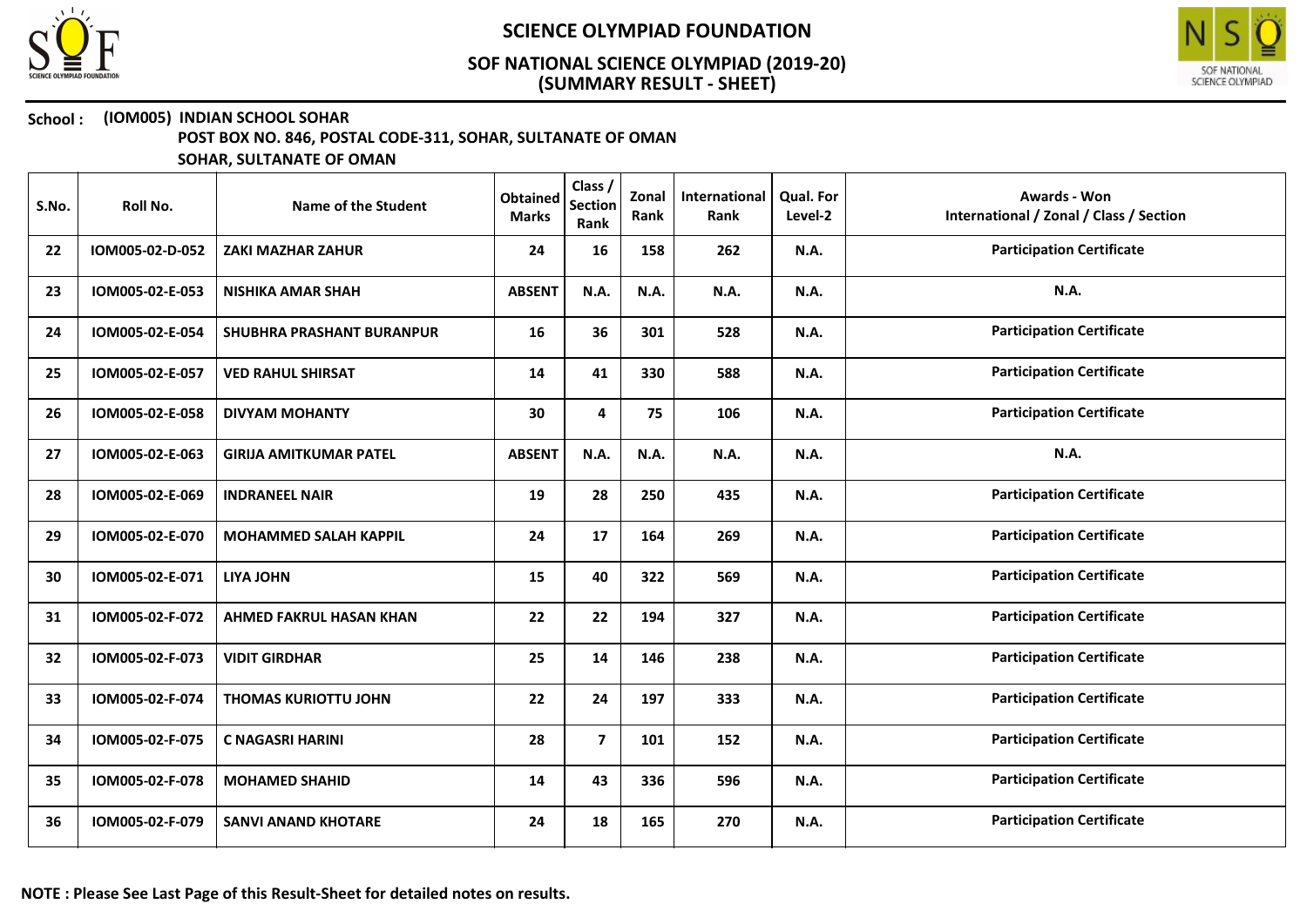



### School : (IOM005) INDIAN SCHOOL SOHAR

POST BOX NO. 846, POSTAL CODE-311, SOHAR, SULTANATE OF OMAN

| S.No. | Roll No.        | Name of the Student       | <b>Obtained</b><br><b>Marks</b> | Class /<br><b>Section</b><br>Rank | Zonal<br>Rank | International<br>Rank | Qual. For<br>Level-2 | Awards - Won<br>International / Zonal / Class / Section |
|-------|-----------------|---------------------------|---------------------------------|-----------------------------------|---------------|-----------------------|----------------------|---------------------------------------------------------|
| 37    | IOM005-02-F-082 | <b>ARSH AHMAD</b>         | 19                              | 31                                | 253           | 438                   | <b>N.A.</b>          | <b>Participation Certificate</b>                        |
| 38    | IOM005-02-F-084 | <b>TINA CELINA VAZ</b>    | 19                              | 29                                | 251           | 436                   | N.A.                 | <b>Participation Certificate</b>                        |
| 39    | IOM005-02-G-088 | <b>AADIDEV KORAMBETH</b>  | 26                              | 10                                | 125           | 202                   | <b>N.A.</b>          | <b>Participation Certificate</b>                        |
| 40    | IOM005-02-G-089 | <b>SAANVI KUSHWAHA</b>    | 23                              | 20                                | 175           | 295                   | N.A.                 | <b>Participation Certificate</b>                        |
| 41    | IOM005-02-G-090 | <b>VEDHA YELLAGOUD</b>    | <b>ABSENT</b>                   | N.A.                              | <b>N.A.</b>   | N.A.                  | N.A.                 | N.A.                                                    |
| 42    | IOM005-02-G-091 | DIYA REMYA KRISHNA NAIR   | 24                              | 19                                | 166           | 272                   | N.A.                 | <b>Participation Certificate</b>                        |
| 43    | IOM005-02-G-094 | PRISHA AJMERA             | 27                              | 9                                 | 113           | 179                   | N.A.                 | <b>Participation Certificate</b>                        |
| 44    | IOM005-02-H-095 | <b>DEVIKA SHAN</b>        | 26                              | 11                                | 130           | 208                   | N.A.                 | <b>Participation Certificate</b>                        |
| 45    | IOM005-02-H-097 | <b>ALSTON D SOUZA</b>     | 33                              | $\mathbf{1}$                      | 37            | 50                    | N.A.                 | <b>Gold Medal + Participation Certificate</b>           |
| 46    | IOM005-02-H-099 | <b>GURBIR SINGH</b>       | 26                              | 12                                | 132           | 213                   | <b>N.A.</b>          | <b>Participation Certificate</b>                        |
| 47    | IOM005-02-H-100 | <b>VARUN BALAKRISHNAN</b> | 17                              | 34                                | 288           | 503                   | N.A.                 | <b>Participation Certificate</b>                        |
| 48    | IOM005-02-I-108 | <b>PRIYANSHI P</b>        | 19                              | 30                                | 252           | 437                   | N.A.                 | <b>Participation Certificate</b>                        |
| 49    | IOM005-02-I-109 | <b>SHLOKA AJAY INGLE</b>  | 19                              | 29                                | 251           | 436                   | N.A.                 | <b>Participation Certificate</b>                        |
| 50    | IOM005-02-I-110 | <b>KUSH T PATEL</b>       | 29                              | 5                                 | 83            | 124                   | <b>N.A.</b>          | <b>Participation Certificate</b>                        |
| 51    | IOM005-02-I-111 | <b>HANNAH ELDHOSE</b>     | 16                              | 35                                | 300           | 527                   | N.A.                 | <b>Participation Certificate</b>                        |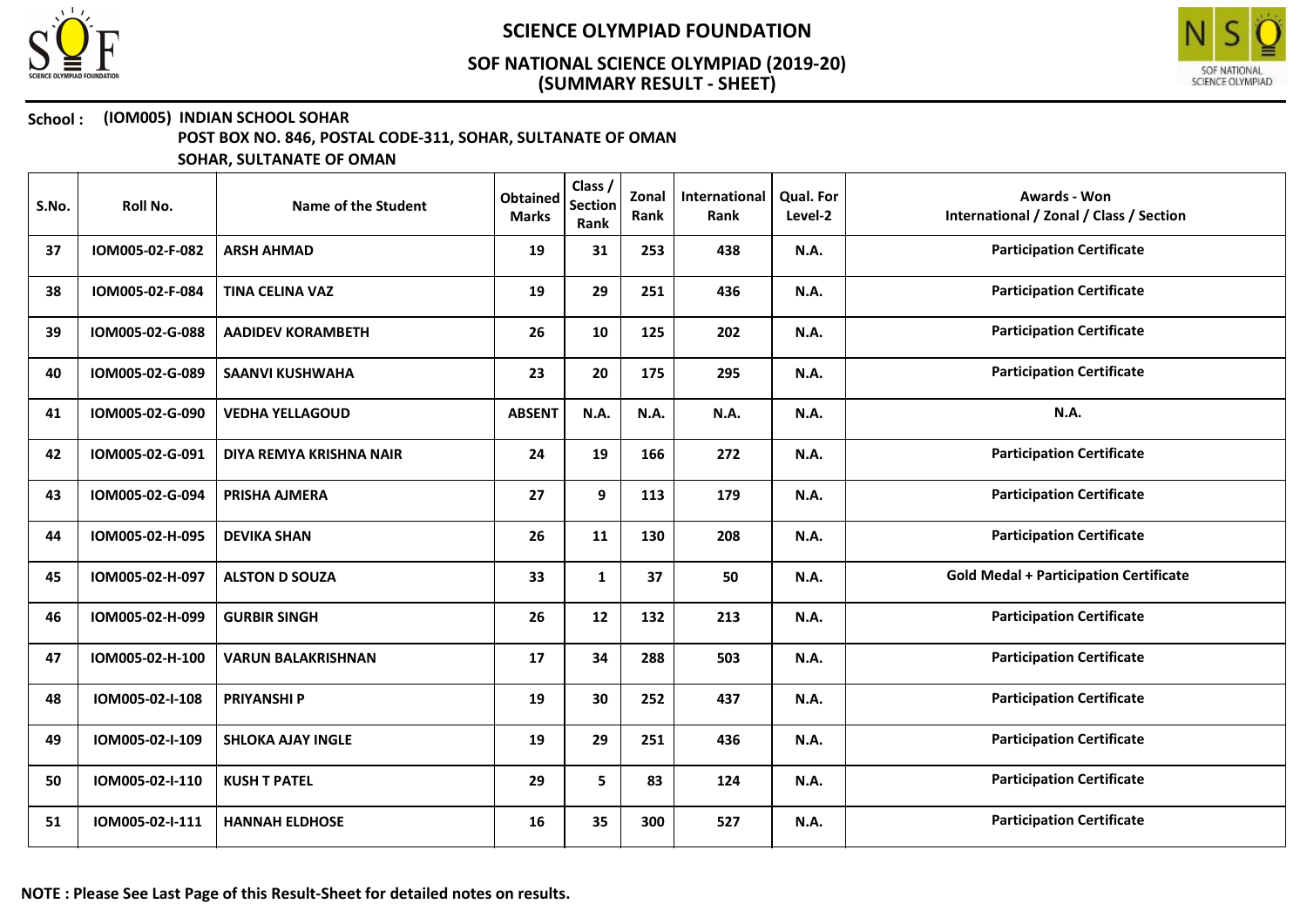



# School : (IOM005) INDIAN SCHOOL SOHAR

POST BOX NO. 846, POSTAL CODE-311, SOHAR, SULTANATE OF OMAN

SOHAR, SULTANATE OF OMAN

| S.No. | Roll No.        | Name of the Student    | Obtained   Section   ~~<br><b>Marks</b> | Class /<br>Rank | Zonal<br>Rank | International<br>Rank | Qual. For<br>Level-2 | Awards - Won<br>International / Zonal / Class / Section |
|-------|-----------------|------------------------|-----------------------------------------|-----------------|---------------|-----------------------|----------------------|---------------------------------------------------------|
| 52    | IOM005-02-I-112 | <b>AMITHA SURESH</b>   | ο                                       | 44              | 383           | 720                   | N.A.                 | <b>Participation Certificate</b>                        |
| 53    | IOM005-02-I-113 | <b>SPARSH SOMANKAR</b> | 18                                      | 32              | 266           | 468                   | N.A.                 | <b>Participation Certificate</b>                        |
| 54    | IOM005-02-I-116 | <b>ALEX DISON</b>      | 23                                      | 21              | 179           | 301                   | N.A.                 | <b>Participation Certificate</b>                        |

NOTE :

- 1. 2nd level exam will not be held for class one & two students and the above results are the final result.
- 2. Students' Performance Reports, Participation Certificates, Class/Section Topper Medals, Medals of Distinction, Certificates of Distinction, as applicable, and School Report will be sent to your school in January 2020.
- 3. International Awards & Zonal Awards will be send to schools by July 2020.
- 4. For Criteria for ranking students and awarding winners, Please visit http://www.sofworld.org/rankings-2nd-level-qualification
- 5. For details of Awards & Additional information, Please visit http://www.sofworld.org/awards
- 6. For name correction/any other query, Please write to us at info@sofworld.org
- 7. To receive updates on Olympiad, Please like our page on Facebook at https://facebook.com/sofworld

#### Class/Section Medals have been awarded on following criteria

- Where 10 or more students from one class (including all sections) wrote the exam \*gold, silver and bronze medals to top 3 rank holders.
- Where between 5 to 9 students from a class (including all sections) wrote an exam \*gold medal to the top rank holder.
- $\bullet$  In Addition to above, if section wise registrations are received and a section has 10 or more participants, top 3 rank holding students from such section will be awarded medals.
- All students whose sections are not indicated will be allocated section 'X' by default.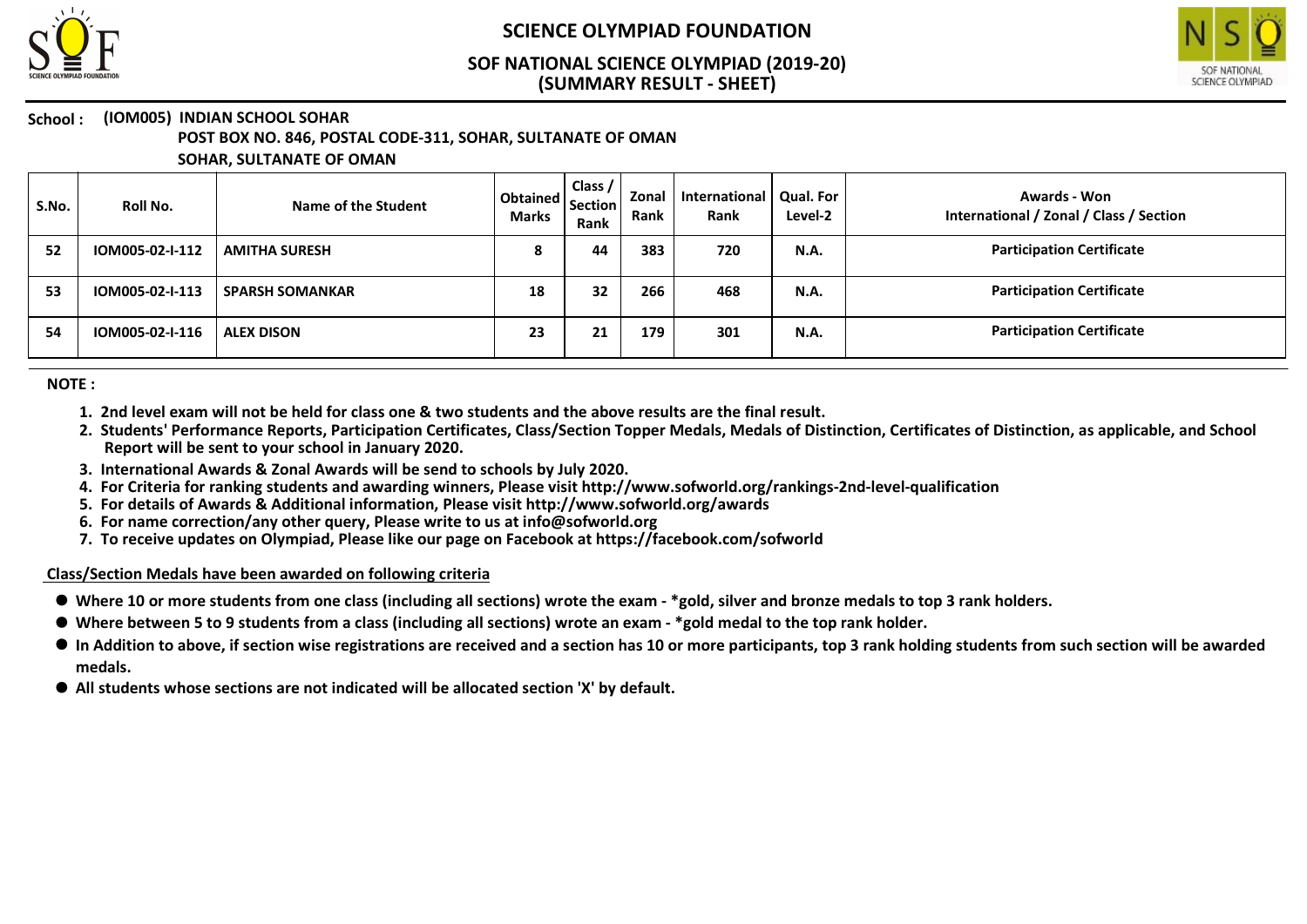



### School : (IOM005) INDIAN SCHOOL SOHAR

POST BOX NO. 846, POSTAL CODE-311, SOHAR, SULTANATE OF OMAN

| S.No.          | Roll No.        | Name of the Student        | <b>Obtained</b><br><b>Marks</b> | Class /<br><b>Section</b><br>Rank | Zonal<br>Rank | International<br>Rank | <b>Qual. For</b><br>Level-2 | <b>Awards - Won</b><br>International / Zonal / Class / Section |
|----------------|-----------------|----------------------------|---------------------------------|-----------------------------------|---------------|-----------------------|-----------------------------|----------------------------------------------------------------|
| 1              | IOM005-03-A-002 | <b>KAWYA GAULKAR</b>       | 20                              | 18                                | 224           | 416                   | <b>NO</b>                   | <b>Participation Certificate</b>                               |
| $\mathbf{2}$   | IOM005-03-A-003 | <b>SUHANA SUCHITHRAN</b>   | 33                              | $\mathbf{2}$                      | 33            | 54                    | <b>YES</b>                  | <b>Gold Medal + Participation Certificate</b>                  |
| 3              | IOM005-03-A-005 | <b>MEHVIN M</b>            | 18                              | 23                                | 255           | 482                   | <b>NO</b>                   | <b>Participation Certificate</b>                               |
| 4              | IOM005-03-A-006 | <b>ARMAAN MIRCHANDANI</b>  | 21                              | 15                                | 202           | 377                   | <b>NO</b>                   | <b>Participation Certificate</b>                               |
| 5              | IOM005-03-A-009 | <b>KANAK MISHRA</b>        | 21                              | 15                                | 202           | 377                   | <b>NO</b>                   | <b>Participation Certificate</b>                               |
| 6              | IOM005-03-A-011 | <b>CHRISTIENE BINNY</b>    | 18                              | 25                                | 260           | 490                   | <b>NO</b>                   | <b>Participation Certificate</b>                               |
| $\overline{ }$ | IOM005-03-A-012 | <b>SANIKA SOHANI</b>       | 20                              | 19                                | 225           | 417                   | <b>NO</b>                   | <b>Participation Certificate</b>                               |
| 8              | IOM005-03-A-013 | <b>NIYA ANIL KUMAR</b>     | 16                              | 30                                | 286           | 543                   | <b>NO</b>                   | <b>Participation Certificate</b>                               |
| 9              | IOM005-03-B-019 | <b>ANDRIA ANNA SAJI</b>    | 16                              | 30                                | 286           | 543                   | <b>NO</b>                   | <b>Participation Certificate</b>                               |
| 10             | IOM005-03-B-023 | <b>JAI A KOLHE</b>         | 27                              | 4                                 | 101           | 187                   | <b>NO</b>                   | <b>Bronze Medal + Participation Certificate</b>                |
| 11             | IOM005-03-B-028 | <b>M DIVYA SHARAYU</b>     | 19                              | 21                                | 245           | 456                   | <b>NO</b>                   | <b>Participation Certificate</b>                               |
| 12             | IOM005-03-C-029 | <b>ABHINAV HARIKUMAR</b>   | 6                               | 11                                | 363           | 756                   | <b>NO</b>                   | <b>Participation Certificate</b>                               |
| 13             | IOM005-03-C-031 | <b>DHRITI BASU</b>         | 31                              | $\mathbf{1}$                      | 49            | 89                    | <b>NO</b>                   | <b>Gold Medal + Participation Certificate</b>                  |
| 14             | IOM005-03-C-032 | <b>AGNES LIZA EMMANUEL</b> | 22                              | 6                                 | 187           | 344                   | <b>NO</b>                   | <b>Participation Certificate</b>                               |
| 15             | IOM005-03-C-034 | <b>NAIARA ANTHONY</b>      | 19                              | 8                                 | 241           | 448                   | <b>NO</b>                   | <b>Participation Certificate</b>                               |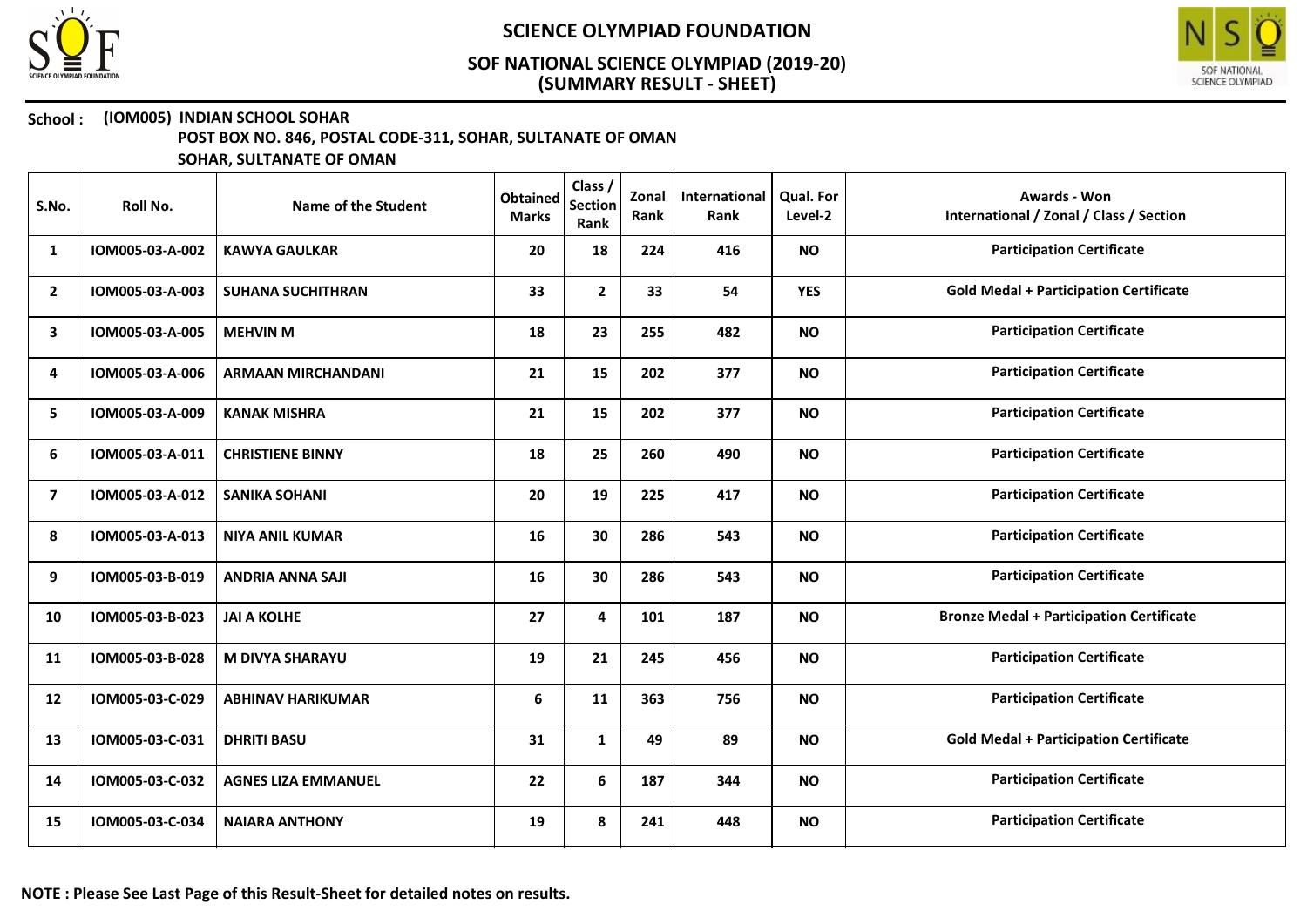



## School : (IOM005) INDIAN SCHOOL SOHAR

POST BOX NO. 846, POSTAL CODE-311, SOHAR, SULTANATE OF OMAN

| S.No. | Roll No.        | Name of the Student         | <b>Obtained</b><br><b>Marks</b> | Class /<br><b>Section</b><br>Rank | Zonal<br>Rank | International<br>Rank | <b>Qual. For</b><br>Level-2 | <b>Awards - Won</b><br>International / Zonal / Class / Section |
|-------|-----------------|-----------------------------|---------------------------------|-----------------------------------|---------------|-----------------------|-----------------------------|----------------------------------------------------------------|
| 16    | IOM005-03-C-035 | <b>THEERAJ MURUGAN</b>      | 25                              | 3                                 | 133           | 248                   | <b>NO</b>                   | <b>Bronze Medal + Participation Certificate</b>                |
| 17    | IOM005-03-C-036 | <b>DIYA PRAVEEN KUMAR</b>   | 20                              | $\overline{7}$                    | 220           | 411                   | <b>NO</b>                   | <b>Participation Certificate</b>                               |
| 18    | IOM005-03-C-039 | <b>SOUGANDHIKA KHOSLA</b>   | 20                              | $\overline{7}$                    | 220           | 411                   | <b>NO</b>                   | <b>Participation Certificate</b>                               |
| 19    | IOM005-03-C-040 | <b>KAUSHIKA V</b>           | 31                              | $\mathbf{1}$                      | 49            | 89                    | <b>NO</b>                   | <b>Gold Medal + Participation Certificate</b>                  |
| 20    | IOM005-03-C-042 | <b>PAVIKSHA</b>             | 22                              | 5                                 | 179           | 333                   | <b>NO</b>                   | <b>Participation Certificate</b>                               |
| 21    | IOM005-03-C-043 | ADITHYA MANIMARAN AMBIKA    | 30                              | $\mathbf{2}$                      | 60            | 109                   | <b>NO</b>                   | <b>Silver Medal + Participation Certificate</b>                |
| 22    | IOM005-03-C-045 | <b>S SUHAIR BASHA</b>       | 24                              | 4                                 | 148           | 277                   | <b>NO</b>                   | <b>Participation Certificate</b>                               |
| 23    | IOM005-03-C-046 | <b>OJAL P SANAP</b>         | 13                              | 10                                | 327           | 626                   | <b>NO</b>                   | <b>Participation Certificate</b>                               |
| 24    | IOM005-03-C-047 | <b>ZIYA SHABEER</b>         | 17                              | 9                                 | 267           | 508                   | <b>NO</b>                   | <b>Participation Certificate</b>                               |
| 25    | IOM005-03-D-049 | <b>ABHINAV SINGH</b>        | 18                              | 23                                | 255           | 482                   | <b>NO</b>                   | <b>Participation Certificate</b>                               |
| 26    | IOM005-03-D-051 | <b>ABIRAMI SUNDARARAMAN</b> | 16                              | 29                                | 280           | 536                   | <b>NO</b>                   | <b>Participation Certificate</b>                               |
| 27    | IOM005-03-D-053 | <b>ARNAV D PATEL</b>        | 17                              | 27                                | 271           | 513                   | <b>NO</b>                   | <b>Participation Certificate</b>                               |
| 28    | IOM005-03-D-054 | <b>MOHAMMAD ZAYAN</b>       | 17                              | 26                                | 267           | 508                   | <b>NO</b>                   | <b>Participation Certificate</b>                               |
| 29    | IOM005-03-D-055 | <b>NIVEDITA HIREMATH</b>    | 17                              | 28                                | 272           | 514                   | <b>NO</b>                   | <b>Participation Certificate</b>                               |
| 30    | IOM005-03-D-057 | <b>INAAYA FATHIMA</b>       | 11                              | 34                                | 342           | 673                   | <b>NO</b>                   | <b>Participation Certificate</b>                               |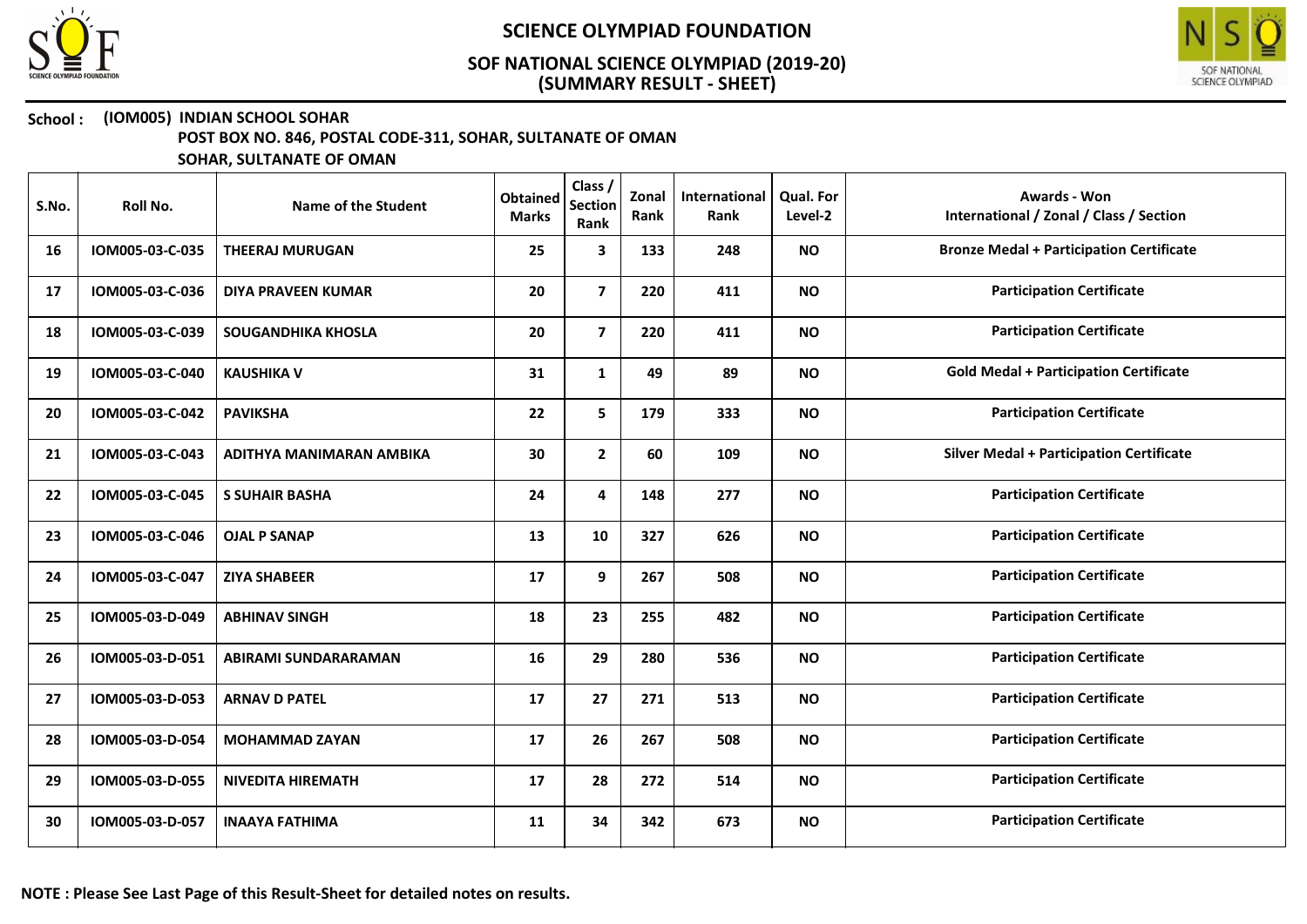



#### School : (IOM005) INDIAN SCHOOL SOHAR

POST BOX NO. 846, POSTAL CODE-311, SOHAR, SULTANATE OF OMAN

| S.No. | Roll No.        | Name of the Student           | <b>Obtained</b><br><b>Marks</b> | Class /<br><b>Section</b><br>Rank | Zonal<br>Rank | International<br>Rank | <b>Qual. For</b><br>Level-2 | <b>Awards - Won</b><br>International / Zonal / Class / Section |
|-------|-----------------|-------------------------------|---------------------------------|-----------------------------------|---------------|-----------------------|-----------------------------|----------------------------------------------------------------|
| 31    | IOM005-03-D-058 | <b>ATISH NANDA GOSWAMI</b>    | 21                              | 16                                | 203           | 378                   | <b>NO</b>                   | <b>Participation Certificate</b>                               |
| 32    | IOM005-03-E-065 | <b>B KUSHAL</b>               | 23                              | 9                                 | 166           | 308                   | <b>NO</b>                   | <b>Participation Certificate</b>                               |
| 33    | IOM005-03-E-067 | <b>PRATIBHAPS</b>             | 22                              | 12                                | 178           | 332                   | <b>NO</b>                   | <b>Participation Certificate</b>                               |
| 34    | IOM005-03-E-068 | <b>RISHABH R</b>              | 22                              | 13                                | 189           | 346                   | <b>NO</b>                   | <b>Participation Certificate</b>                               |
| 35    | IOM005-03-E-072 | <b>MARIA ELSA EAPEN</b>       | 26                              | 5                                 | 107           | 205                   | <b>NO</b>                   | <b>Participation Certificate</b>                               |
| 36    | IOM005-03-E-076 | <b>DHYAN SAJILESH</b>         | 18                              | 22                                | 251           | 476                   | <b>NO</b>                   | <b>Participation Certificate</b>                               |
| 37    | IOM005-03-F-077 | <b>LAKSHANA KARTHIKEYAN</b>   | 23                              | 10                                | 167           | 309                   | <b>NO</b>                   | <b>Participation Certificate</b>                               |
| 38    | IOM005-03-F-080 | <b>AVANTHIKA SENTHIL</b>      | 35                              | $\mathbf{1}$                      | 16            | 26                    | <b>YES</b>                  | <b>Medal of Distinction + Certificate of Distinction</b>       |
| 39    | IOM005-03-F-082 | <b>AARTHAV KUMAR AMB</b>      | 11                              | 35                                | 345           | 678                   | <b>NO</b>                   | <b>Participation Certificate</b>                               |
| 40    | IOM005-03-F-089 | <b>SARANYA R</b>              | 14                              | 32                                | 308           | 593                   | <b>NO</b>                   | <b>Participation Certificate</b>                               |
| 41    | IOM005-03-F-094 | <b>ABHINAV JITHESH</b>        | 33                              | 3                                 | 35            | 56                    | <b>NO</b>                   | <b>Silver Medal + Participation Certificate</b>                |
| 42    | IOM005-03-F-095 | <b>MUNTHAZIR THECHIKKODAN</b> | <b>ABSENT</b>                   | N.A.                              | N.A.          | N.A.                  | <b>NO</b>                   | N.A.                                                           |
| 43    | IOM005-03-F-097 | <b>ANN LIZ PAUL</b>           | 26                              | $\overline{7}$                    | 120           | 223                   | <b>NO</b>                   | <b>Participation Certificate</b>                               |
| 44    | IOM005-03-F-098 | <b>M NIKHIL SRIRAM</b>        | 14                              | 33                                | 318           | 606                   | <b>NO</b>                   | <b>Participation Certificate</b>                               |
| 45    | IOM005-03-G-102 | <b>JOHAN BINU JOSEPH</b>      | 20                              | 17                                | 222           | 413                   | <b>NO</b>                   | <b>Participation Certificate</b>                               |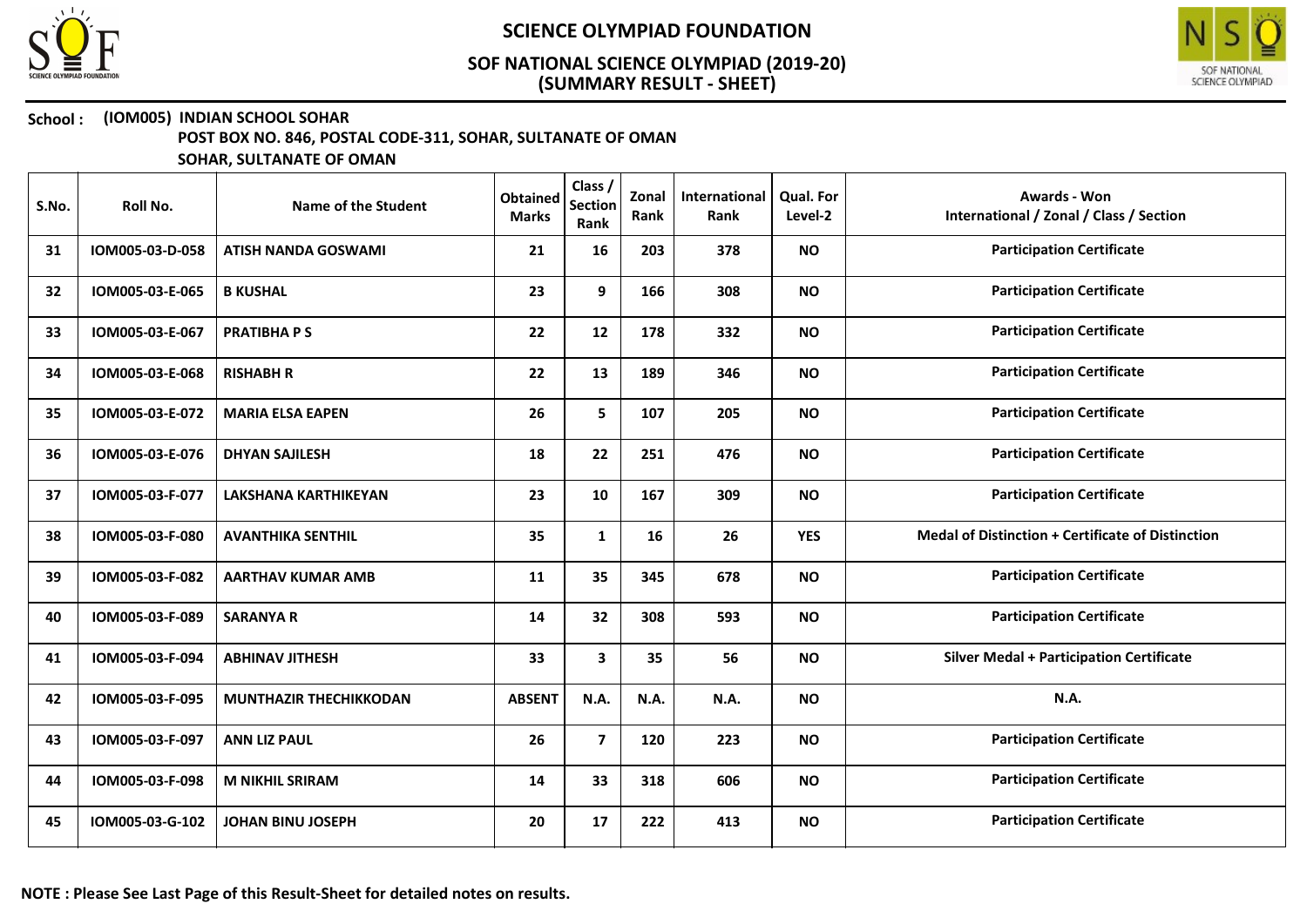



#### School : (IOM005) INDIAN SCHOOL SOHAR

POST BOX NO. 846, POSTAL CODE-311, SOHAR, SULTANATE OF OMAN

| S.No.          | Roll No.        | <b>Name of the Student</b> | <b>Obtained</b><br><b>Marks</b> | Class /<br><b>Section</b><br>Rank | Zonal<br>Rank | International<br>Rank | <b>Qual. For</b><br>Level-2 | <b>Awards - Won</b><br>International / Zonal / Class / Section |
|----------------|-----------------|----------------------------|---------------------------------|-----------------------------------|---------------|-----------------------|-----------------------------|----------------------------------------------------------------|
| 46             | IOM005-03-G-106 | <b>MEKHA MANOJ</b>         | 23                              | 11                                | 170           | 314                   | <b>NO</b>                   | <b>Participation Certificate</b>                               |
| 47             | IOM005-03-G-107 | <b>AYUSHMAN DASH</b>       | 16                              | 31                                | 287           | 544                   | <b>NO</b>                   | <b>Participation Certificate</b>                               |
| 48             | IOM005-03-G-108 | <b>ANN MARIYA GEORGE</b>   | 9                               | 37                                | 358           | 714                   | <b>NO</b>                   | <b>Participation Certificate</b>                               |
| 49             | IOM005-03-H-113 | <b>JEMILINA S</b>          | 16                              | 30                                | 286           | 543                   | <b>NO</b>                   | <b>Participation Certificate</b>                               |
| 50             | IOM005-03-H-116 | <b>RUDRA PAREKH</b>        | 17                              | 28                                | 272           | 514                   | <b>NO</b>                   | <b>Participation Certificate</b>                               |
| 51             | IOM005-03-H-121 | <b>VRUNDA S GANDHI</b>     | <b>ABSENT</b>                   | N.A.                              | N.A.          | <b>N.A.</b>           | <b>NO</b>                   | <b>N.A.</b>                                                    |
| 52             | IOM005-03-I-125 | <b>SWARALEE GHUSHE</b>     | 18                              | 24                                | 256           | 483                   | <b>NO</b>                   | <b>Participation Certificate</b>                               |
| 53             | IOM005-03-I-126 | <b>AYMANUL ZAYAAN S</b>    | 21                              | 14                                | 201           | 376                   | <b>NO</b>                   | <b>Participation Certificate</b>                               |
| 54             | IOM005-03-I-130 | <b>ANAMITRA</b>            | 19                              | 20                                | 238           | 443                   | <b>NO</b>                   | <b>Participation Certificate</b>                               |
| 55             | IOM005-03-I-131 | <b>ANIKET SHARMA</b>       | 21                              | 14                                | 201           | 376                   | <b>NO</b>                   | <b>Participation Certificate</b>                               |
| 56             | IOM005-03-I-134 | <b>NAYNIKA SHIJU</b>       | 26                              | 6                                 | 116           | 218                   | <b>NO</b>                   | <b>Participation Certificate</b>                               |
| 57             | IOM005-03-I-137 | <b>MEER P RAUT</b>         | 25                              | 8                                 | 131           | 246                   | <b>NO</b>                   | <b>Participation Certificate</b>                               |
| 58             | IOM005-03-I-140 | <b>ROSLIN GLAISON</b>      | 9                               | 36                                | 356           | 710                   | <b>NO</b>                   | <b>Participation Certificate</b>                               |
| 1              | IOM005-04-A-002 | <b>GRESHI RAMNANI</b>      | 12                              | 18                                | 373           | 634                   | <b>NO</b>                   | <b>Participation Certificate</b>                               |
| $\overline{2}$ | IOM005-04-A-003 | <b>SWARALAKSHMI PRAFUL</b> | 12                              | 17                                | 368           | 628                   | <b>NO</b>                   | <b>Participation Certificate</b>                               |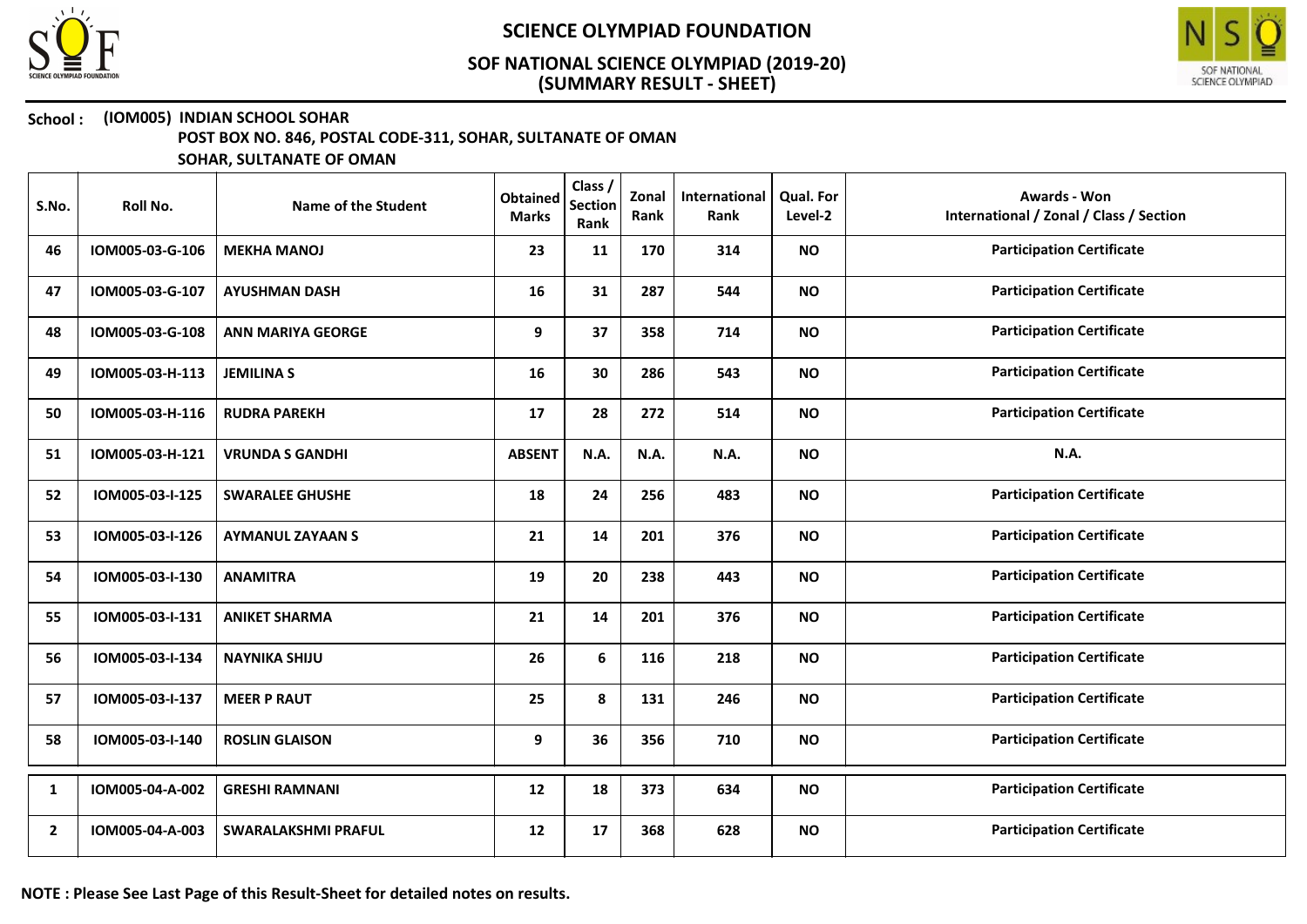



## School : (IOM005) INDIAN SCHOOL SOHAR

POST BOX NO. 846, POSTAL CODE-311, SOHAR, SULTANATE OF OMAN

| S.No. | Roll No.        | Name of the Student              | <b>Obtained</b><br><b>Marks</b> | Class /<br><b>Section</b><br>Rank | Zonal<br>Rank | International<br>Rank | Qual. For<br>Level-2 | <b>Awards - Won</b><br>International / Zonal / Class / Section |
|-------|-----------------|----------------------------------|---------------------------------|-----------------------------------|---------------|-----------------------|----------------------|----------------------------------------------------------------|
| 3     | IOM005-04-A-005 | <b>MISHRA KARTIK RAMESH</b>      | 10                              | 20                                | 390           | 670                   | <b>NO</b>            | <b>Participation Certificate</b>                               |
| 4     | IOM005-04-A-006 | <b>GANE AYUSH</b>                | 13                              | 15                                | 348           | 598                   | <b>NO</b>            | <b>Participation Certificate</b>                               |
| 5     | IOM005-04-A-007 | <b>JUHANA FATHIMA</b>            | 6                               | 25                                | 422           | 741                   | <b>NO</b>            | <b>Participation Certificate</b>                               |
| 6     | IOM005-04-A-008 | <b>VAKEELA FATHIMUNNISA BANU</b> | 8                               | 24                                | 412           | 713                   | <b>NO</b>            | <b>Participation Certificate</b>                               |
| 7     | IOM005-04-A-013 | <b>SHAWN GEORGE SAJAN</b>        | <b>ABSENT</b>                   | N.A.                              | N.A.          | N.A.                  | <b>NO</b>            | <b>N.A.</b>                                                    |
| 8     | IOM005-04-A-014 | <b>RITHIKSHA VENKATESH</b>       | 20                              | 4                                 | 227           | 400                   | <b>NO</b>            | <b>Participation Certificate</b>                               |
| 9     | IOM005-04-A-015 | <b>BHAVYA JAYARAJ</b>            | <b>ABSENT</b>                   | N.A.                              | <b>N.A.</b>   | <b>N.A.</b>           | <b>NO</b>            | N.A.                                                           |
| 10    | IOM005-04-A-016 | <b>HAWWA MUJIB REHEMAN</b>       | 16                              | 8                                 | 294           | 507                   | <b>NO</b>            | <b>Participation Certificate</b>                               |
| 11    | IOM005-04-B-017 | <b>RAKENDU K</b>                 | 19                              | 4                                 | 240           | 421                   | <b>NO</b>            | <b>Participation Certificate</b>                               |
| 12    | IOM005-04-B-018 | <b>SHAHAN BASHA</b>              | 13                              | 10                                | 351           | 602                   | <b>NO</b>            | <b>Participation Certificate</b>                               |
| 13    | IOM005-04-B-019 | <b>AMINA FATIMA</b>              | 23                              | $\mathbf{1}$                      | 153           | 282                   | <b>NO</b>            | <b>Gold Medal + Participation Certificate</b>                  |
| 14    | IOM005-04-B-020 | <b>KABYANJALI MOHANTA</b>        | 12                              | 12                                | 373           | 634                   | <b>NO</b>            | <b>Participation Certificate</b>                               |
| 15    | IOM005-04-B-022 | <b>AAYUSH GARUDKAR</b>           | 16                              | 8                                 | 299           | 514                   | <b>NO</b>            | <b>Participation Certificate</b>                               |
| 16    | IOM005-04-B-023 | <b>NIYA THERESA SANTHOSH</b>     | 16                              | $\overline{\mathbf{z}}$           | 296           | 511                   | <b>NO</b>            | <b>Participation Certificate</b>                               |
| 17    | IOM005-04-B-024 | <b>ANKIT PATIL</b>               | 18                              | 6                                 | 267           | 458                   | <b>NO</b>            | <b>Participation Certificate</b>                               |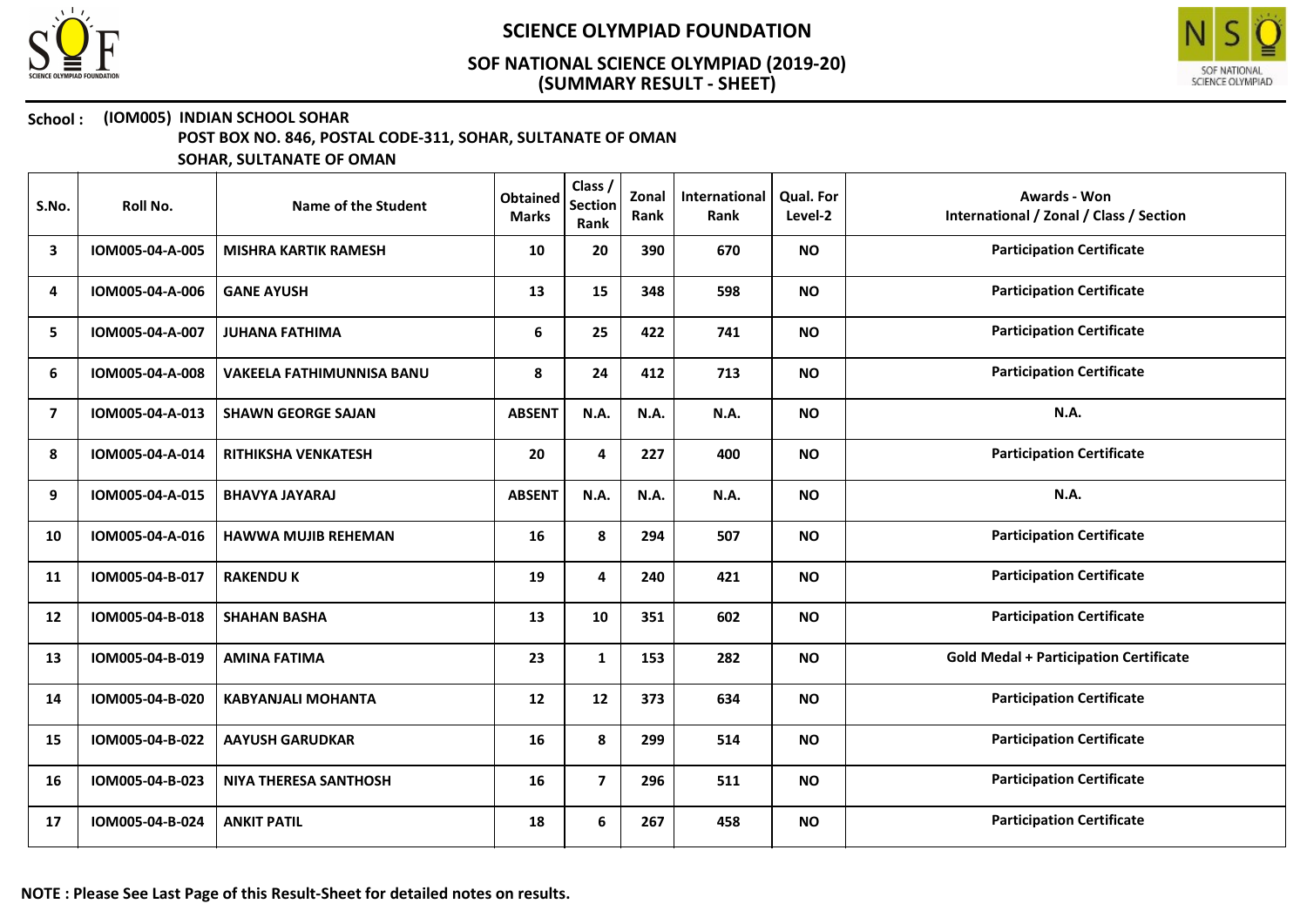



#### School : (IOM005) INDIAN SCHOOL SOHAR

POST BOX NO. 846, POSTAL CODE-311, SOHAR, SULTANATE OF OMAN

| S.No. | Roll No.        | Name of the Student       | <b>Obtained</b><br><b>Marks</b> | Class /<br><b>Section</b><br>Rank | Zonal<br>Rank | International<br>Rank | <b>Qual. For</b><br>Level-2 | <b>Awards - Won</b><br>International / Zonal / Class / Section |
|-------|-----------------|---------------------------|---------------------------------|-----------------------------------|---------------|-----------------------|-----------------------------|----------------------------------------------------------------|
| 18    | IOM005-04-B-025 | <b>VAIBHAVILK</b>         | 8                               | 13                                | 414           | 715                   | <b>NO</b>                   | <b>Participation Certificate</b>                               |
| 19    | IOM005-04-B-026 | P VISHVA                  | 23                              | $\mathbf{2}$                      | 161           | 291                   | <b>NO</b>                   | <b>Silver Medal + Participation Certificate</b>                |
| 20    | IOM005-04-B-027 | <b>AVANIS</b>             | <b>ABSENT</b>                   | N.A.                              | N.A.          | N.A.                  | <b>NO</b>                   | N.A.                                                           |
| 21    | IOM005-04-B-028 | <b>NISHAN ASIF</b>        | 20                              | 3                                 | 220           | 389                   | <b>NO</b>                   | <b>Bronze Medal + Participation Certificate</b>                |
| 22    | IOM005-04-B-030 | <b>B PARISHAA</b>         | 15                              | 9                                 | 309           | 537                   | <b>NO</b>                   | <b>Participation Certificate</b>                               |
| 23    | IOM005-04-B-031 | <b>PARAMESWARAN</b>       | 12                              | 11                                | 365           | 623                   | <b>NO</b>                   | <b>Participation Certificate</b>                               |
| 24    | IOM005-04-B-033 | <b>TAHAA BIN SIKANDER</b> | <b>ABSENT</b>                   | N.A.                              | N.A.          | N.A.                  | <b>NO</b>                   | N.A.                                                           |
| 25    | IOM005-04-B-034 | <b>EVAN M JINESH</b>      | 18                              | 5                                 | 260           | 450                   | <b>NO</b>                   | <b>Participation Certificate</b>                               |
| 26    | IOM005-04-C-036 | <b>AMALNATH ARUNKUMAR</b> | <b>ABSENT</b>                   | N.A.                              | <b>N.A.</b>   | N.A.                  | <b>NO</b>                   | N.A.                                                           |
| 27    | IOM005-04-C-037 | <b>VINU VIKASH S</b>      | 11                              | 19                                | 377           | 645                   | <b>NO</b>                   | <b>Participation Certificate</b>                               |
| 28    | IOM005-04-C-040 | YOGITH N                  | 15                              | 11                                | 315           | 545                   | <b>NO</b>                   | <b>Participation Certificate</b>                               |
| 29    | IOM005-04-D-043 | <b>NIVETHITHA BALAJI</b>  | 17                              | $\overline{\mathbf{z}}$           | 283           | 483                   | <b>NO</b>                   | <b>Participation Certificate</b>                               |
| 30    | IOM005-04-D-049 | <b>SHRUTI K PATEL</b>     | 17                              | 6                                 | 275           | 470                   | <b>NO</b>                   | <b>Participation Certificate</b>                               |
| 31    | IOM005-04-D-052 | <b>ABEL ROBIN</b>         | 29                              | $\mathbf{1}$                      | 59            | 119                   | <b>YES</b>                  | <b>Gold Medal + Participation Certificate</b>                  |
| 32    | IOM005-04-D-053 | <b>DAKSHINA DINESH</b>    | 14                              | 12                                | 331           | 572                   | <b>NO</b>                   | <b>Participation Certificate</b>                               |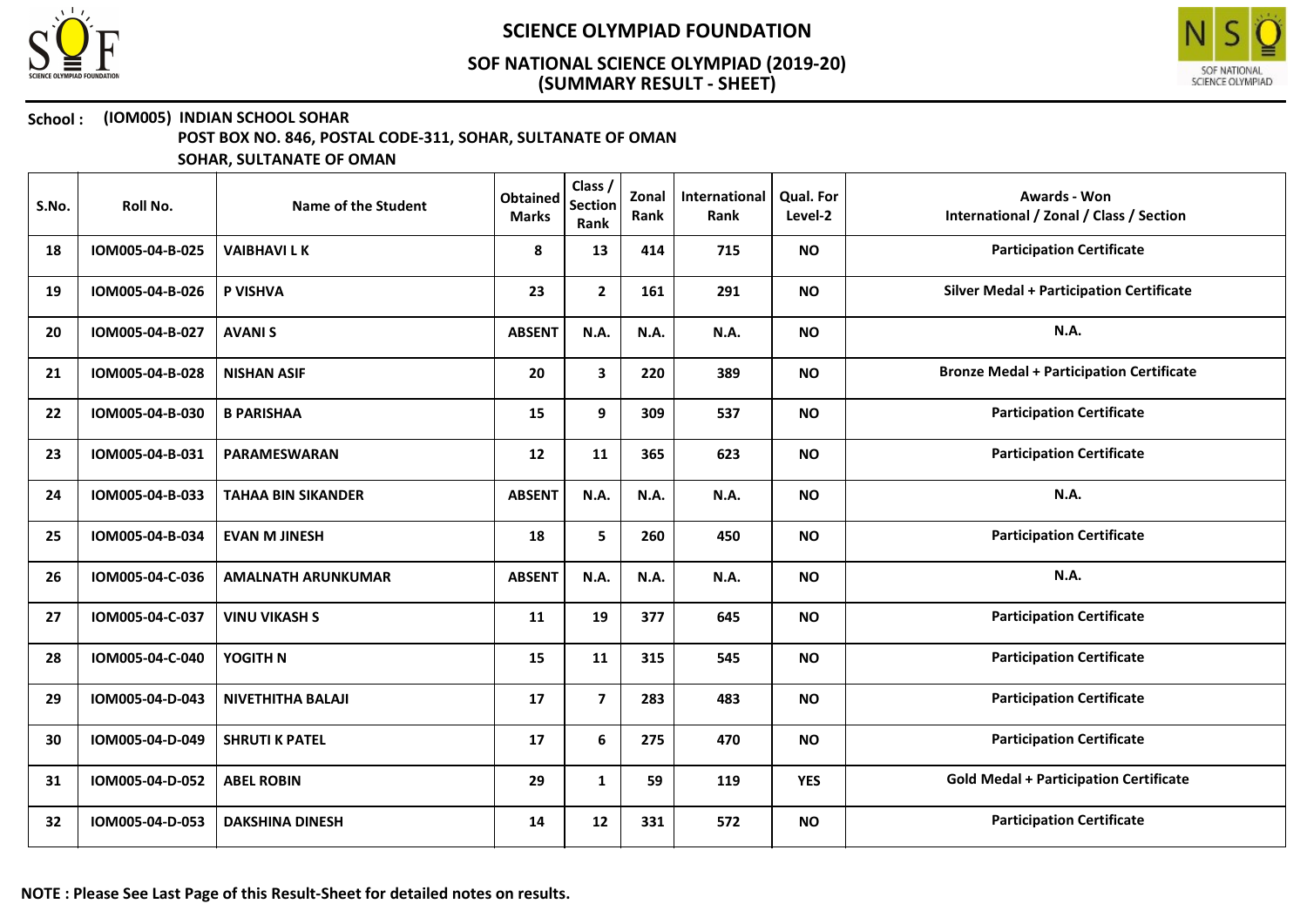



#### School : (IOM005) INDIAN SCHOOL SOHAR

POST BOX NO. 846, POSTAL CODE-311, SOHAR, SULTANATE OF OMAN

| S.No. | Roll No.        | Name of the Student         | <b>Obtained</b><br><b>Marks</b> | Class /<br><b>Section</b><br>Rank | Zonal<br>Rank | International<br>Rank | <b>Qual. For</b><br>Level-2 | <b>Awards - Won</b><br>International / Zonal / Class / Section |
|-------|-----------------|-----------------------------|---------------------------------|-----------------------------------|---------------|-----------------------|-----------------------------|----------------------------------------------------------------|
| 33    | IOM005-04-D-055 | <b>MANITH MANJUNATH RAO</b> | 9                               | 23                                | 404           | 696                   | <b>NO</b>                   | <b>Participation Certificate</b>                               |
| 34    | IOM005-04-E-060 | <b>J S SHREENISHA</b>       | 18                              | $\overline{7}$                    | 262           | 452                   | <b>NO</b>                   | <b>Participation Certificate</b>                               |
| 35    | IOM005-04-E-062 | <b>DIVYAJYOT NIGAM</b>      | 6                               | 15                                | 423           | 743                   | <b>NO</b>                   | <b>Participation Certificate</b>                               |
| 36    | IOM005-04-E-063 | <b>PAUL K SAMUEL</b>        | 18                              | 6                                 | 261           | 451                   | <b>NO</b>                   | <b>Participation Certificate</b>                               |
| 37    | IOM005-04-E-064 | <b>SHARVARI A SONNIS</b>    | 15                              | 12                                | 310           | 538                   | <b>NO</b>                   | <b>Participation Certificate</b>                               |
| 38    | IOM005-04-E-065 | <b>PATTAN FARHAN</b>        | 16                              | 11                                | 303           | 520                   | <b>NO</b>                   | <b>Participation Certificate</b>                               |
| 39    | IOM005-04-E-066 | <b>JUNAIRA FATHIMA</b>      | 17                              | 9                                 | 287           | 489                   | <b>NO</b>                   | <b>Participation Certificate</b>                               |
| 40    | IOM005-04-E-067 | <b>KAMYA N MEHTA</b>        | 19                              | 5                                 | 240           | 421                   | <b>NO</b>                   | <b>Participation Certificate</b>                               |
| 41    | IOM005-04-E-070 | <b>ANSH RAJ SINGH</b>       | 16                              | 10                                | 294           | 507                   | <b>NO</b>                   | <b>Participation Certificate</b>                               |
| 42    | IOM005-04-E-071 | <b>M K PRITHIVIRAJA</b>     | 17                              | 8                                 | 282           | 482                   | <b>NO</b>                   | <b>Participation Certificate</b>                               |
| 43    | IOM005-04-E-072 | <b>UJJWAL NIKESH</b>        | 21                              | 3                                 | 198           | 354                   | <b>NO</b>                   | <b>Bronze Medal + Participation Certificate</b>                |
| 44    | IOM005-04-E-073 | <b>FATMA SARWAR</b>         | 10                              | 14                                | 392           | 672                   | <b>NO</b>                   | <b>Participation Certificate</b>                               |
| 45    | IOM005-04-E-075 | <b>ADVIKA RAY</b>           | 25                              | $\overline{2}$                    | 113           | 211                   | <b>NO</b>                   | <b>Silver Medal + Participation Certificate</b>                |
| 46    | IOM005-04-E-077 | <b>TANMAY MISHRA</b>        | 11                              | 13                                | 382           | 653                   | <b>NO</b>                   | <b>Participation Certificate</b>                               |
| 47    | IOM005-04-E-078 | YAHYA TARIQ                 | 20                              | 4                                 | 214           | 382                   | <b>NO</b>                   | <b>Participation Certificate</b>                               |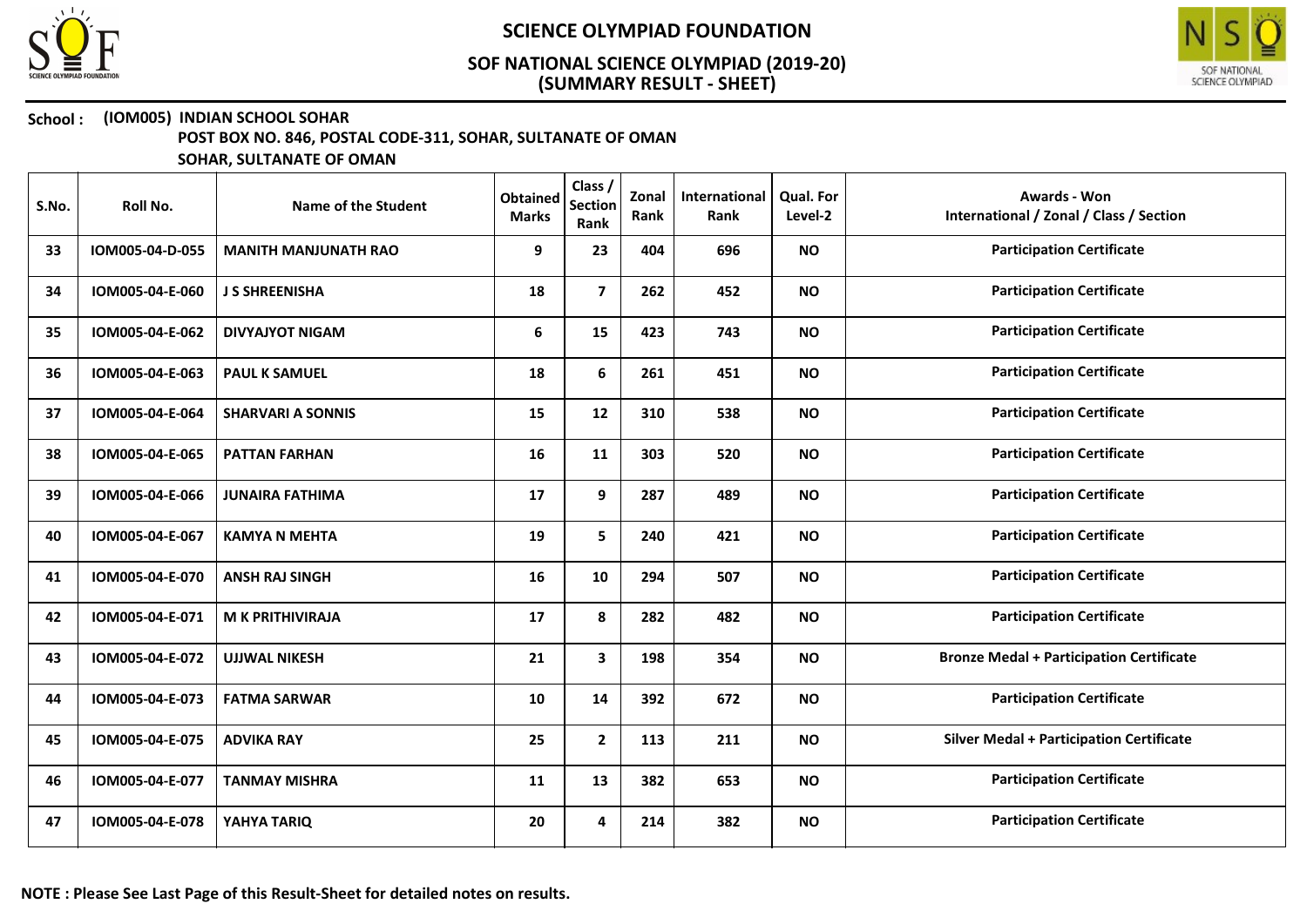



#### School : (IOM005) INDIAN SCHOOL SOHAR

POST BOX NO. 846, POSTAL CODE-311, SOHAR, SULTANATE OF OMAN

| S.No. | Roll No.        | Name of the Student            | <b>Obtained</b><br><b>Marks</b> | Class /<br><b>Section</b><br>Rank | Zonal<br>Rank | International<br>Rank | <b>Qual. For</b><br>Level-2 | <b>Awards - Won</b><br>International / Zonal / Class / Section |
|-------|-----------------|--------------------------------|---------------------------------|-----------------------------------|---------------|-----------------------|-----------------------------|----------------------------------------------------------------|
| 48    | IOM005-04-E-079 | <b>ANIKET NAIR</b>             | 25                              | 1                                 | 112           | 205                   | <b>NO</b>                   | <b>Gold Medal + Participation Certificate</b>                  |
| 49    | IOM005-04-F-081 | <b>MOKSHIKA ARYA</b>           | <b>ABSENT</b>                   | <b>N.A.</b>                       | N.A.          | N.A.                  | <b>NO</b>                   | N.A.                                                           |
| 50    | IOM005-04-F-083 | <b>JOVITA B BIJU</b>           | 16                              | 9                                 | 298           | 513                   | <b>NO</b>                   | <b>Participation Certificate</b>                               |
| 51    | IOM005-04-F-084 | <b>B S RATSHITHAA SRE</b>      | 14                              | 12                                | 331           | 572                   | <b>NO</b>                   | <b>Participation Certificate</b>                               |
| 52    | IOM005-04-F-086 | <b>SAMRIDDHI MILAN</b>         | 15                              | 10                                | 313           | 543                   | <b>NO</b>                   | <b>Participation Certificate</b>                               |
| 53    | IOM005-04-F-087 | <b>TEJASVINI KULDEEP SINGH</b> | 13                              | 15                                | 348           | 598                   | <b>NO</b>                   | <b>Participation Certificate</b>                               |
| 54    | IOM005-04-F-091 | <b>SHIVANI ARAVIND</b>         | 14                              | 13                                | 332           | 573                   | <b>NO</b>                   | <b>Participation Certificate</b>                               |
| 55    | IOM005-04-F-094 | <b>ASTHA PATEL</b>             | 22                              | 3                                 | 175           | 315                   | <b>NO</b>                   | <b>Bronze Medal + Participation Certificate</b>                |
| 56    | IOM005-04-F-095 | <b>SWARNAVO BANERJEE</b>       | 23                              | $\overline{2}$                    | 161           | 291                   | <b>NO</b>                   | <b>Silver Medal + Participation Certificate</b>                |
| 57    | IOM005-04-G-096 | <b>REJOHN REO</b>              | 13                              | 16                                | 352           | 603                   | <b>NO</b>                   | <b>Participation Certificate</b>                               |
| 58    | IOM005-04-G-099 | <b>MOHD UMAR AFLAH</b>         | 13                              | 14                                | 347           | 597                   | <b>NO</b>                   | <b>Participation Certificate</b>                               |
| 59    | IOM005-04-G-104 | <b>MADHAV K SHIBU</b>          | 18                              | 5                                 | 254           | 443                   | <b>NO</b>                   | <b>Participation Certificate</b>                               |
| 60    | IOM005-04-G-106 | AKSHITHASRI THIYAGARAJAN       | 9                               | 22                                | 400           | 690                   | <b>NO</b>                   | <b>Participation Certificate</b>                               |
| 61    | IOM005-04-G-109 | SOUNDRA PANDIYAN VARSHAN       | 10                              | 21                                | 392           | 672                   | <b>NO</b>                   | <b>Participation Certificate</b>                               |
| 62    | IOM005-04-H-110 | <b>RAAINA SHAIKH</b>           | 17                              | 5                                 | 287           | 489                   | <b>NO</b>                   | <b>Participation Certificate</b>                               |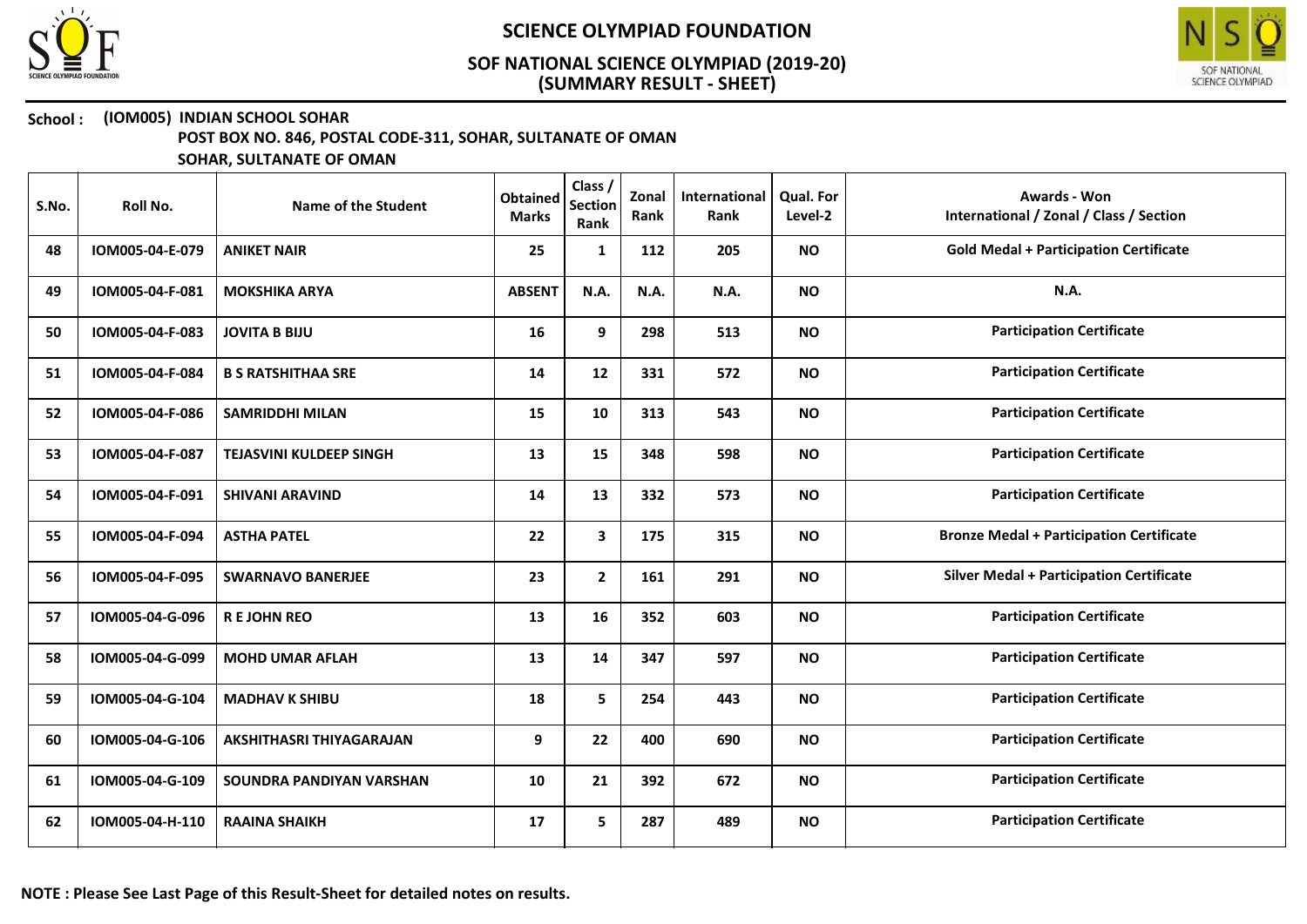



## School : (IOM005) INDIAN SCHOOL SOHAR

POST BOX NO. 846, POSTAL CODE-311, SOHAR, SULTANATE OF OMAN

| S.No. | Roll No.        | Name of the Student             | <b>Obtained</b><br><b>Marks</b> | Class /<br><b>Section</b><br>Rank | Zonal<br>Rank | International<br>Rank | <b>Qual. For</b><br>Level-2 | <b>Awards - Won</b><br>International / Zonal / Class / Section |
|-------|-----------------|---------------------------------|---------------------------------|-----------------------------------|---------------|-----------------------|-----------------------------|----------------------------------------------------------------|
| 63    | IOM005-04-H-111 | <b>MOHD ARHAAN LATEEF</b>       | 21                              | 1                                 | 194           | 349                   | <b>NO</b>                   | <b>Gold Medal + Participation Certificate</b>                  |
| 64    | IOM005-04-H-112 | <b>HARSHINI GUDDETI</b>         | 13                              | 8                                 | 349           | 599                   | <b>NO</b>                   | <b>Participation Certificate</b>                               |
| 65    | IOM005-04-H-114 | <b>AVANEESH SUDARSHAN GUPTA</b> | 19                              | 3                                 | 240           | 421                   | <b>NO</b>                   | <b>Bronze Medal + Participation Certificate</b>                |
| 66    | IOM005-04-H-118 | <b>PRANAV VUNDEMODALU</b>       | 20                              | $\mathbf{2}$                      | 215           | 383                   | <b>NO</b>                   | <b>Silver Medal + Participation Certificate</b>                |
| 67    | IOM005-04-H-119 | <b>AARAV KUNDAYIL ABHILASH</b>  | 11                              | 9                                 | 380           | 651                   | <b>NO</b>                   | <b>Participation Certificate</b>                               |
| 68    | IOM005-04-H-121 | <b>AATISH T KALE</b>            | 16                              | 6                                 | 294           | 507                   | <b>NO</b>                   | <b>Participation Certificate</b>                               |
| 69    | IOM005-04-H-122 | <b>AKSHARA S WADKAR</b>         | 17                              | 4                                 | 286           | 488                   | <b>NO</b>                   | <b>Participation Certificate</b>                               |
| 70    | IOM005-04-H-124 | <b>SRIRAM CHOZHAN SURESH</b>    | 9                               | 10                                | 403           | 695                   | <b>NO</b>                   | <b>Participation Certificate</b>                               |
| 71    | IOM005-04-H-126 | <b>AYUSH P JADHAV</b>           | 16                              | $\overline{7}$                    | 299           | 514                   | <b>NO</b>                   | <b>Participation Certificate</b>                               |
| 72    | IOM005-04-I-129 | <b>MOHETHA BASKAR</b>           | 27                              | $\mathbf{1}$                      | 79            | 155                   | <b>NO</b>                   | <b>Gold Medal + Participation Certificate</b>                  |
| 73    | IOM005-04-I-130 | <b>MEHANDHANA ARIKRISHNAN</b>   | 18                              | 5                                 | 260           | 450                   | <b>NO</b>                   | <b>Participation Certificate</b>                               |
| 74    | IOM005-04-I-131 | <b>ANIKA SUDHEER NAIR</b>       | 20                              | $\mathbf{3}$                      | 221           | 390                   | <b>NO</b>                   | <b>Bronze Medal + Participation Certificate</b>                |
| 75    | IOM005-04-I-132 | <b>DEEPESH KARTHIK NEELAM</b>   | 11                              | 10                                | 378           | 646                   | <b>NO</b>                   | <b>Participation Certificate</b>                               |
| 76    | IOM005-04-I-135 | <b>DHARMIK KUMAR</b>            | 18                              | 6                                 | 262           | 452                   | <b>NO</b>                   | <b>Participation Certificate</b>                               |
| 77    | IOM005-04-I-136 | <b>ABHINAV HAREESH</b>          | 11                              | 11                                | 384           | 657                   | <b>NO</b>                   | <b>Participation Certificate</b>                               |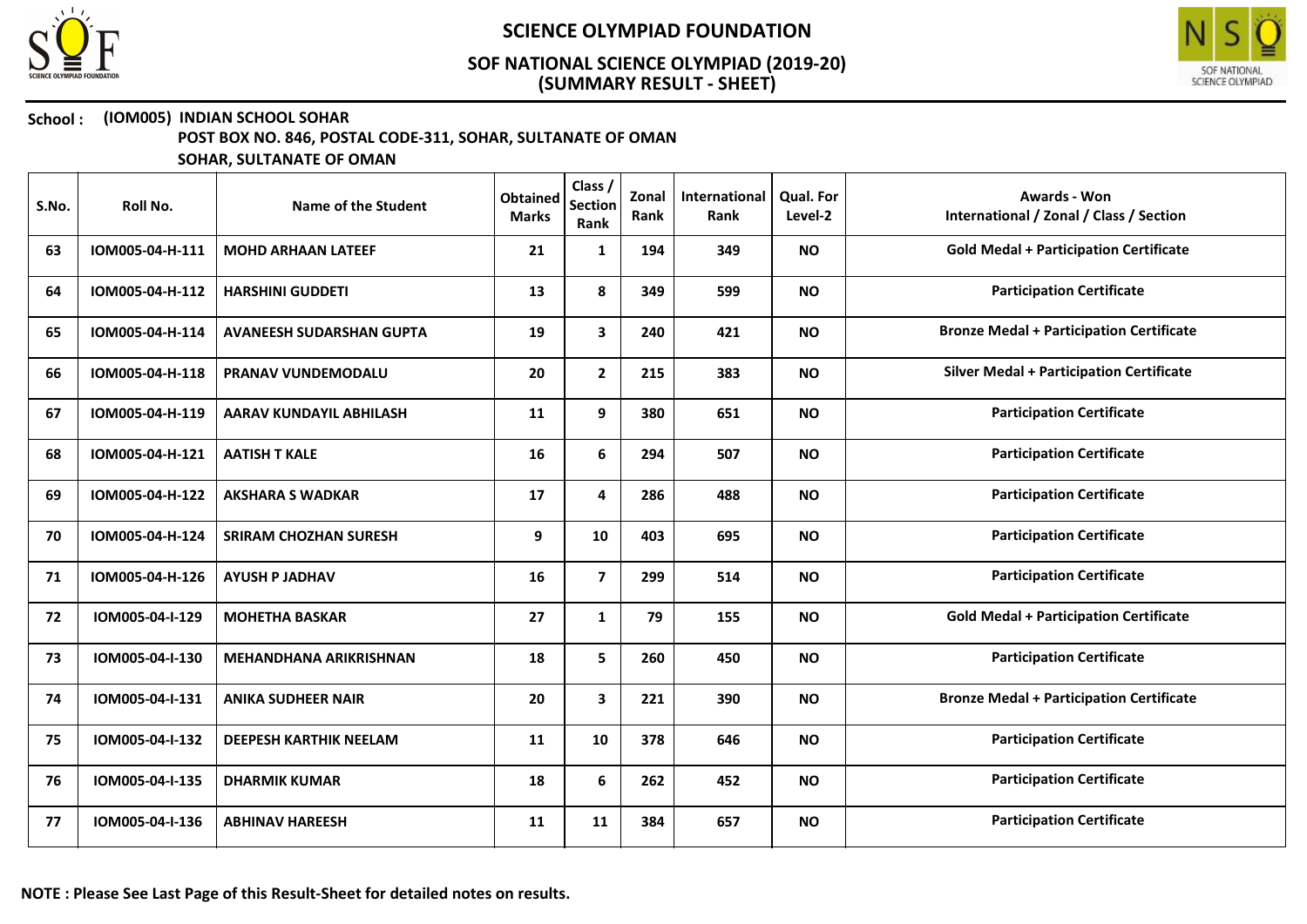



#### School : (IOM005) INDIAN SCHOOL SOHAR

POST BOX NO. 846, POSTAL CODE-311, SOHAR, SULTANATE OF OMAN

| S.No.          | Roll No.        | <b>Name of the Student</b>       | <b>Obtained</b><br><b>Marks</b> | Class /<br><b>Section</b><br>Rank | Zonal<br>Rank | International<br>Rank | <b>Qual. For</b><br>Level-2 | <b>Awards - Won</b><br>International / Zonal / Class / Section |
|----------------|-----------------|----------------------------------|---------------------------------|-----------------------------------|---------------|-----------------------|-----------------------------|----------------------------------------------------------------|
| 78             | IOM005-04-I-137 | <b>ANAMIKA HAREESH</b>           | 12                              | 9                                 | 374           | 635                   | <b>NO</b>                   | <b>Participation Certificate</b>                               |
| 79             | IOM005-04-I-138 | <b>VISHWAJITH RAJ CUPPUSWAMY</b> | <b>ABSENT</b>                   | N.A.                              | N.A.          | N.A.                  | <b>NO</b>                   | <b>N.A.</b>                                                    |
| 80             | IOM005-04-I-140 | <b>MALHAR DAVE</b>               | 22                              | $\mathbf{2}$                      | 180           | 321                   | <b>NO</b>                   | <b>Silver Medal + Participation Certificate</b>                |
| 81             | IOM005-04-I-143 | <b>KOVID PANT</b>                | 19                              | 4                                 | 239           | 420                   | <b>NO</b>                   | <b>Participation Certificate</b>                               |
| 82             | IOM005-04-I-145 | <b>AKSHIT KUMAR</b>              | 13                              | 8                                 | 353           | 604                   | <b>NO</b>                   | <b>Participation Certificate</b>                               |
| 83             | IOM005-04-I-146 | <b>TANVIR MUDI</b>               | 18                              | $\overline{7}$                    | 265           | 456                   | <b>NO</b>                   | <b>Participation Certificate</b>                               |
| 1              | IOM005-05-A-001 | <b>YASHAS</b>                    | 28                              | 30                                | 381           | 884                   | <b>NO</b>                   | <b>Participation Certificate</b>                               |
| $\overline{2}$ | IOM005-05-A-009 | <b>ARUNACHALAM SARAVANAN</b>     | 25                              | 36                                | 448           | 1030                  | <b>NO</b>                   | <b>Participation Certificate</b>                               |
| 3              | IOM005-05-A-011 | <b>SHRABASTI SEN</b>             | 39                              | 12                                | 167           | 362                   | <b>NO</b>                   | <b>Participation Certificate</b>                               |
| 4              | IOM005-05-A-012 | <b>MUDDADA PRAVEEN</b>           | 36                              | 14                                | 218           | 480                   | <b>NO</b>                   | <b>Participation Certificate</b>                               |
| 5              | IOM005-05-A-014 | <b>AISHWARYA B</b>               | 28                              | 28                                | 378           | 881                   | <b>NO</b>                   | <b>Participation Certificate</b>                               |
| 6              | IOM005-05-B-016 | <b>KV SINDHUJA</b>               | 23                              | 39                                | 490           | 1125                  | <b>NO</b>                   | <b>Participation Certificate</b>                               |
| $\overline{ }$ | IOM005-05-B-017 | <b>KHAN ADIFAH</b>               | 33                              | 18                                | 283           | 634                   | <b>NO</b>                   | <b>Participation Certificate</b>                               |
| 8              | IOM005-05-B-019 | <b>DEVADARSAN RIJU</b>           | 30                              | 22                                | 338           | 785                   | <b>NO</b>                   | <b>Participation Certificate</b>                               |
| 9              | IOM005-05-B-021 | <b>MADHAV R NAIR</b>             | <b>ABSENT</b>                   | N.A.                              | N.A.          | N.A.                  | <b>NO</b>                   | N.A.                                                           |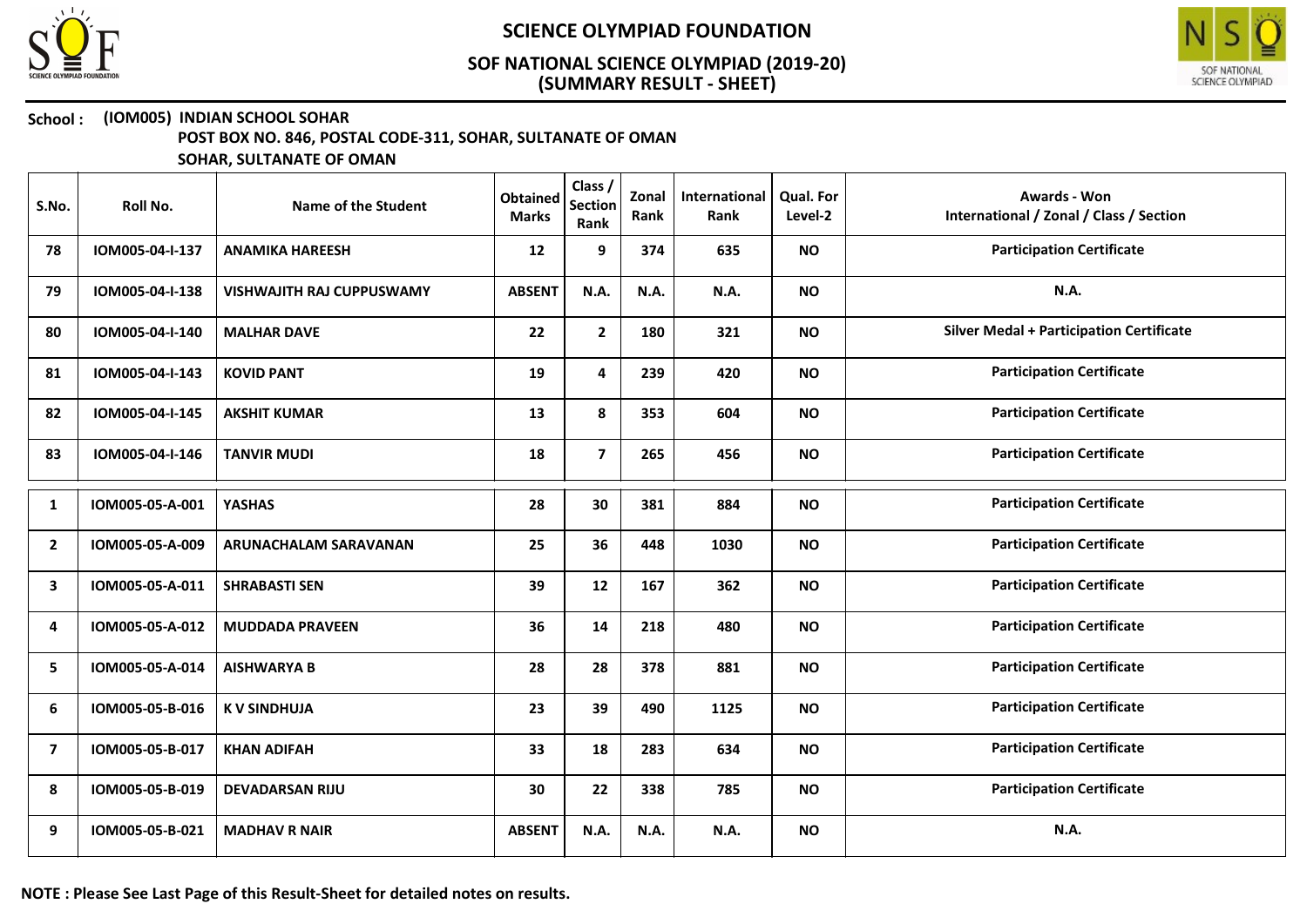



### School : (IOM005) INDIAN SCHOOL SOHAR

POST BOX NO. 846, POSTAL CODE-311, SOHAR, SULTANATE OF OMAN

| S.No. | Roll No.        | Name of the Student             | <b>Obtained</b><br><b>Marks</b> | Class /<br><b>Section</b><br>Rank | Zonal<br>Rank | International<br>Rank | Qual. For<br>Level-2 | <b>Awards - Won</b><br>International / Zonal / Class / Section |
|-------|-----------------|---------------------------------|---------------------------------|-----------------------------------|---------------|-----------------------|----------------------|----------------------------------------------------------------|
| 10    | IOM005-05-B-022 | <b>RAJAT MOHAKUD</b>            | 15                              | 49                                | 622           | 1450                  | <b>NO</b>            | <b>Participation Certificate</b>                               |
| 11    | IOM005-05-B-024 | <b>SUREPALLY TEJUS</b>          | 42                              | 9                                 | 114           | 243                   | <b>NO</b>            | <b>Participation Certificate</b>                               |
| 12    | IOM005-05-B-025 | <b>VINAYAK SAJEEV</b>           | 10                              | 52                                | 651           | 1566                  | <b>NO</b>            | <b>Participation Certificate</b>                               |
| 13    | IOM005-05-C-026 | <b>ANUGRAHA M</b>               | 39                              | 11                                | 163           | 355                   | <b>NO</b>            | <b>Participation Certificate</b>                               |
| 14    | IOM005-05-C-027 | <b>B ESAKKI AMMAL</b>           | 34                              | 15                                | 250           | 564                   | <b>NO</b>            | <b>Participation Certificate</b>                               |
| 15    | IOM005-05-C-028 | <b>VAIKHA MONISH</b>            | 21                              | 43                                | 530           | 1220                  | <b>NO</b>            | <b>Participation Certificate</b>                               |
| 16    | IOM005-05-C-030 | <b>ANUSHREE POLAI</b>           | 30                              | 24                                | 341           | 788                   | <b>NO</b>            | <b>Participation Certificate</b>                               |
| 17    | IOM005-05-C-031 | <b>RACHIT A PANDYA</b>          | 45                              | $\overline{7}$                    | 79            | 169                   | <b>YES</b>           | <b>Participation Certificate</b>                               |
| 18    | IOM005-05-C-033 | <b>ABHIMAN DEWANGAN</b>         | 43                              | 8                                 | 109           | 228                   | <b>NO</b>            | <b>Participation Certificate</b>                               |
| 19    | IOM005-05-D-034 | <b>BHAAVIK SAIBHUVIS</b>        | 36                              | 14                                | 218           | 480                   | <b>NO</b>            | <b>Participation Certificate</b>                               |
| 20    | IOM005-05-D-035 | <b>NABIL BISWAS</b>             | 46                              | 6                                 | 69            | 146                   | <b>YES</b>           | <b>Participation Certificate</b>                               |
| 21    | IOM005-05-D-036 | <b>SARANI MATHAVAN</b>          | 20                              | 44                                | 551           | 1266                  | <b>NO</b>            | <b>Participation Certificate</b>                               |
| 22    | IOM005-05-D-037 | <b>AARON JIJI MATHEW</b>        | 26                              | 35                                | 423           | 978                   | <b>NO</b>            | <b>Participation Certificate</b>                               |
| 23    | IOM005-05-D-040 | <b>SHASTHA SHIRISH NARSAPUR</b> | 49                              | 3                                 | 45            | 89                    | <b>YES</b>           | <b>Bronze Medal + Participation Certificate</b>                |
| 24    | IOM005-05-D-041 | <b>FARIHA GHAZALA SIDDIQUE</b>  | 29                              | 25                                | 350           | 822                   | <b>NO</b>            | <b>Participation Certificate</b>                               |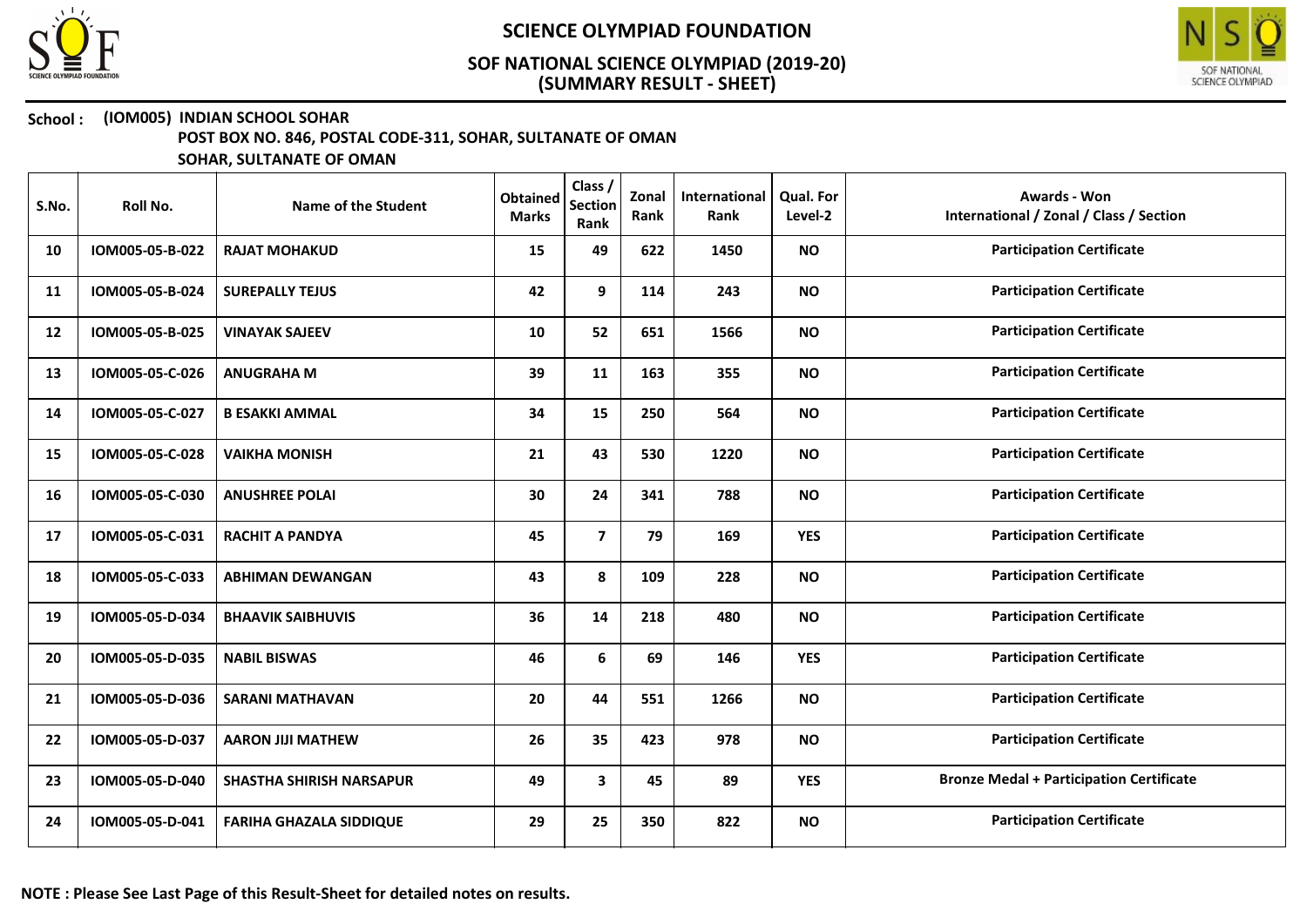



#### School : (IOM005) INDIAN SCHOOL SOHAR

POST BOX NO. 846, POSTAL CODE-311, SOHAR, SULTANATE OF OMAN

| S.No. | Roll No.        | Name of the Student              | <b>Obtained</b><br><b>Marks</b> | Class /<br><b>Section</b><br>Rank | Zonal<br>Rank | International<br>Rank | Qual. For<br>Level-2 | <b>Awards - Won</b><br>International / Zonal / Class / Section |
|-------|-----------------|----------------------------------|---------------------------------|-----------------------------------|---------------|-----------------------|----------------------|----------------------------------------------------------------|
| 25    | IOM005-05-D-042 | SAHITHI LAXMI                    | 27                              | 32                                | 403           | 931                   | <b>NO</b>            | <b>Participation Certificate</b>                               |
| 26    | IOM005-05-D-043 | <b>VAIGA RAJ</b>                 | 34                              | 16                                | 261           | 586                   | <b>NO</b>            | <b>Participation Certificate</b>                               |
| 27    | IOM005-05-E-048 | <b>OSHIN KINGSIY PAUL</b>        | <b>ABSENT</b>                   | N.A.                              | N.A.          | N.A.                  | <b>NO</b>            | <b>N.A.</b>                                                    |
| 28    | IOM005-05-E-059 | <b>ABDUL NOUMAAN LATEEF</b>      | 23                              | 41                                | 502           | 1146                  | <b>NO</b>            | <b>Participation Certificate</b>                               |
| 29    | IOM005-05-E-061 | <b>DUHITA SRRI RAMA KRISHNAN</b> | 32                              | 19                                | 287           | 662                   | <b>NO</b>            | <b>Participation Certificate</b>                               |
| 30    | IOM005-05-F-065 | <b>LAKSHYA BIYANI</b>            | 12                              | 51                                | 646           | 1529                  | <b>NO</b>            | <b>Participation Certificate</b>                               |
| 31    | IOM005-05-F-066 | <b>ARSHITA RAMESH</b>            | 14                              | 50                                | 630           | 1478                  | <b>NO</b>            | <b>Participation Certificate</b>                               |
| 32    | IOM005-05-F-067 | <b>NALINI BABURAJ</b>            | 46                              | 4                                 | 65            | 140                   | <b>YES</b>           | <b>Participation Certificate</b>                               |
| 33    | IOM005-05-F-068 | <b>SARISHA GUPTA</b>             | 36                              | 13                                | 215           | 474                   | <b>NO</b>            | <b>Participation Certificate</b>                               |
| 34    | IOM005-05-F-071 | <b>MUSTAFA IBRAHIM</b>           | 15                              | 47                                | 619           | 1441                  | <b>NO</b>            | <b>Participation Certificate</b>                               |
| 35    | IOM005-05-F-072 | <b>SHRESTHIK VENKATESH</b>       | 30                              | 23                                | 339           | 786                   | <b>NO</b>            | <b>Participation Certificate</b>                               |
| 36    | IOM005-05-F-073 | <b>M AZAHEER</b>                 | 30                              | 21                                | 332           | 773                   | <b>NO</b>            | <b>Participation Certificate</b>                               |
| 37    | IOM005-05-F-074 | <b>AISHWARYA RENJIT</b>          | <b>ABSENT</b>                   | N.A.                              | N.A.          | N.A.                  | <b>NO</b>            | N.A.                                                           |
| 38    | IOM005-05-F-075 | <b>SERAH LIZNA VARGHESE</b>      | 22                              | 42                                | 506           | 1168                  | <b>NO</b>            | <b>Participation Certificate</b>                               |
| 39    | IOM005-05-F-077 | <b>NAINIKA YADAV</b>             | 26                              | 34                                | 418           | 969                   | <b>NO</b>            | <b>Participation Certificate</b>                               |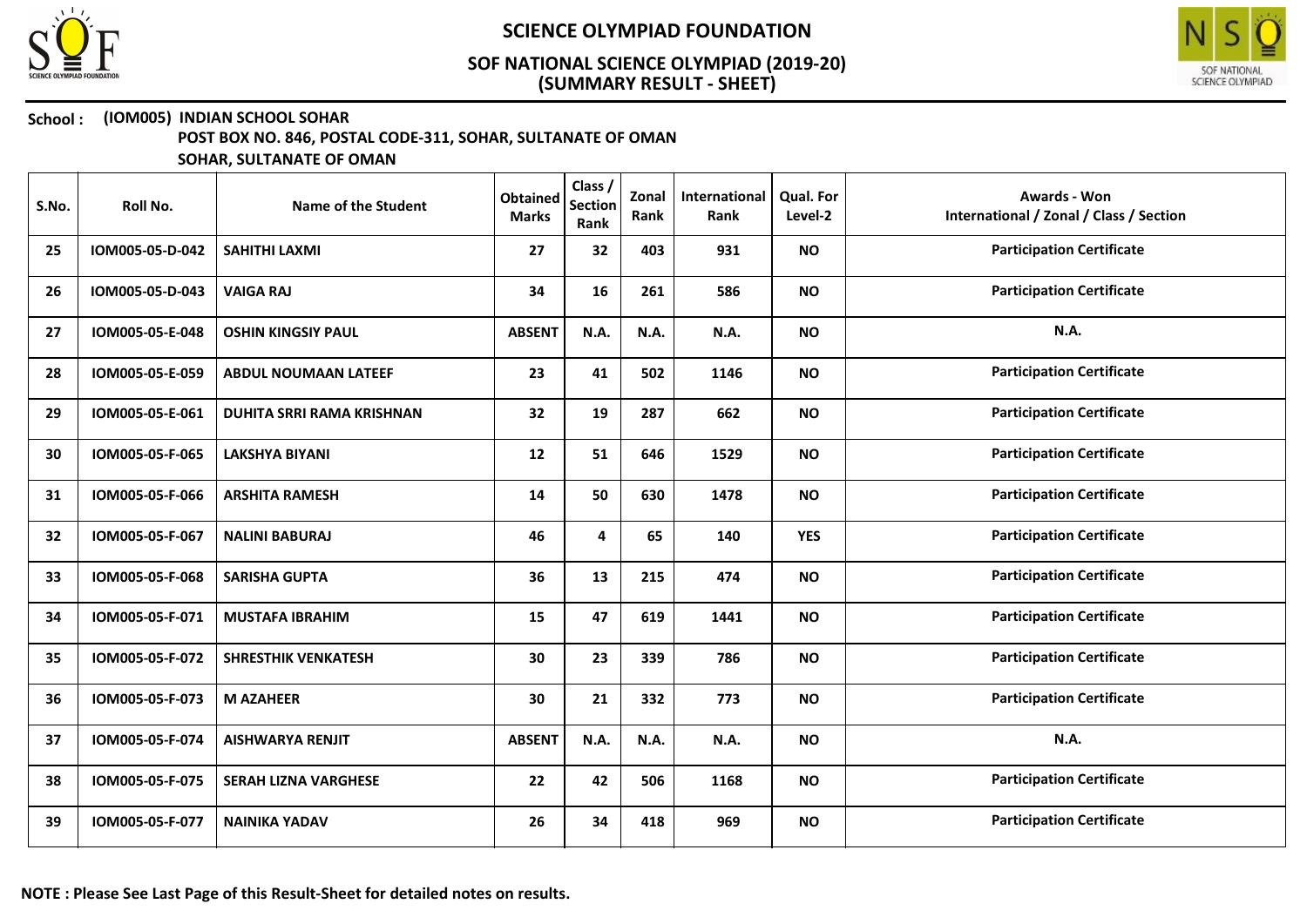



#### School : (IOM005) INDIAN SCHOOL SOHAR

POST BOX NO. 846, POSTAL CODE-311, SOHAR, SULTANATE OF OMAN

| S.No. | Roll No.        | Name of the Student             | <b>Obtained</b><br><b>Marks</b> | Class /<br><b>Section</b><br>Rank | Zonal<br>Rank | International<br>Rank | <b>Qual. For</b><br>Level-2 | <b>Awards - Won</b><br>International / Zonal / Class / Section |
|-------|-----------------|---------------------------------|---------------------------------|-----------------------------------|---------------|-----------------------|-----------------------------|----------------------------------------------------------------|
| 40    | IOM005-05-G-078 | <b>SHASHWAT UPADHYAY</b>        | 27                              | 33                                | 410           | 942                   | <b>NO</b>                   | <b>Participation Certificate</b>                               |
| 41    | IOM005-05-G-079 | <b>AKHILESH JOY</b>             | 19                              | 45                                | 563           | 1307                  | <b>NO</b>                   | <b>Participation Certificate</b>                               |
| 42    | IOM005-05-G-080 | <b>SHARADA DATTA K</b>          | 42                              | 10                                | 123           | 259                   | <b>NO</b>                   | <b>Participation Certificate</b>                               |
| 43    | IOM005-05-G-093 | <b>ABHINAV MISHRA</b>           | 28                              | 27                                | 372           | 871                   | <b>NO</b>                   | <b>Participation Certificate</b>                               |
| 44    | IOM005-05-G-094 | <b>HARSHIDHA</b>                | <b>ABSENT</b>                   | N.A.                              | N.A.          | N.A.                  | <b>NO</b>                   | N.A.                                                           |
| 45    | IOM005-05-H-096 | <b>SAYAN PAL</b>                | 25                              | 38                                | 453           | 1040                  | <b>NO</b>                   | <b>Participation Certificate</b>                               |
| 46    | IOM005-05-H-097 | <b>SAMANNYA KOLA</b>            | 28                              | 29                                | 379           | 882                   | <b>NO</b>                   | <b>Participation Certificate</b>                               |
| 47    | IOM005-05-H-098 | <b>SHAURYA VIR SINGH</b>        | 32                              | 20                                | 299           | 682                   | <b>NO</b>                   | <b>Participation Certificate</b>                               |
| 48    | IOM005-05-H-099 | <b>ADITYA RAHUL CHAURASIA</b>   | 18                              | 46                                | 577           | 1344                  | <b>NO</b>                   | <b>Participation Certificate</b>                               |
| 49    | IOM005-05-H-100 | <b>DHIVYA SHREE LOGANATHAN</b>  | 25                              | 38                                | 453           | 1040                  | <b>NO</b>                   | <b>Participation Certificate</b>                               |
| 50    | IOM005-05-H-102 | <b>S NITIN</b>                  | 15                              | 48                                | 621           | 1449                  | <b>NO</b>                   | <b>Participation Certificate</b>                               |
| 51    | IOM005-05-H-106 | <b>ANUBHAV BISWAS</b>           | 46                              | 5                                 | 68            | 145                   | <b>YES</b>                  | <b>Participation Certificate</b>                               |
| 52    | IOM005-05-H-108 | <b>GEORGE EMMANUEL</b>          | 29                              | 26                                | 369           | 854                   | <b>NO</b>                   | <b>Participation Certificate</b>                               |
| 53    | IOM005-05-I-109 | <b>DHRUV PARAG MUKEWAR</b>      | 32                              | 20                                | 299           | 682                   | <b>NO</b>                   | <b>Participation Certificate</b>                               |
| 54    | IOM005-05-I-111 | <b>ADWAY BACHCHAN CHAUDHARY</b> | 52                              | $\mathbf{1}$                      | 27            | 48                    | <b>YES</b>                  | <b>Gold Medal + Participation Certificate</b>                  |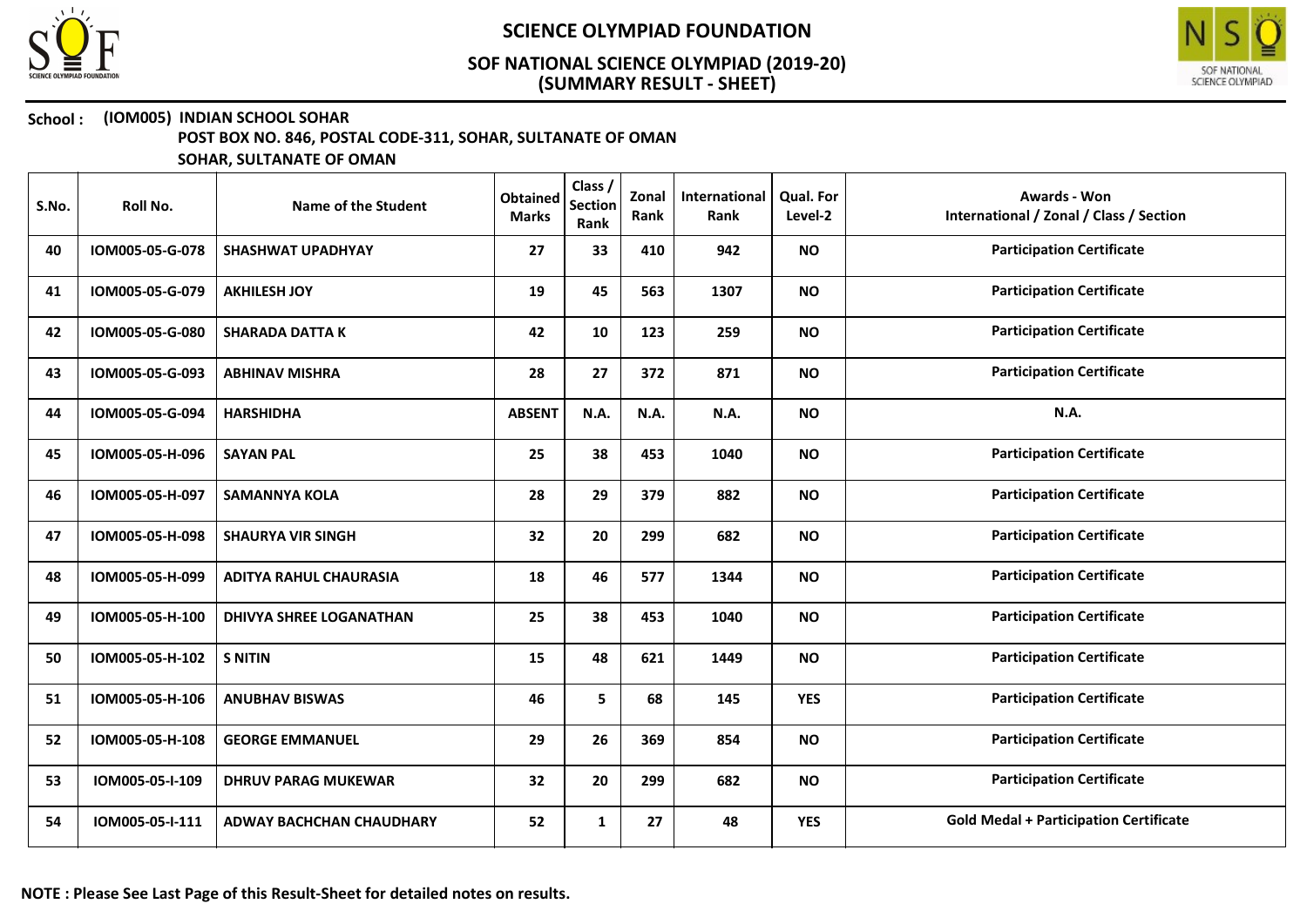



### School : (IOM005) INDIAN SCHOOL SOHAR

POST BOX NO. 846, POSTAL CODE-311, SOHAR, SULTANATE OF OMAN

SOHAR, SULTANATE OF OMAN

| S.No.          | Roll No.        | Name of the Student            | <b>Obtained</b><br><b>Marks</b> | Class /<br><b>Section</b><br>Rank | Zonal<br>Rank | International<br>Rank | <b>Qual. For</b><br>Level-2 | <b>Awards - Won</b><br>International / Zonal / Class / Section |
|----------------|-----------------|--------------------------------|---------------------------------|-----------------------------------|---------------|-----------------------|-----------------------------|----------------------------------------------------------------|
| 55             | IOM005-05-I-112 | <b>TANISHKA MISHRA</b>         | 27                              | 31                                | 397           | 920                   | <b>NO</b>                   | <b>Participation Certificate</b>                               |
| 56             | IOM005-05-I-115 | <b>PRITHIKA KISHORE</b>        | 51                              | $\mathbf{2}$                      | 34            | 60                    | <b>YES</b>                  | <b>Silver Medal + Participation Certificate</b>                |
| 57             | IOM005-05-I-116 | NAGA VENKATA SAI SHANMUGHA S   | 23                              | 40                                | 493           | 1134                  | <b>NO</b>                   | <b>Participation Certificate</b>                               |
| 58             | IOM005-05-I-117 | <b>PARI RASIK PATEL</b>        | <b>ABSENT</b>                   | N.A.                              | N.A.          | N.A.                  | <b>NO</b>                   | N.A.                                                           |
| 59             | IOM005-05-I-118 | <b>AKSHIT RUSHIKESH CHITTE</b> | 33                              | 17                                | 268           | 614                   | <b>NO</b>                   | <b>Participation Certificate</b>                               |
| 60             | IOM005-05-I-119 | <b>AMAAN JAVED PATAN</b>       | 25                              | 37                                | 452           | 1038                  | <b>NO</b>                   | <b>Participation Certificate</b>                               |
| 1              | IOM005-06-A-001 | <b>KAVYASHREE RUPESH</b>       | 22                              | 24                                | 424           | 1224                  | <b>NO</b>                   | <b>Participation Certificate</b>                               |
| $\overline{2}$ | IOM005-06-G-002 | <b>RITHVIK GIREESH</b>         | 29                              | 18                                | 298           | 899                   | <b>NO</b>                   | <b>Participation Certificate</b>                               |
| 3              | IOM005-06-A-004 | <b>NIVED ANOOP NAIR</b>        | 44                              | 3                                 | 60            | 216                   | <b>YES</b>                  | <b>Silver Medal + Participation Certificate</b>                |
| 4              | IOM005-06-A-005 | <b>JEMI SUNIL</b>              | 16                              | 29                                | 533           | 1482                  | <b>NO</b>                   | <b>Participation Certificate</b>                               |
| 5              | IOM005-06-A-007 | <b>AFSHEEN</b>                 | 21                              | 25                                | 448           | 1279                  | <b>NO</b>                   | <b>Participation Certificate</b>                               |
| 6              | IOM005-06-G-008 | <b>SHAUN THOMAS SAJAN</b>      | <b>ABSENT</b>                   | N.A.                              | N.A.          | N.A.                  | <b>NO</b>                   | N.A.                                                           |
| 7              | IOM005-06-A-010 | <b>VISHNU HARI</b>             | 45                              | $\mathbf{2}$                      | 49            | 187                   | <b>YES</b>                  | <b>Gold Medal + Participation Certificate</b>                  |
| 8              | IOM005-06-A-014 | <b>ERUM NASIM KHAN</b>         | <b>ABSENT</b>                   | N.A.                              | N.A.          | N.A.                  | <b>NO</b>                   | N.A.                                                           |
| 9              | IOM005-06-H-015 | <b>AANCHAL KUMARI SAH</b>      | 32                              | 11                                | 233           | 725                   | <b>NO</b>                   | <b>Participation Certificate</b>                               |

NOTE : Please See Last Page of this Result-Sheet for detailed notes on results.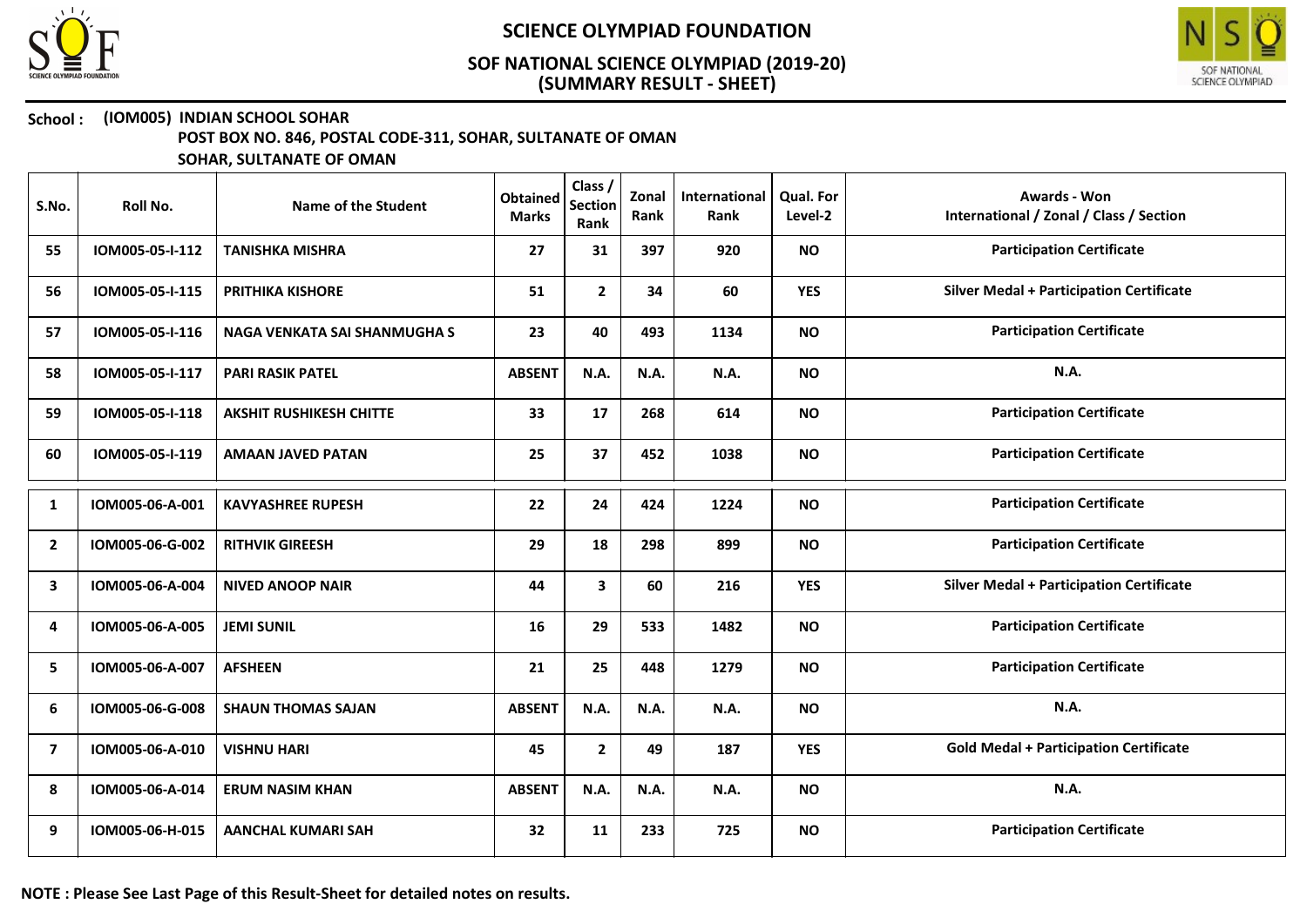



### School : (IOM005) INDIAN SCHOOL SOHAR

POST BOX NO. 846, POSTAL CODE-311, SOHAR, SULTANATE OF OMAN

| S.No. | Roll No.        | Name of the Student            | <b>Obtained</b><br><b>Marks</b> | Class /<br><b>Section</b><br>Rank | Zonal<br>Rank | International<br>Rank | Qual. For<br>Level-2 | <b>Awards - Won</b><br>International / Zonal / Class / Section |
|-------|-----------------|--------------------------------|---------------------------------|-----------------------------------|---------------|-----------------------|----------------------|----------------------------------------------------------------|
| 10    | IOM005-06-B-018 | <b>SRUTHI HARIKUMAR PILLAI</b> | 38                              | 6                                 | 140           | 440                   | <b>NO</b>            | <b>Participation Certificate</b>                               |
| 11    | IOM005-06-B-019 | <b>SHIVANI KUMAR</b>           | <b>ABSENT</b>                   | N.A.                              | N.A.          | N.A.                  | <b>NO</b>            | N.A.                                                           |
| 12    | IOM005-06-B-022 | <b>SHIVANI MURUGAPPAN</b>      | 15                              | 30                                | 543           | 1504                  | <b>NO</b>            | <b>Participation Certificate</b>                               |
| 13    | IOM005-06-C-030 | <b>PULAKITA BEHARA</b>         | 19                              | 27                                | 482           | 1363                  | <b>NO</b>            | <b>Participation Certificate</b>                               |
| 14    | IOM005-06-C-031 | <b>AYESHA HUMERAH</b>          | <b>ABSENT</b>                   | N.A.                              | <b>N.A.</b>   | N.A.                  | <b>NO</b>            | N.A.                                                           |
| 15    | IOM005-06-C-032 | <b>IREENA ANNA RIBNU</b>       | <b>ABSENT</b>                   | N.A.                              | N.A.          | N.A.                  | <b>NO</b>            | <b>N.A.</b>                                                    |
| 16    | IOM005-06-C-036 | <b>ERNEST ANTO YAZHINIYAN</b>  | 13                              | 32                                | 559           | 1559                  | <b>NO</b>            | <b>Participation Certificate</b>                               |
| 17    | IOM005-06-D-038 | <b>SYED SAJJAD HUSSAINI</b>    | 23                              | 22                                | 412           | 1189                  | <b>NO</b>            | <b>Participation Certificate</b>                               |
| 18    | IOM005-06-D-039 | <b>DAYA MARIYA SHEMIL</b>      | 18                              | 28                                | 500           | 1410                  | <b>NO</b>            | <b>Participation Certificate</b>                               |
| 19    | IOM005-06-D-045 | MUHAMMED ABDULLA ZAIDH         | <b>ABSENT</b>                   | N.A.                              | N.A.          | N.A.                  | <b>NO</b>            | N.A.                                                           |
| 20    | IOM005-06-D-046 | <b>REHAAN ALI</b>              | 22                              | 23                                | 420           | 1215                  | <b>NO</b>            | <b>Participation Certificate</b>                               |
| 21    | IOM005-06-E-050 | <b>NIKHIL KUMAR</b>            | 23                              | 21                                | 405           | 1176                  | <b>NO</b>            | <b>Participation Certificate</b>                               |
| 22    | IOM005-06-E-051 | <b>HAMSINI MOHAN</b>           | 15                              | 31                                | 549           | 1513                  | <b>NO</b>            | <b>Participation Certificate</b>                               |
| 23    | IOM005-06-E-054 | <b>KARAN SHAH</b>              | <b>ABSENT</b>                   | N.A.                              | N.A.          | N.A.                  | <b>NO</b>            | <b>N.A.</b>                                                    |
| 24    | IOM005-06-E-056 | <b>ANERI SHAH</b>              | 12                              | 33                                | 572           | 1591                  | <b>NO</b>            | <b>Participation Certificate</b>                               |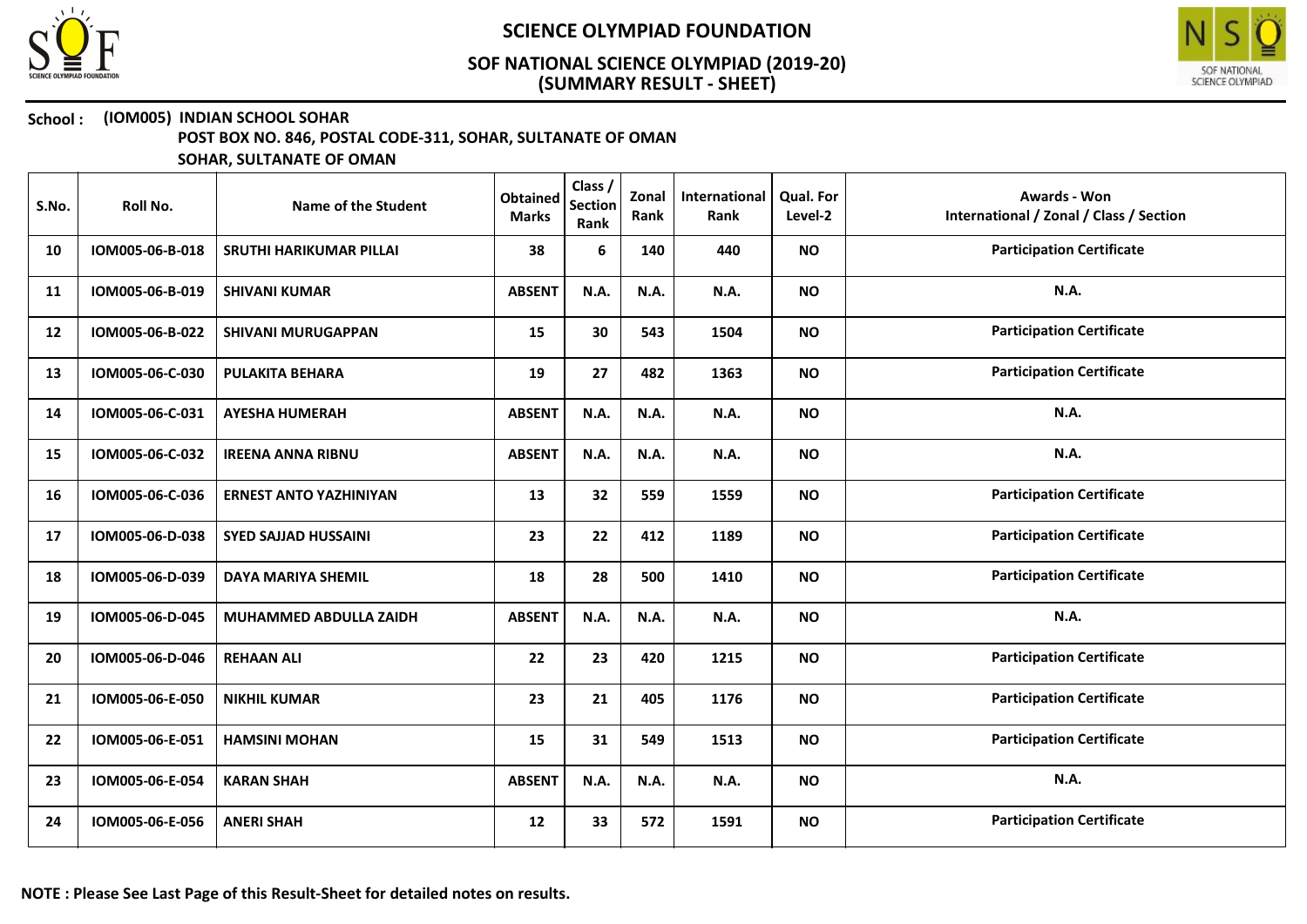



### School : (IOM005) INDIAN SCHOOL SOHAR

POST BOX NO. 846, POSTAL CODE-311, SOHAR, SULTANATE OF OMAN

| S.No. | Roll No.        | Name of the Student              | <b>Obtained</b><br><b>Marks</b> | Class /<br><b>Section</b><br>Rank | Zonal<br>Rank | International<br>Rank | <b>Qual. For</b><br>Level-2 | <b>Awards - Won</b><br>International / Zonal / Class / Section |
|-------|-----------------|----------------------------------|---------------------------------|-----------------------------------|---------------|-----------------------|-----------------------------|----------------------------------------------------------------|
| 25    | IOM005-06-F-061 | <b>VEDI YADAV</b>                | 30                              | 14                                | 276           | 843                   | <b>NO</b>                   | <b>Participation Certificate</b>                               |
| 26    | IOM005-06-F-064 | <b>SINJINI SINHA BABU</b>        | 29                              | 15                                | 289           | 885                   | <b>NO</b>                   | <b>Participation Certificate</b>                               |
| 27    | IOM005-06-F-065 | <b>AANYA RAWAT</b>               | 29                              | 17                                | 297           | 898                   | <b>NO</b>                   | <b>Participation Certificate</b>                               |
| 28    | IOM005-06-F-066 | <b>HENISH B PATEL</b>            | 27                              | 20                                | 336           | 1007                  | <b>NO</b>                   | <b>Participation Certificate</b>                               |
| 29    | IOM005-06-G-069 | <b>JANHAVI MANOJ MORE</b>        | 28                              | 19                                | 310           | 936                   | <b>NO</b>                   | <b>Participation Certificate</b>                               |
| 30    | IOM005-06-G-071 | <b>ARNAV NAROTH SANTHOSH</b>     | 35                              | $\overline{\mathbf{z}}$           | 189           | 589                   | <b>NO</b>                   | <b>Participation Certificate</b>                               |
| 31    | IOM005-06-G-074 | <b>SHOURYA UPADHYAY</b>          | 39                              | 5                                 | 131           | 407                   | <b>NO</b>                   | <b>Participation Certificate</b>                               |
| 32    | IOM005-06-G-075 | <b>DIVISHA SHRIVASTAVA</b>       | 34                              | 8                                 | 201           | 623                   | <b>NO</b>                   | <b>Participation Certificate</b>                               |
| 33    | IOM005-06-G-077 | <b>ANKITHA HARIKUMAR</b>         | 21                              | 25                                | 448           | 1279                  | <b>NO</b>                   | <b>Participation Certificate</b>                               |
| 34    | IOM005-06-H-079 | <b>ANUGYA MANDAL</b>             | 29                              | 16                                | 296           | 895                   | <b>NO</b>                   | <b>Participation Certificate</b>                               |
| 35    | IOM005-06-H-080 | <b>BHAVYA VIRALKUMAR THAKKAR</b> | 19                              | 26                                | 475           | 1352                  | <b>NO</b>                   | <b>Participation Certificate</b>                               |
| 36    | IOM005-06-H-082 | <b>RISHUL MANGLA</b>             | 50                              | 1                                 | 17            | 72                    | <b>YES</b>                  | <b>Medal of Distinction + Certificate of Distinction</b>       |
| 37    | IOM005-06-H-083 | <b>NAMRADA NIKESH</b>            | 40                              | 4                                 | 101           | 340                   | <b>NO</b>                   | <b>Bronze Medal + Participation Certificate</b>                |
| 38    | IOM005-06-H-084 | <b>BRAJENDRA PANDEY</b>          | 33                              | 9                                 | 228           | 702                   | <b>NO</b>                   | <b>Participation Certificate</b>                               |
| 39    | IOM005-06-H-087 | <b>SAILI BEHERA</b>              | 31                              | 13                                | 257           | 786                   | <b>NO</b>                   | <b>Participation Certificate</b>                               |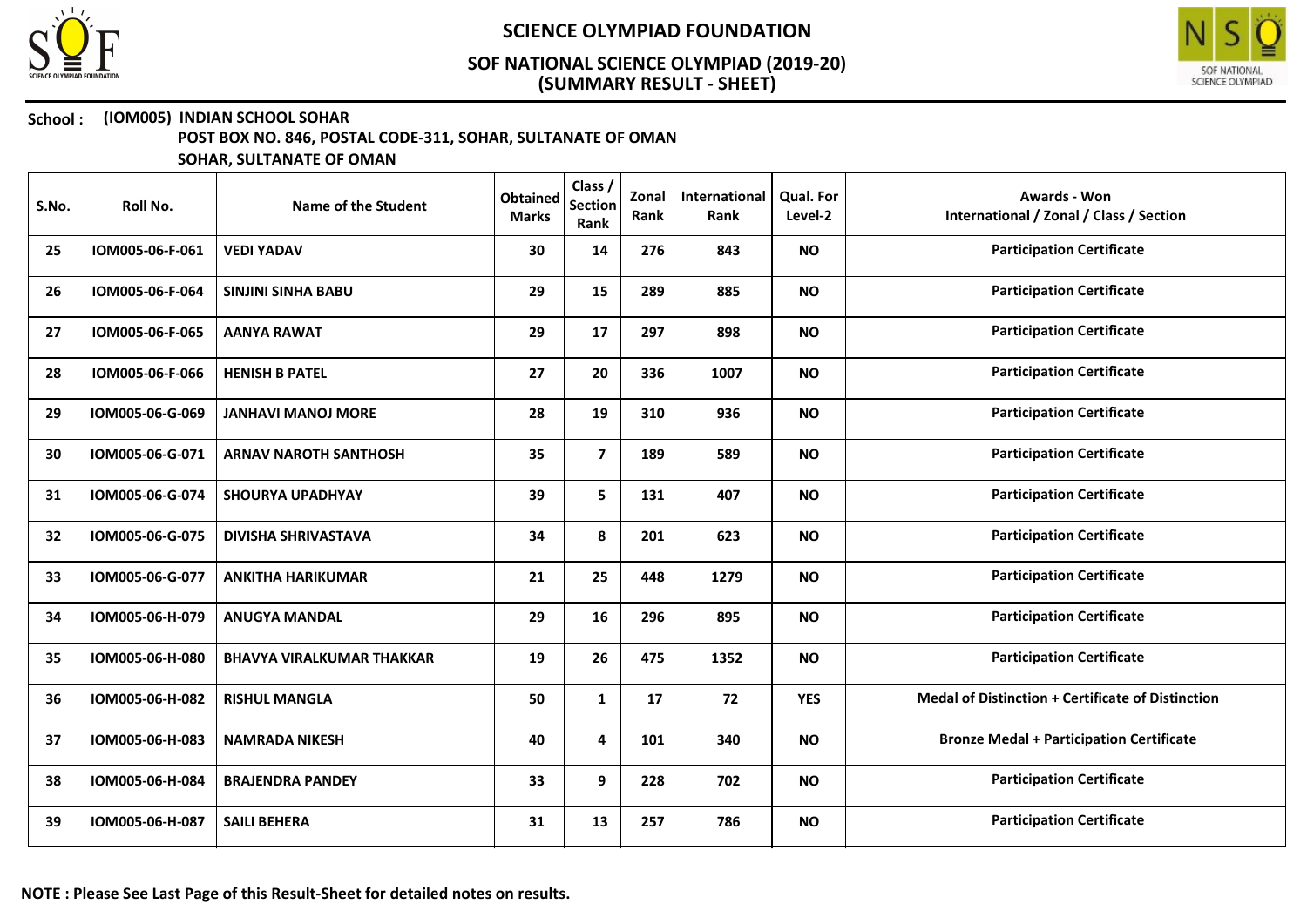



### School : (IOM005) INDIAN SCHOOL SOHAR

POST BOX NO. 846, POSTAL CODE-311, SOHAR, SULTANATE OF OMAN

SOHAR, SULTANATE OF OMAN

| S.No.          | Roll No.        | Name of the Student             | <b>Obtained</b><br><b>Marks</b> | Class /<br><b>Section</b><br>Rank | Zonal<br>Rank | International<br>Rank | <b>Qual. For</b><br>Level-2 | <b>Awards - Won</b><br>International / Zonal / Class / Section |
|----------------|-----------------|---------------------------------|---------------------------------|-----------------------------------|---------------|-----------------------|-----------------------------|----------------------------------------------------------------|
| 40             | IOM005-06-H-089 | <b>ABHINAV SINGH</b>            | 32                              | 12                                | 240           | 739                   | <b>NO</b>                   | <b>Participation Certificate</b>                               |
| 41             | IOM005-06-H-090 | <b>ZACHARIA K JOHN</b>          | 32                              | 10                                | 232           | 724                   | <b>NO</b>                   | <b>Participation Certificate</b>                               |
| 1              | IOM005-07-A-002 | <b>ANUSHKA PANDEY</b>           | 34                              | 8                                 | 154           | 552                   | <b>NO</b>                   | <b>Participation Certificate</b>                               |
| $\mathbf{2}$   | IOM005-07-A-003 | <b>RONAN GOVEAS</b>             | 32                              | 10                                | 189           | 652                   | <b>NO</b>                   | <b>Participation Certificate</b>                               |
| 3              | IOM005-07-A-004 | <b>CLITUS JYONIL COLACO</b>     | 29                              | 13                                | 249           | 810                   | <b>NO</b>                   | <b>Participation Certificate</b>                               |
| 4              | IOM005-07-A-005 | <b>DEEPTHI KONDALA</b>          | 9                               | 35                                | 546           | 1600                  | <b>NO</b>                   | <b>Participation Certificate</b>                               |
| 5.             | IOM005-07-A-006 | <b>KEYURI PRASHANT BURANPUR</b> | 17                              | 31                                | 474           | 1394                  | <b>NO</b>                   | <b>Participation Certificate</b>                               |
| 6              | IOM005-07-A-007 | DIYA RAJMOHAN PRAVEENA KUMARI   | 21                              | 26                                | 402           | 1213                  | <b>NO</b>                   | <b>Participation Certificate</b>                               |
| $\overline{ }$ | IOM005-07-A-008 | <b>RIDDHI VITTHAL SOMANKAR</b>  | 22                              | 24                                | 388           | 1177                  | <b>NO</b>                   | <b>Participation Certificate</b>                               |
| 8              | IOM005-07-A-010 | <b>SAJAL KUMAR PAL</b>          | 20                              | 27                                | 421           | 1270                  | <b>NO</b>                   | <b>Participation Certificate</b>                               |
| 9              | IOM005-07-A-011 | <b>MANAV JIGNESHBHAI VYAS</b>   | 21                              | 25                                | 393           | 1200                  | <b>NO</b>                   | <b>Participation Certificate</b>                               |
| 10             | IOM005-07-F-014 | <b>DHRUTI HAMPAPUR</b>          | 39                              | 3                                 | 87            | 335                   | <b>NO</b>                   | <b>Bronze Medal + Participation Certificate</b>                |
| 11             | IOM005-07-B-015 | <b>ESHITA SINGH</b>             | 31                              | 11                                | 208           | 704                   | <b>NO</b>                   | <b>Participation Certificate</b>                               |
| 12             | IOM005-07-G-017 | <b>SAGNIK BHATTACHARJEE</b>     | 25                              | 9                                 | 328           | 1022                  | <b>NO</b>                   | <b>Participation Certificate</b>                               |
| 13             | IOM005-07-G-019 | <b>ADITYA SAJEEV</b>            | 30                              | $\overline{7}$                    | 232           | 762                   | <b>NO</b>                   | <b>Participation Certificate</b>                               |

NOTE : Please See Last Page of this Result-Sheet for detailed notes on results.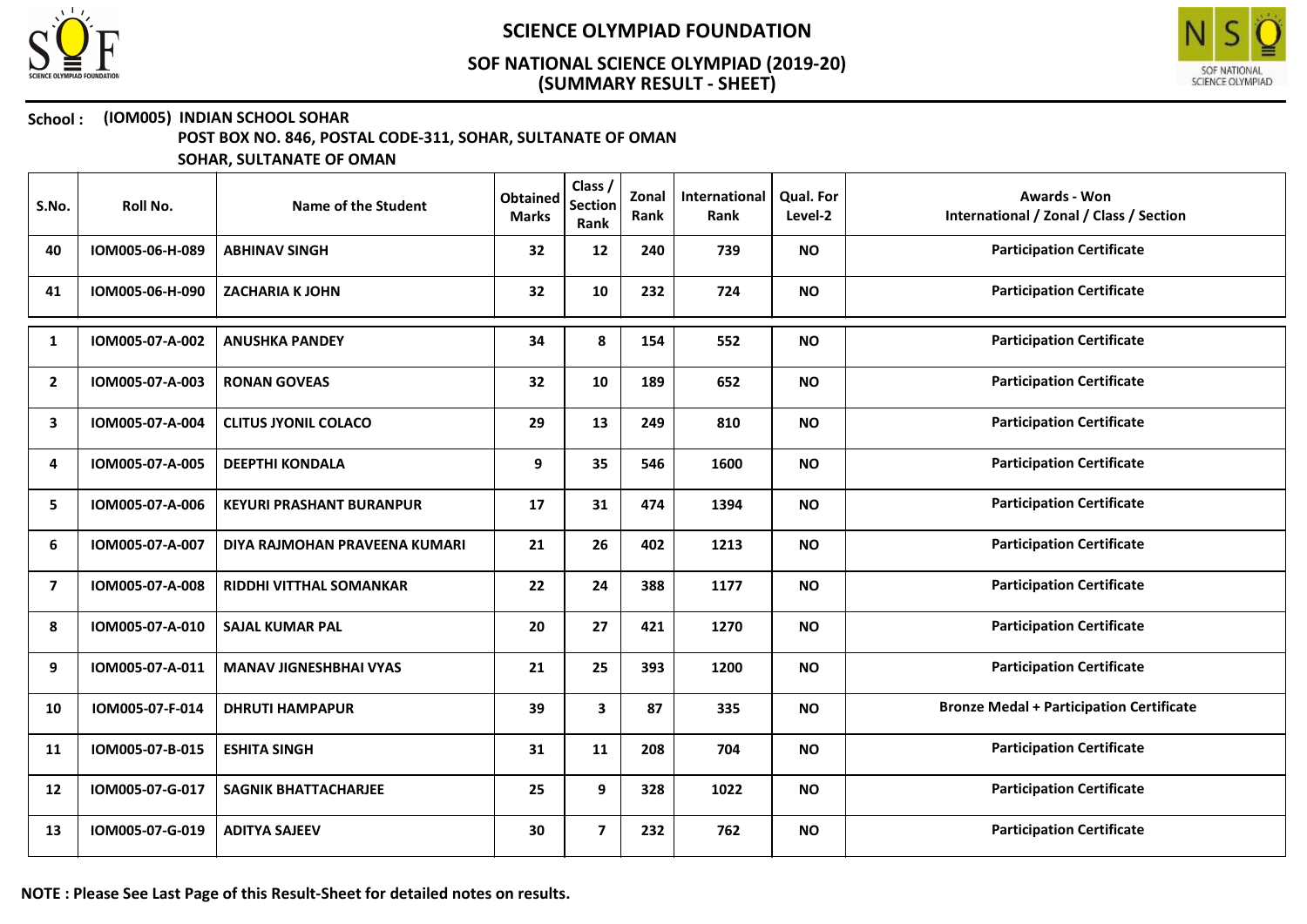



#### School : (IOM005) INDIAN SCHOOL SOHAR

POST BOX NO. 846, POSTAL CODE-311, SOHAR, SULTANATE OF OMAN

| S.No. | Roll No.        | Name of the Student               | <b>Obtained</b><br><b>Marks</b> | Class /<br><b>Section</b><br>Rank | Zonal<br>Rank | International<br>Rank | Qual. For<br>Level-2 | <b>Awards - Won</b><br>International / Zonal / Class / Section |
|-------|-----------------|-----------------------------------|---------------------------------|-----------------------------------|---------------|-----------------------|----------------------|----------------------------------------------------------------|
| 14    | IOM005-07-B-021 | <b>TATARIA RAJVI CHETAN KUMAR</b> | 23                              | 22                                | 369           | 1128                  | <b>NO</b>            | <b>Participation Certificate</b>                               |
| 15    | IOM005-07-B-022 | <b>KATHIRESAN KANYAKA</b>         | 18                              | 29                                | 461           | 1353                  | <b>NO</b>            | <b>Participation Certificate</b>                               |
| 16    | IOM005-07-G-023 | <b>SRI NIVEDHYA</b>               | 20                              | 11                                | 418           | 1260                  | <b>NO</b>            | <b>Participation Certificate</b>                               |
| 17    | IOM005-07-B-024 | ROHILA BANDYOPADHYAY              | 14                              | 32                                | 506           | 1482                  | <b>NO</b>            | <b>Participation Certificate</b>                               |
| 18    | IOM005-07-G-026 | <b>GOWRI ARUN</b>                 | 13                              | 13                                | 522           | 1520                  | <b>NO</b>            | <b>Participation Certificate</b>                               |
| 19    | IOM005-07-B-027 | <b>SPANDANA SUREPALLY</b>         | 41                              | $\mathbf{2}$                      | 67            | 279                   | <b>YES</b>           | <b>Silver Medal + Participation Certificate</b>                |
| 20    | IOM005-07-G-028 | <b>SURYADAS KP</b>                | 32                              | 6                                 | 185           | 643                   | <b>NO</b>            | <b>Participation Certificate</b>                               |
| 21    | IOM005-07-B-029 | <b>BORA LOCHANA</b>               | 22                              | 23                                | 384           | 1167                  | <b>NO</b>            | <b>Participation Certificate</b>                               |
| 22    | IOM005-07-C-030 | <b>SANKAL P SAXANA</b>            | <b>ABSENT</b>                   | N.A.                              | N.A.          | N.A.                  | <b>NO</b>            | <b>N.A.</b>                                                    |
| 23    | IOM005-07-G-032 | <b>SAFIYA MARIAM</b>              | <b>ABSENT</b>                   | N.A.                              | N.A.          | N.A.                  | <b>NO</b>            | N.A.                                                           |
| 24    | IOM005-07-C-033 | <b>B HARI HRITTIK</b>             | 24                              | 21                                | 351           | 1079                  | <b>NO</b>            | <b>Participation Certificate</b>                               |
| 25    | IOM005-07-C-038 | <b>TANZILA JAFFER</b>             | 25                              | 19                                | 327           | 1021                  | <b>NO</b>            | <b>Participation Certificate</b>                               |
| 26    | IOM005-07-C-040 | <b>VASUDEV PILLAI</b>             | 36                              | 5                                 | 124           | 461                   | <b>NO</b>            | <b>Participation Certificate</b>                               |
| 27    | IOM005-07-C-041 | <b>VARSHNEY</b>                   | <b>ABSENT</b>                   | N.A.                              | N.A.          | N.A.                  | <b>NO</b>            | <b>N.A.</b>                                                    |
| 28    | IOM005-07-C-042 | <b>MOHAMMED RIZWAN</b>            | 13                              | 33                                | 519           | 1517                  | <b>NO</b>            | <b>Participation Certificate</b>                               |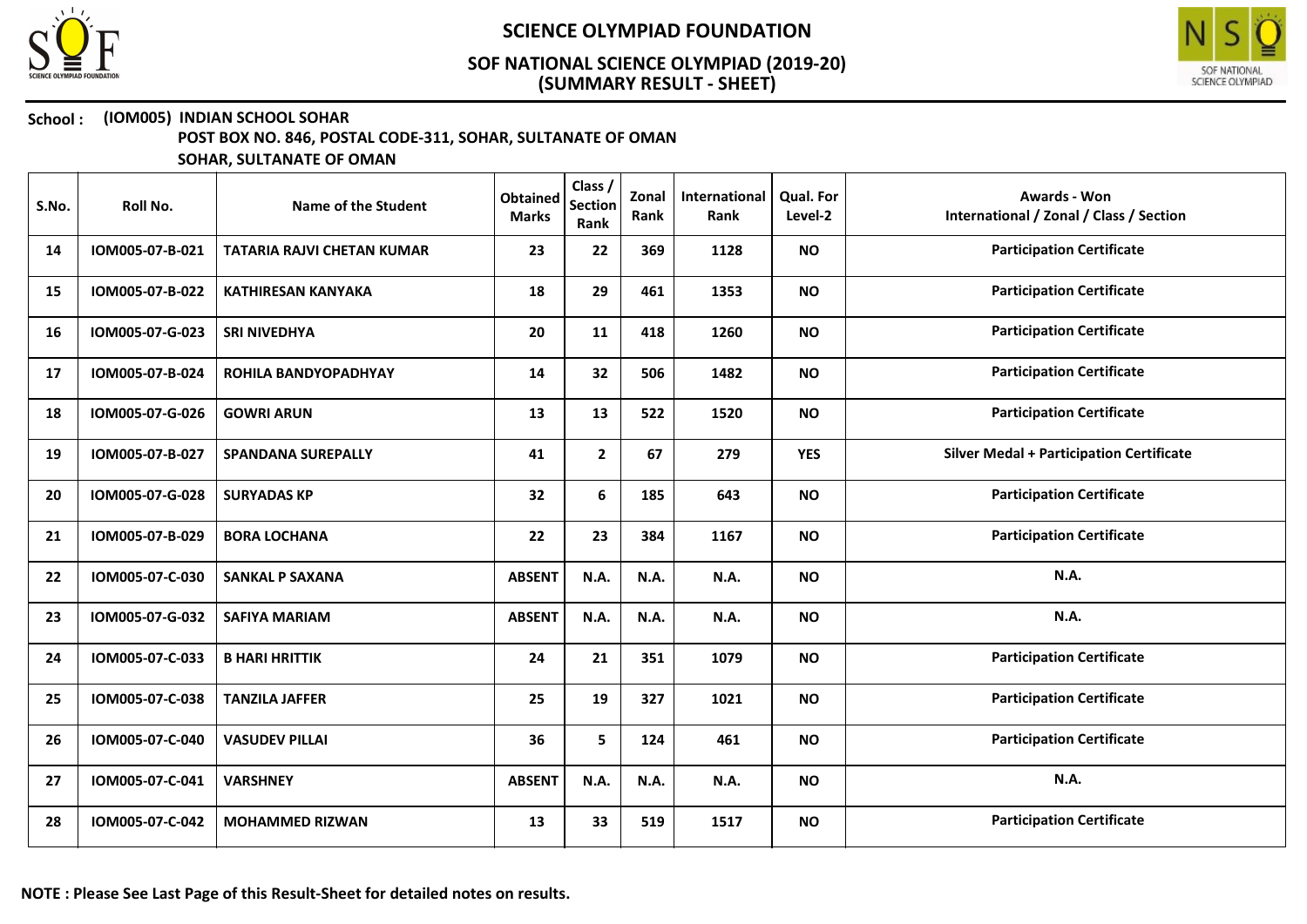



### School : (IOM005) INDIAN SCHOOL SOHAR

POST BOX NO. 846, POSTAL CODE-311, SOHAR, SULTANATE OF OMAN

| S.No. | Roll No.        | Name of the Student              | <b>Obtained</b><br><b>Marks</b> | Class /<br><b>Section</b><br>Rank | Zonal<br>Rank | International<br>Rank | <b>Qual. For</b><br>Level-2 | Awards - Won<br>International / Zonal / Class / Section |
|-------|-----------------|----------------------------------|---------------------------------|-----------------------------------|---------------|-----------------------|-----------------------------|---------------------------------------------------------|
| 29    | IOM005-07-D-043 | <b>MEHAK SHIREEN</b>             | 17                              | 30                                | 468           | 1379                  | <b>NO</b>                   | <b>Participation Certificate</b>                        |
| 30    | IOM005-07-D-045 | <b>SHAAN SINHA</b>               | 12                              | 34                                | 524           | 1531                  | <b>NO</b>                   | <b>Participation Certificate</b>                        |
| 31    | IOM005-07-D-047 | <b>KARPAGA VARSHENI</b>          | 33                              | 9                                 | 166           | 600                   | <b>NO</b>                   | <b>Participation Certificate</b>                        |
| 32    | IOM005-07-D-054 | <b>ADVAITH RAM PRABHU</b>        | 20                              | 27                                | 421           | 1270                  | <b>NO</b>                   | <b>Participation Certificate</b>                        |
| 33    | IOM005-07-E-056 | NITYA ARUN BHARADHWAJ            | 20                              | 27                                | 421           | 1270                  | <b>NO</b>                   | <b>Participation Certificate</b>                        |
| 34    | IOM005-07-E-057 | <b>NIKHIL JAIS</b>               | 27                              | 15                                | 275           | 897                   | <b>NO</b>                   | <b>Participation Certificate</b>                        |
| 35    | IOM005-07-E-060 | A S SUSHANTHIKA                  | 38                              | 4                                 | 99            | 378                   | <b>NO</b>                   | <b>Participation Certificate</b>                        |
| 36    | IOM005-07-E-063 | <b>MUHAMMED ANSAM</b>            | 20                              | 27                                | 421           | 1270                  | <b>NO</b>                   | <b>Participation Certificate</b>                        |
| 37    | IOM005-07-E-064 | <b>KARUNAASHANKAR RAJENRAN</b>   | 25                              | 18                                | 320           | 1009                  | <b>NO</b>                   | <b>Participation Certificate</b>                        |
| 38    | IOM005-07-E-066 | <b>ANUSHKA GUPTA</b>             | <b>ABSENT</b>                   | N.A.                              | N.A.          | N.A.                  | <b>NO</b>                   | N.A.                                                    |
| 39    | IOM005-07-E-067 | <b>DIVYA PANDIAN</b>             | <b>ABSENT</b>                   | N.A.                              | <b>N.A.</b>   | N.A.                  | <b>NO</b>                   | <b>N.A.</b>                                             |
| 40    | IOM005-07-E-068 | <b>ABDULLAH NAZAR</b>            | 21                              | 26                                | 402           | 1213                  | <b>NO</b>                   | <b>Participation Certificate</b>                        |
| 41    | IOM005-07-E-069 | <b>AYAAN ANWAR THAZHATHETHIL</b> | 35                              | $\overline{7}$                    | 138           | 506                   | <b>NO</b>                   | <b>Participation Certificate</b>                        |
| 42    | IOM005-07-E-070 | <b>SIRI B PATIL</b>              | 41                              | $\mathbf{2}$                      | 67            | 279                   | <b>YES</b>                  | <b>Silver Medal + Participation Certificate</b>         |
| 43    | IOM005-07-F-071 | <b>UMIKA SOOD</b>                | <b>ABSENT</b>                   | N.A.                              | N.A.          | N.A.                  | <b>NO</b>                   | N.A.                                                    |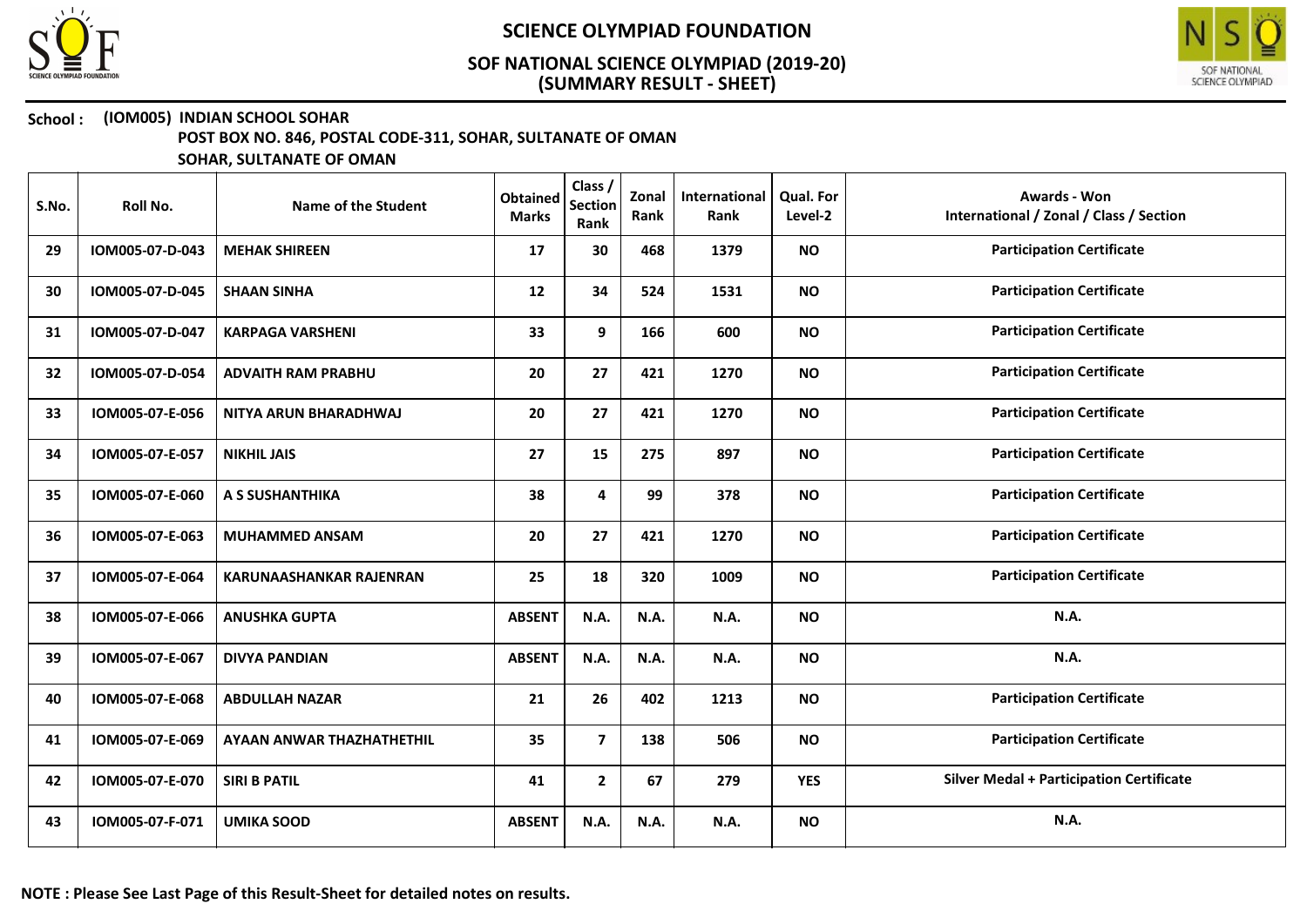



#### School : (IOM005) INDIAN SCHOOL SOHAR

POST BOX NO. 846, POSTAL CODE-311, SOHAR, SULTANATE OF OMAN

| S.No. | Roll No.        | Name of the Student            | <b>Obtained</b><br><b>Marks</b> | Class /<br><b>Section</b><br>Rank | Zonal<br>Rank | International<br>Rank | Qual. For<br>Level-2 | Awards - Won<br>International / Zonal / Class / Section |
|-------|-----------------|--------------------------------|---------------------------------|-----------------------------------|---------------|-----------------------|----------------------|---------------------------------------------------------|
| 44    | IOM005-07-F-072 | YASH SETH                      | 26                              | 17                                | 299           | 960                   | <b>NO</b>            | <b>Participation Certificate</b>                        |
| 45    | IOM005-07-F-073 | <b>NITIN KISORE</b>            | 46                              | $\mathbf{1}$                      | 27            | 140                   | <b>YES</b>           | <b>Gold Medal + Participation Certificate</b>           |
| 46    | IOM005-07-F-074 | <b>DHRUVA SHAH</b>             | 26                              | 16                                | 294           | 950                   | <b>NO</b>            | <b>Participation Certificate</b>                        |
| 47    | IOM005-07-F-075 | <b>C VEDITHA</b>               | 29                              | 12                                | 244           | 803                   | <b>NO</b>            | <b>Participation Certificate</b>                        |
| 48    | IOM005-07-F-076 | <b>ANANYA</b>                  | 18                              | 28                                | 451           | 1338                  | <b>NO</b>            | <b>Participation Certificate</b>                        |
| 49    | IOM005-07-F-077 | <b>SAVIO GEORGE MATHEW</b>     | 36                              | 6                                 | 128           | 468                   | <b>NO</b>            | <b>Participation Certificate</b>                        |
| 50    | IOM005-07-F-080 | <b>K ANAGHA LAKSHMI</b>        | 28                              | 14                                | 264           | 856                   | <b>NO</b>            | <b>Participation Certificate</b>                        |
| 51    | IOM005-07-F-082 | <b>ASHLIN JOSEPH SEBASTIAN</b> | 24                              | 20                                | 346           | 1069                  | <b>NO</b>            | <b>Participation Certificate</b>                        |
| 52    | IOM005-07-G-083 | <b>LUVYA P SHETTY</b>          | 40                              | $\mathbf{2}$                      | 81            | 311                   | <b>YES</b>           | <b>Silver Medal + Participation Certificate</b>         |
| 53    | IOM005-07-G-085 | <b>J P MITHIL SAI</b>          | 29                              | 8                                 | 252           | 813                   | <b>NO</b>            | <b>Participation Certificate</b>                        |
| 54    | IOM005-07-G-086 | <b>THEJOVRISH</b>              | 33                              | 4                                 | 172           | 611                   | <b>NO</b>            | <b>Participation Certificate</b>                        |
| 55    | IOM005-07-G-087 | <b>AGNES MARY SAM</b>          | 16                              | 12                                | 488           | 1433                  | <b>NO</b>            | <b>Participation Certificate</b>                        |
| 56    | IOM005-07-G-089 | <b>MADHAV KRISHNA SREENATH</b> | 41                              | $\mathbf{1}$                      | 69            | 283                   | <b>YES</b>           | <b>Gold Medal + Participation Certificate</b>           |
| 57    | IOM005-07-G-090 | <b>SWASTIKA M JAGTAP</b>       | 33                              | 3                                 | 169           | 607                   | <b>NO</b>            | <b>Bronze Medal + Participation Certificate</b>         |
| 58    | IOM005-07-G-091 | <b>MOHAMMED WASEEM EK</b>      | 22                              | 10                                | 379           | 1156                  | <b>NO</b>            | <b>Participation Certificate</b>                        |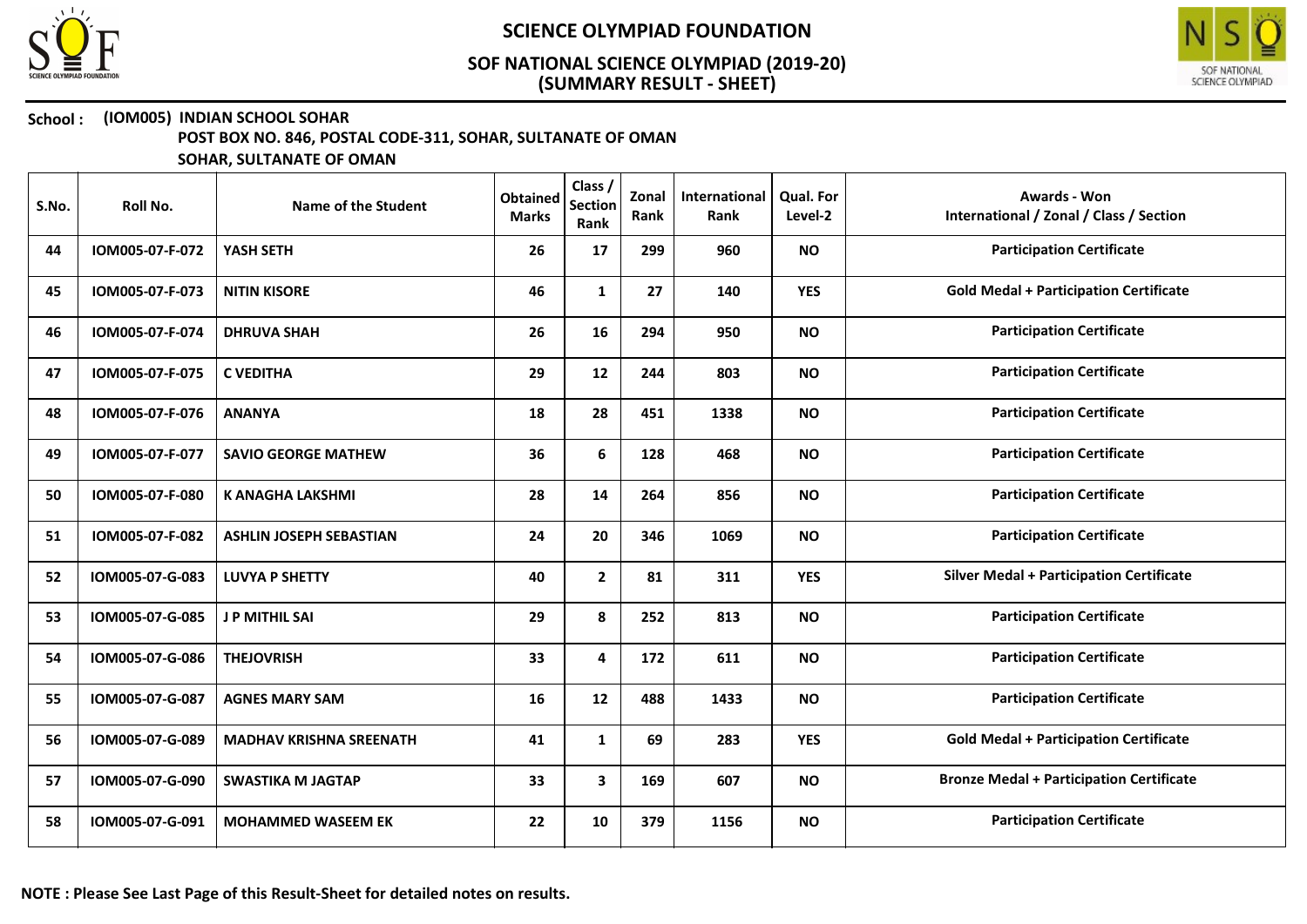



### School : (IOM005) INDIAN SCHOOL SOHAR

POST BOX NO. 846, POSTAL CODE-311, SOHAR, SULTANATE OF OMAN

| S.No.          | Roll No.        | Name of the Student          | <b>Obtained</b><br><b>Marks</b> | Class /<br>Section<br>Rank | Zonal<br>Rank | International<br>Rank | <b>Qual. For</b><br>Level-2 | <b>Awards - Won</b><br>International / Zonal / Class / Section |
|----------------|-----------------|------------------------------|---------------------------------|----------------------------|---------------|-----------------------|-----------------------------|----------------------------------------------------------------|
| 59             | IOM005-07-G-092 | <b>DIVYA V SINGH</b>         | 33                              | 5                          | 174           | 616                   | <b>NO</b>                   | <b>Participation Certificate</b>                               |
| 1              | IOM005-08-A-001 | <b>HARINI ELANGOVAN</b>      | 23                              | 9                          | 323           | 1044                  | <b>NO</b>                   | <b>Participation Certificate</b>                               |
| $\overline{2}$ | IOM005-08-A-003 | <b>MOHAMMAD ALBAB</b>        | 32                              | $\overline{2}$             | 150           | 580                   | <b>NO</b>                   | <b>Silver Medal + Participation Certificate</b>                |
| 3              | IOM005-08-A-004 | <b>R KAVIN</b>               | 34                              | $\mathbf{1}$               | 118           | 485                   | <b>NO</b>                   | <b>Gold Medal + Participation Certificate</b>                  |
| 4              | IOM005-08-F-005 | <b>SONA SUSAN</b>            | 25                              | 8                          | 276           | 921                   | <b>NO</b>                   | <b>Participation Certificate</b>                               |
| 5              | IOM005-08-A-007 | <b>ANSTIN ANIL</b>           | 15                              | 10                         | 436           | 1366                  | <b>NO</b>                   | <b>Participation Certificate</b>                               |
| 6              | IOM005-08-A-008 | <b>SANA MAJOTHI</b>          | 29                              | 5                          | 207           | 734                   | <b>NO</b>                   | <b>Participation Certificate</b>                               |
| $\overline{ }$ | IOM005-08-F-009 | <b>DIVY VAGHASIYA</b>        | 28                              | 5                          | 225           | 778                   | <b>NO</b>                   | <b>Participation Certificate</b>                               |
| 8              | IOM005-08-A-010 | <b>R SRIMATHANGI</b>         | 29                              | $\overline{\mathbf{4}}$    | 203           | 726                   | <b>NO</b>                   | <b>Participation Certificate</b>                               |
| 9              | IOM005-08-A-011 | <b>AJITESH C NAIR</b>        | 32                              | $\mathbf{2}$               | 150           | 580                   | <b>NO</b>                   | <b>Silver Medal + Participation Certificate</b>                |
| 10             | IOM005-08-A-012 | <b>MYTHRI JADON</b>          | 25                              | $\overline{7}$             | 283           | 933                   | <b>NO</b>                   | <b>Participation Certificate</b>                               |
| 11             | IOM005-08-A-013 | <b>M GEETHU SHIVANI</b>      | 24                              | 8                          | 309           | 1001                  | <b>NO</b>                   | <b>Participation Certificate</b>                               |
| 12             | IOM005-08-A-014 | <b>AATHIRA RENJITH</b>       | <b>ABSENT</b>                   | N.A.                       | N.A.          | N.A.                  | <b>NO</b>                   | N.A.                                                           |
| 13             | IOM005-08-A-015 | <b>ANIRUDH G SANKARAN</b>    | 28                              | 6                          | 229           | 786                   | <b>NO</b>                   | <b>Participation Certificate</b>                               |
| 14             | IOM005-08-G-016 | <b>MOHAMMED AYAN MAHMOOD</b> | 29                              | 11                         | 194           | 701                   | <b>NO</b>                   | <b>Participation Certificate</b>                               |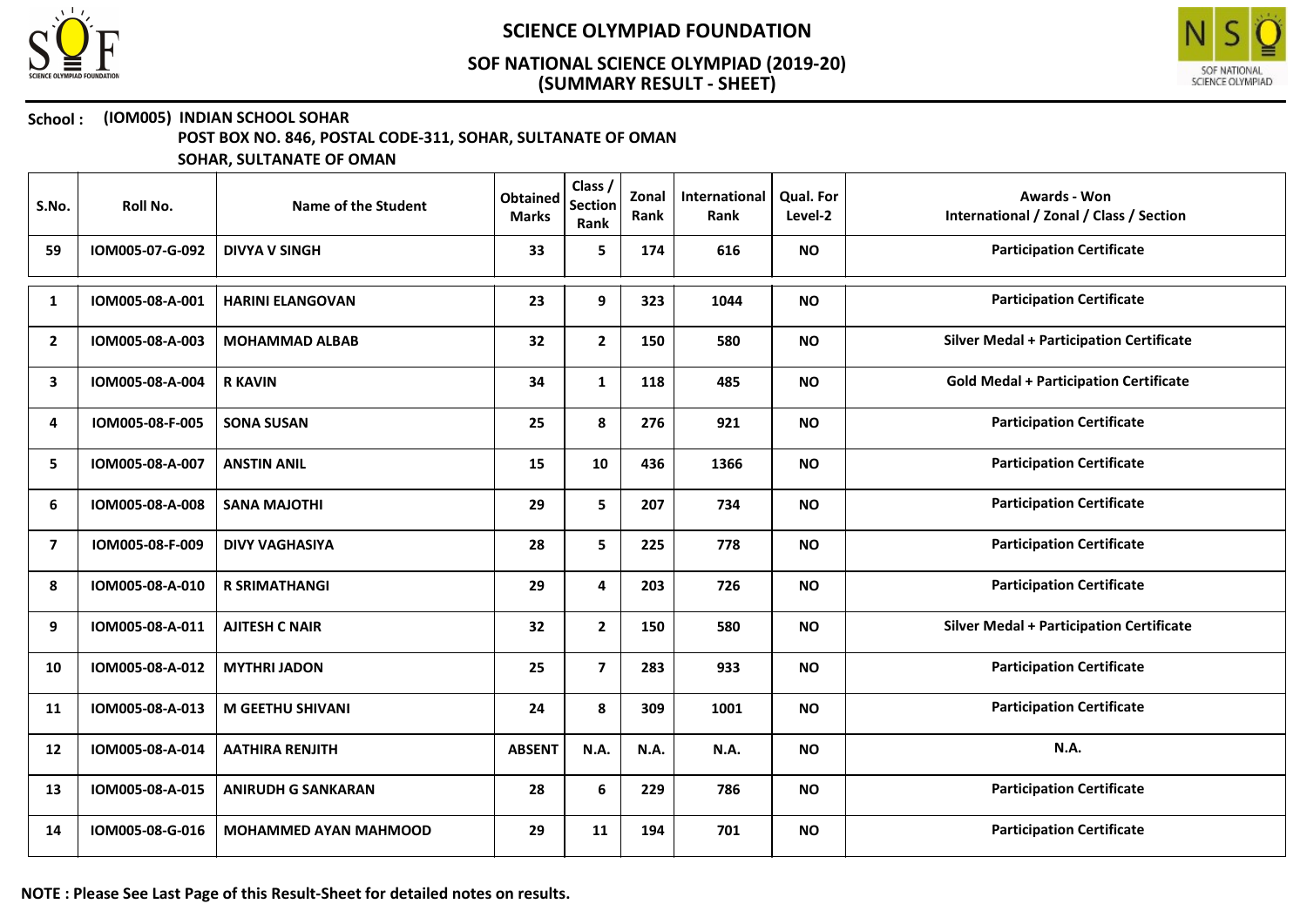



#### School : (IOM005) INDIAN SCHOOL SOHAR

POST BOX NO. 846, POSTAL CODE-311, SOHAR, SULTANATE OF OMAN

| S.No. | Roll No.        | Name of the Student          | <b>Obtained</b><br><b>Marks</b> | Class /<br><b>Section</b><br>Rank | Zonal<br>Rank | International<br>Rank | <b>Qual. For</b><br>Level-2 | Awards - Won<br>International / Zonal / Class / Section  |
|-------|-----------------|------------------------------|---------------------------------|-----------------------------------|---------------|-----------------------|-----------------------------|----------------------------------------------------------|
| 15    | IOM005-08-A-017 | <b>JOHN EMMANUEL</b>         | 31                              | 3                                 | 172           | 644                   | <b>NO</b>                   | <b>Bronze Medal + Participation Certificate</b>          |
| 16    | IOM005-08-G-019 | <b>MONISH GANGADHARAN</b>    | 43                              | $\mathbf{1}$                      | 22            | 174                   | <b>YES</b>                  | <b>Medal of Distinction + Certificate of Distinction</b> |
| 17    | IOM005-08-B-020 | <b>AMAN SAJI</b>             | 44                              | $\mathbf{1}$                      | 17            | 152                   | <b>YES</b>                  | <b>Medal of Distinction + Certificate of Distinction</b> |
| 18    | IOM005-08-B-022 | <b>D VAISHNAVI</b>           | 29                              | 6                                 | 201           | 724                   | <b>NO</b>                   | <b>Participation Certificate</b>                         |
| 19    | IOM005-08-B-023 | <b>SAMRUDDHI M SATHE</b>     | 33                              | 5                                 | 132           | 524                   | <b>NO</b>                   | <b>Participation Certificate</b>                         |
| 20    | IOM005-08-B-025 | <b>ULLASH P</b>              | 34                              | 4                                 | 120           | 487                   | <b>NO</b>                   | <b>Bronze Medal + Participation Certificate</b>          |
| 21    | IOM005-08-B-026 | <b>AASHNA PURI</b>           | 15                              | 11                                | 442           | 1376                  | <b>NO</b>                   | <b>Participation Certificate</b>                         |
| 22    | IOM005-08-B-027 | <b>G SONIKA CHARMI</b>       | 22                              | 9                                 | 342           | 1088                  | <b>NO</b>                   | <b>Participation Certificate</b>                         |
| 23    | IOM005-08-B-028 | <b>B SIDAMBARISVAR</b>       | 40                              | $\mathbf{2}$                      | 41            | 260                   | <b>YES</b>                  | <b>Gold Medal + Participation Certificate</b>            |
| 24    | IOM005-08-B-029 | <b>LABDHIM DOSHI</b>         | 36                              | $\mathbf{3}$                      | 77            | 378                   | <b>NO</b>                   | <b>Silver Medal + Participation Certificate</b>          |
| 25    | IOM005-08-B-030 | <b>JAMIE H RAMAIYA</b>       | 20                              | 10                                | 383           | 1193                  | <b>NO</b>                   | <b>Participation Certificate</b>                         |
| 26    | IOM005-08-B-032 | <b>ABHRADEEP GHOSH</b>       | 27                              | $\overline{7}$                    | 245           | 829                   | <b>NO</b>                   | <b>Participation Certificate</b>                         |
| 27    | IOM005-08-B-034 | <b>SONA SUDHAKAR</b>         | <b>ABSENT</b>                   | N.A.                              | N.A.          | N.A.                  | <b>NO</b>                   | N.A.                                                     |
| 28    | IOM005-08-B-035 | <b>TEJESWINI RAJASEKARAN</b> | 24                              | 8                                 | 306           | 996                   | <b>NO</b>                   | <b>Participation Certificate</b>                         |
| 29    | IOM005-08-C-038 | <b>R NEHA RAMIAH</b>         | 34                              | 6                                 | 115           | 480                   | <b>NO</b>                   | <b>Participation Certificate</b>                         |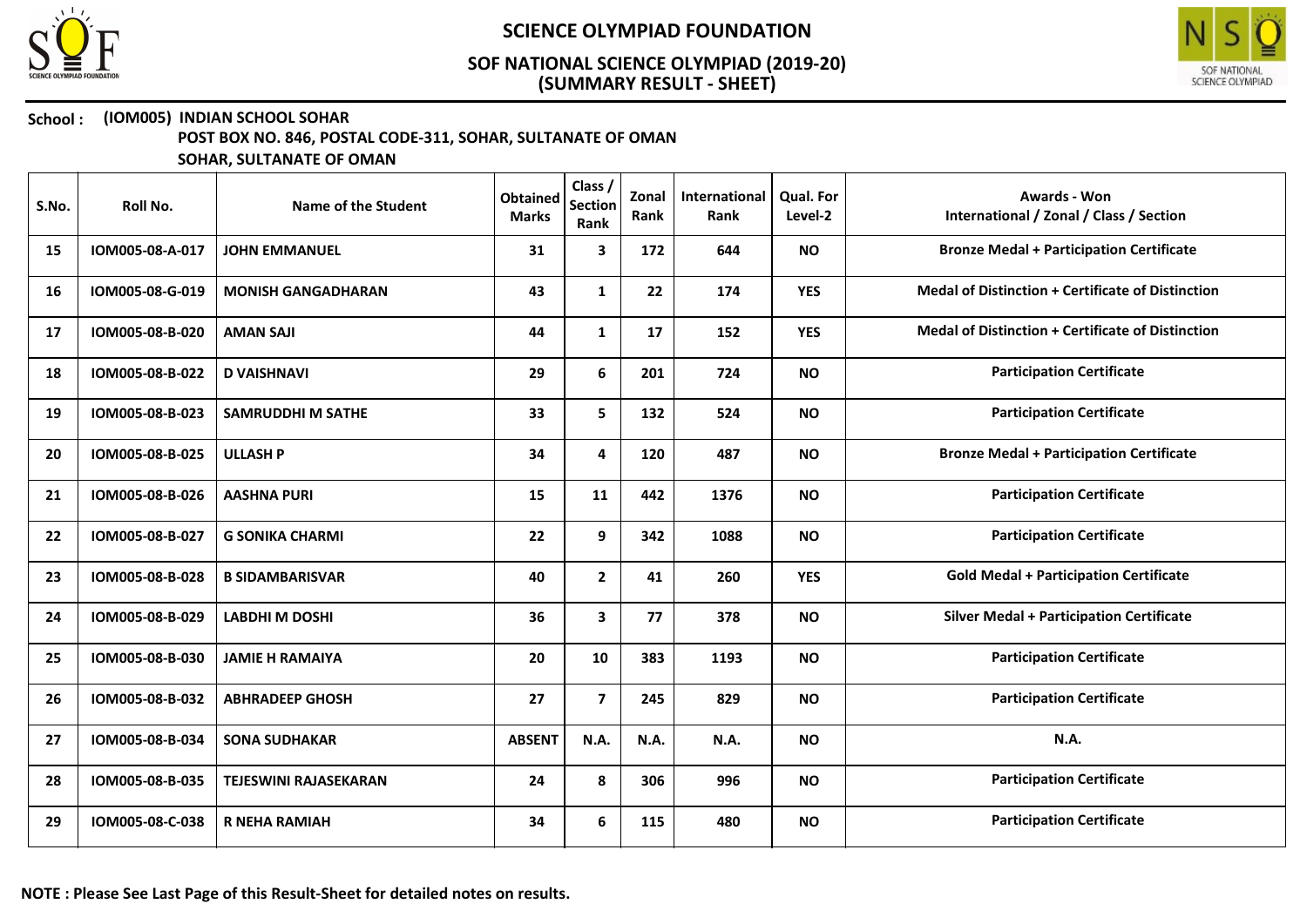



### School : (IOM005) INDIAN SCHOOL SOHAR

POST BOX NO. 846, POSTAL CODE-311, SOHAR, SULTANATE OF OMAN

| S.No. | Roll No.        | Name of the Student         | <b>Obtained</b><br><b>Marks</b> | Class /<br><b>Section</b><br>Rank | Zonal<br>Rank | International<br>Rank | <b>Qual. For</b><br>Level-2 | <b>Awards - Won</b><br>International / Zonal / Class / Section |
|-------|-----------------|-----------------------------|---------------------------------|-----------------------------------|---------------|-----------------------|-----------------------------|----------------------------------------------------------------|
| 30    | IOM005-08-C-039 | <b>MOHAMMAD RAAHIM</b>      | <b>ABSENT</b>                   | N.A.                              | N.A.          | N.A.                  | <b>NO</b>                   | <b>N.A.</b>                                                    |
| 31    | IOM005-08-C-045 | YASHITA SINGH               | 25                              | 16                                | 287           | 943                   | <b>NO</b>                   | <b>Participation Certificate</b>                               |
| 32    | IOM005-08-D-048 | <b>JOEL JOSE MANOJ</b>      | 29                              | 13                                | 206           | 732                   | <b>NO</b>                   | <b>Participation Certificate</b>                               |
| 33    | IOM005-08-D-051 | <b>PAVAN NAMBIAR</b>        | 35                              | 5                                 | 105           | 446                   | <b>NO</b>                   | <b>Participation Certificate</b>                               |
| 34    | IOM005-08-D-052 | <b>CHRIS JOSHI</b>          | 27                              | 14                                | 245           | 829                   | <b>NO</b>                   | <b>Participation Certificate</b>                               |
| 35    | IOM005-08-D-053 | <b>HANSINI C SALIAN</b>     | 38                              | $\mathbf{2}$                      | 65            | 336                   | <b>NO</b>                   | <b>Gold Medal + Participation Certificate</b>                  |
| 36    | IOM005-08-D-054 | <b>SYED SAMEED HUSSAINI</b> | 29                              | 12                                | 201           | 724                   | <b>NO</b>                   | <b>Participation Certificate</b>                               |
| 37    | IOM005-08-D-056 | <b>AAYAT PERWEZ</b>         | 22                              | 18                                | 335           | 1076                  | <b>NO</b>                   | <b>Participation Certificate</b>                               |
| 38    | IOM005-08-E-058 | <b>ATHARV S WADKAR</b>      | 31                              | 9                                 | 158           | 617                   | <b>NO</b>                   | <b>Participation Certificate</b>                               |
| 39    | IOM005-08-E-060 | <b>K TAMIZHKUMARAN</b>      | 33                              | $\overline{7}$                    | 136           | 533                   | <b>NO</b>                   | <b>Participation Certificate</b>                               |
| 40    | IOM005-08-E-061 | <b>DEVIKA SANTOSH</b>       | 17                              | 22                                | 419           | 1309                  | <b>NO</b>                   | <b>Participation Certificate</b>                               |
| 41    | IOM005-08-E-062 | <b>KRISH TRIPATHI</b>       | 30                              | 10                                | 174           | 649                   | <b>NO</b>                   | <b>Participation Certificate</b>                               |
| 42    | IOM005-08-E-063 | ACHYUTHAN BALACHANDRAN      | 17                              | 20                                | 411           | 1289                  | <b>NO</b>                   | <b>Participation Certificate</b>                               |
| 43    | IOM005-08-E-066 | <b>HANNA OMAR</b>           | 37                              | 3                                 | 68            | 349                   | <b>NO</b>                   | <b>Silver Medal + Participation Certificate</b>                |
| 44    | IOM005-08-F-068 | <b>HARIT J MEHTA</b>        | 35                              | $\overline{2}$                    | 103           | 444                   | <b>NO</b>                   | <b>Silver Medal + Participation Certificate</b>                |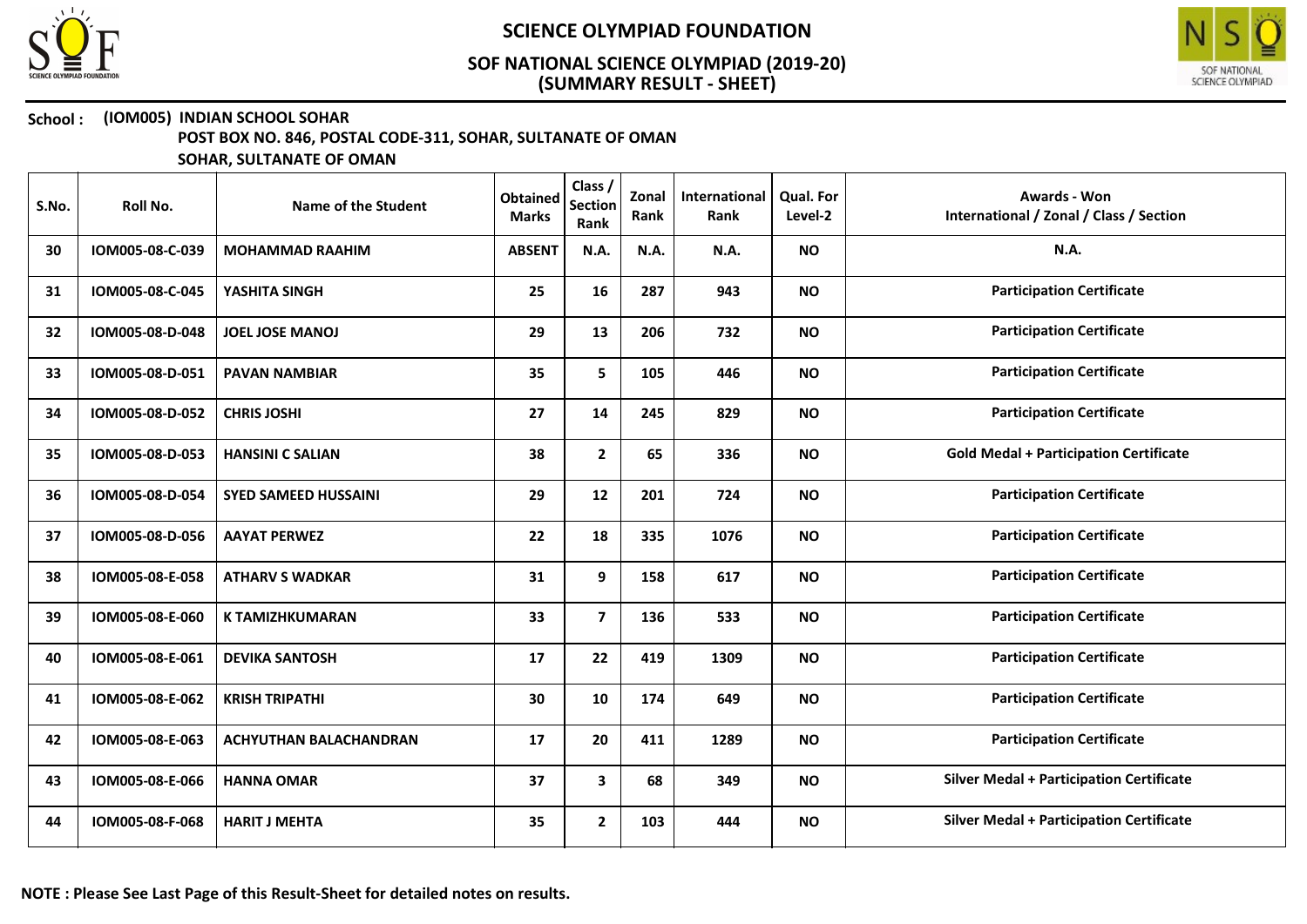



#### School : (IOM005) INDIAN SCHOOL SOHAR

POST BOX NO. 846, POSTAL CODE-311, SOHAR, SULTANATE OF OMAN

| S.No. | Roll No.        | Name of the Student       | <b>Obtained</b><br><b>Marks</b> | Class /<br><b>Section</b><br>Rank | Zonal<br>Rank | International<br>Rank | <b>Qual. For</b><br>Level-2 | <b>Awards - Won</b><br>International / Zonal / Class / Section |
|-------|-----------------|---------------------------|---------------------------------|-----------------------------------|---------------|-----------------------|-----------------------------|----------------------------------------------------------------|
| 45    | IOM005-08-F-069 | <b>AMIT K ANIL</b>        | 19                              | 11                                | 393           | 1233                  | <b>NO</b>                   | <b>Participation Certificate</b>                               |
| 46    | IOM005-08-F-070 | <b>ANAMIKA POKKUNNON</b>  | 28                              | $\overline{4}$                    | 216           | 765                   | <b>NO</b>                   | <b>Participation Certificate</b>                               |
| 47    | IOM005-08-F-071 | <b>AADILAKSHMI PRAFUL</b> | 27                              | $\overline{7}$                    | 249           | 839                   | <b>NO</b>                   | <b>Participation Certificate</b>                               |
| 48    | IOM005-08-F-072 | <b>KEERTHANA JOY</b>      | 23                              | 10                                | 328           | 1052                  | <b>NO</b>                   | <b>Participation Certificate</b>                               |
| 49    | IOM005-08-F-073 | <b>R SANNIKAA SHETT</b>   | 28                              | 5                                 | 225           | 778                   | <b>NO</b>                   | <b>Participation Certificate</b>                               |
| 50    | IOM005-08-F-074 | <b>ARYA R MIRANI</b>      | 36                              | $\mathbf{1}$                      | 87            | 406                   | <b>NO</b>                   | <b>Gold Medal + Participation Certificate</b>                  |
| 51    | IOM005-08-F-075 | <b>DISHANT K DESAI</b>    | 23                              | 9                                 | 323           | 1044                  | <b>NO</b>                   | <b>Participation Certificate</b>                               |
| 52    | IOM005-08-F-076 | <b>AASTHA A WADJIKAR</b>  | 25                              | 8                                 | 276           | 921                   | <b>NO</b>                   | <b>Participation Certificate</b>                               |
| 53    | IOM005-08-F-077 | <b>LIYA SYAM VARGHESE</b> | <b>ABSENT</b>                   | N.A.                              | <b>N.A.</b>   | N.A.                  | <b>NO</b>                   | N.A.                                                           |
| 54    | IOM005-08-F-078 | <b>AMARIS SAMUEL</b>      | 16                              | 13                                | 430           | 1336                  | <b>NO</b>                   | <b>Participation Certificate</b>                               |
| 55    | IOM005-08-F-080 | <b>VELPULA ESHAAN SAI</b> | 27                              | 6                                 | 243           | 826                   | <b>NO</b>                   | <b>Participation Certificate</b>                               |
| 56    | IOM005-08-F-081 | <b>NALAN BABURAJ</b>      | 34                              | $\mathbf{3}$                      | 122           | 489                   | <b>NO</b>                   | <b>Bronze Medal + Participation Certificate</b>                |
| 57    | IOM005-08-F-082 | <b>HET SARAVAIYA</b>      | 18                              | 12                                | 407           | 1273                  | <b>NO</b>                   | <b>Participation Certificate</b>                               |
| 58    | IOM005-08-G-083 | <b>SINCHAN SUVARNA</b>    | 26                              | 15                                | 267           | 892                   | <b>NO</b>                   | <b>Participation Certificate</b>                               |
| 59    | IOM005-08-G-085 | <b>NADEEL NAUSHAD</b>     | 33                              | 8                                 | 140           | 542                   | <b>NO</b>                   | <b>Participation Certificate</b>                               |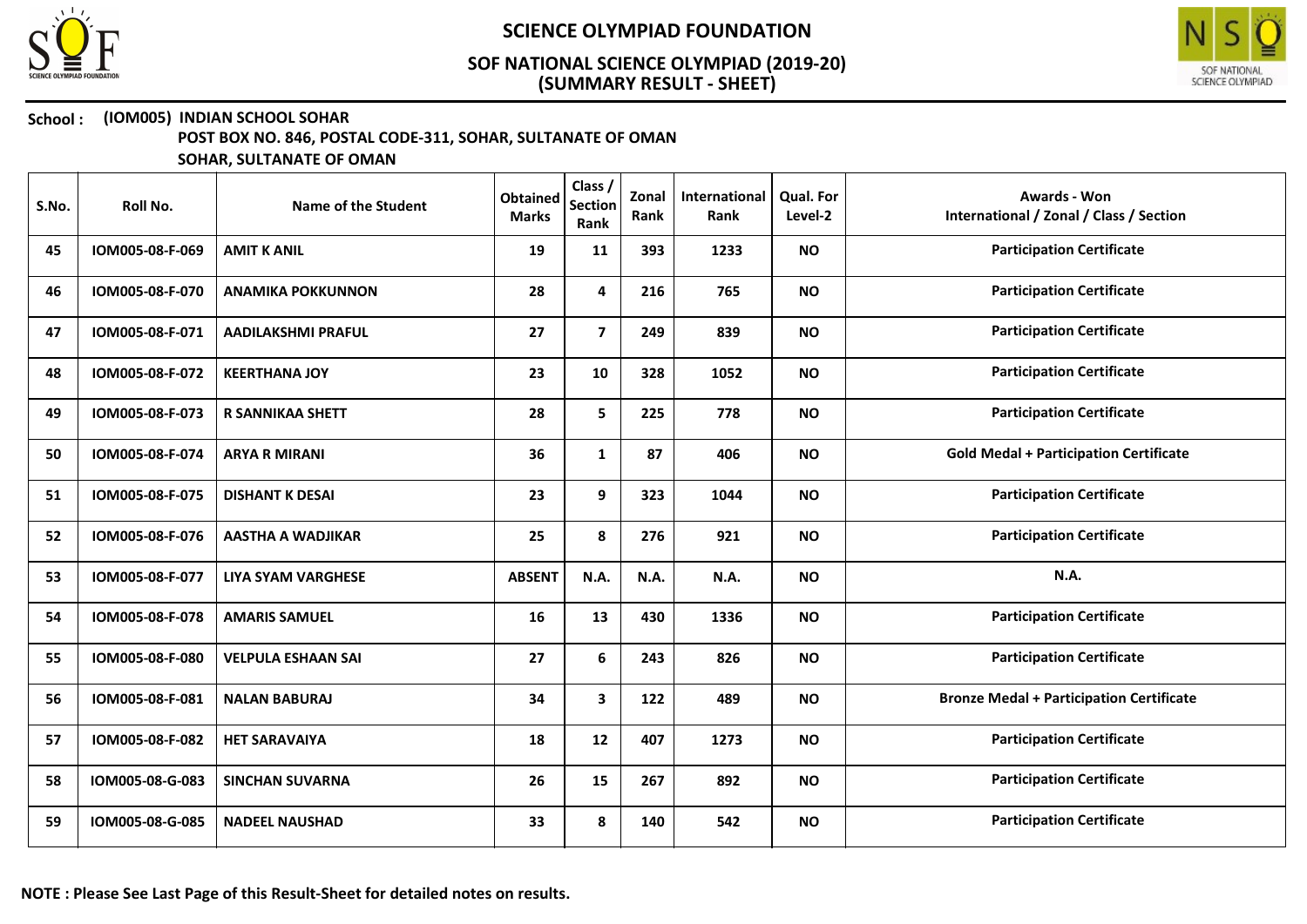



## School : (IOM005) INDIAN SCHOOL SOHAR

POST BOX NO. 846, POSTAL CODE-311, SOHAR, SULTANATE OF OMAN

| S.No.          | Roll No.        | Name of the Student              | <b>Obtained</b><br><b>Marks</b> | Class /<br><b>Section</b><br>Rank | Zonal<br>Rank | International<br>Rank | <b>Qual. For</b><br>Level-2 | Awards - Won<br>International / Zonal / Class / Section  |
|----------------|-----------------|----------------------------------|---------------------------------|-----------------------------------|---------------|-----------------------|-----------------------------|----------------------------------------------------------|
| 60             | IOM005-08-G-086 | <b>SHREY RAHUL SHIRSAT</b>       | 19                              | 19                                | 389           | 1222                  | <b>NO</b>                   | <b>Participation Certificate</b>                         |
| 61             | IOM005-08-G-087 | <b>ASHWIN MANOJ</b>              | 24                              | 17                                | 311           | 1003                  | <b>NO</b>                   | <b>Participation Certificate</b>                         |
| 62             | IOM005-08-G-088 | <b>BHANU SAH</b>                 | 17                              | 21                                | 416           | 1301                  | <b>NO</b>                   | <b>Participation Certificate</b>                         |
| 63             | IOM005-08-G-089 | <b>NANDINI SRIVASTAVA</b>        | 35                              | 4                                 | 98            | 436                   | <b>NO</b>                   | <b>Bronze Medal + Participation Certificate</b>          |
| 1              | IOM005-09-A-001 | <b>OLIVER LOURDINO MAHINTHAN</b> | 26                              | 15                                | 182           | 827                   | <b>NO</b>                   | <b>Participation Certificate</b>                         |
| $\overline{2}$ | IOM005-09-A-002 | <b>MUNDENCHERI POOVAIL</b>       | 21                              | 17                                | 281           | 1075                  | <b>NO</b>                   | <b>Participation Certificate</b>                         |
| 3              | IOM005-09-A-003 | <b>ADVAIT NAIR</b>               | 39                              | $\mathbf{2}$                      | 17            | 264                   | <b>YES</b>                  | Medal of Distinction + Certificate of Distinction        |
| 4              | IOM005-09-A-004 | <b>VALLIAPPAN SENGUTTUVAN</b>    | 16                              | 25                                | 359           | 1264                  | <b>NO</b>                   | <b>Participation Certificate</b>                         |
| 5              | IOM005-09-A-009 | <b>KRITHYAA VIJAYANAND</b>       | 37                              | 4                                 | 32            | 335                   | <b>YES</b>                  | <b>Silver Medal + Participation Certificate</b>          |
| 6              | IOM005-09-A-010 | <b>SYED JASRA</b>                | 18                              | 23                                | 333           | 1200                  | <b>NO</b>                   | <b>Participation Certificate</b>                         |
| $\overline{ }$ | IOM005-09-A-012 | <b>NABA SIDDIQUA</b>             | 19                              | 22                                | 318           | 1161                  | <b>NO</b>                   | <b>Participation Certificate</b>                         |
| 8              | IOM005-09-A-013 | <b>SANSHRAY SAKTHI GANAPATHI</b> | 17                              | 24                                | 339           | 1220                  | <b>NO</b>                   | <b>Participation Certificate</b>                         |
| 9              | IOM005-09-B-014 | NABEEHA FATIMA ANSARI            | 20                              | 19                                | 287           | 1100                  | <b>NO</b>                   | <b>Participation Certificate</b>                         |
| 10             | IOM005-09-B-015 | <b>SAKSHI SHETTY</b>             | 25                              | 16                                | 195           | 864                   | <b>NO</b>                   | <b>Participation Certificate</b>                         |
| 11             | IOM005-09-B-016 | <b>ROHAN SUCHITHRAN</b>          | 44                              | 1                                 | 8             | 135                   | <b>YES</b>                  | <b>Medal of Distinction + Certificate of Distinction</b> |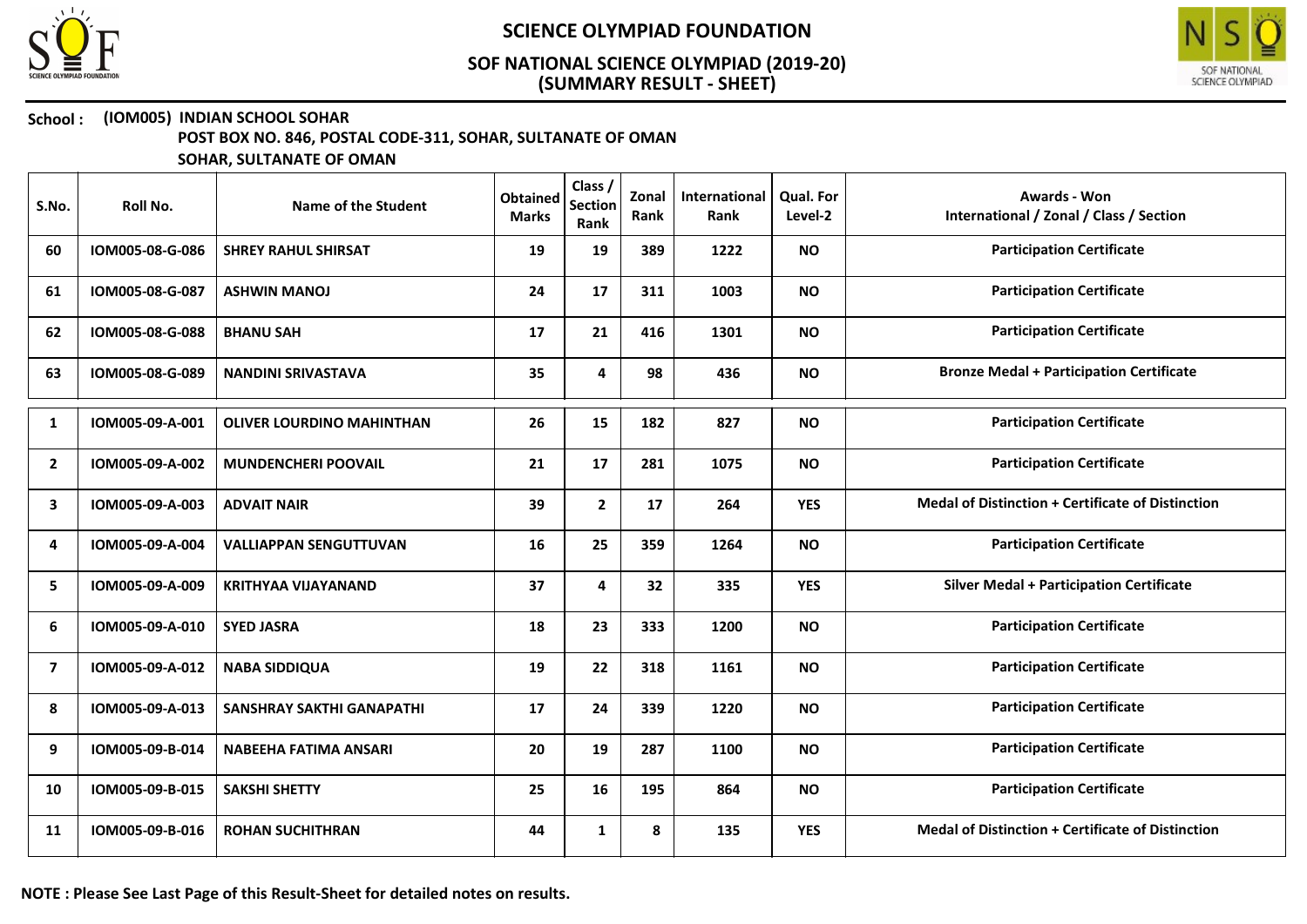



## School : (IOM005) INDIAN SCHOOL SOHAR

POST BOX NO. 846, POSTAL CODE-311, SOHAR, SULTANATE OF OMAN

| S.No. | Roll No.        | Name of the Student             | <b>Obtained</b><br><b>Marks</b> | Class /<br><b>Section</b><br>Rank | Zonal<br>Rank | International<br>Rank | <b>Qual. For</b><br>Level-2 | <b>Awards - Won</b><br>International / Zonal / Class / Section |
|-------|-----------------|---------------------------------|---------------------------------|-----------------------------------|---------------|-----------------------|-----------------------------|----------------------------------------------------------------|
| 12    | IOM005-09-B-018 | <b>AADIYA DILNA ANISH</b>       | 27                              | 14                                | 167           | 781                   | <b>NO</b>                   | <b>Participation Certificate</b>                               |
| 13    | IOM005-09-B-020 | <b>MEGHNA SENTHIL KUMAR</b>     | 20                              | 18                                | 283           | 1091                  | <b>NO</b>                   | <b>Participation Certificate</b>                               |
| 14    | IOM005-09-B-021 | PRAGATHEESWARI SARAVANAN        | 38                              | 3                                 | 28            | 303                   | <b>YES</b>                  | <b>Gold Medal + Participation Certificate</b>                  |
| 15    | IOM005-09-B-024 | <b>SNIGDHA CHATTERJEE</b>       | <b>ABSENT</b>                   | N.A.                              | N.A.          | N.A.                  | <b>NO</b>                   | N.A.                                                           |
| 16    | IOM005-09-B-027 | <b>AARON KOSHY</b>              | 29                              | 10                                | 132           | 681                   | <b>NO</b>                   | <b>Participation Certificate</b>                               |
| 17    | IOM005-09-C-033 | <b>ELDHO KURIAN JAMES</b>       | 29                              | 9                                 | 120           | 654                   | <b>NO</b>                   | <b>Participation Certificate</b>                               |
| 18    | IOM005-09-D-035 | <b>MURUGAN KUSHAL</b>           | 28                              | 12                                | 152           | 737                   | <b>NO</b>                   | <b>Participation Certificate</b>                               |
| 19    | IOM005-09-D-036 | <b>KSHITIJ KUMAR SRIVASTAVA</b> | 8                               | 26                                | 413           | 1471                  | <b>NO</b>                   | <b>Participation Certificate</b>                               |
| 20    | IOM005-09-D-037 | <b>SAAKSHI MATALE</b>           | 28                              | 11                                | 146           | 727                   | <b>NO</b>                   | <b>Participation Certificate</b>                               |
| 21    | IOM005-09-D-038 | PRITESH TRIPATHI                | 27                              | 13                                | 163           | 773                   | <b>NO</b>                   | <b>Participation Certificate</b>                               |
| 22    | IOM005-09-D-039 | <b>KHANJAN CHOKSHI HETAL</b>    | 32                              | $\overline{\mathbf{z}}$           | 83            | 520                   | <b>NO</b>                   | <b>Participation Certificate</b>                               |
| 23    | IOM005-09-D-040 | <b>KATHIRESAN LAKSHAYA</b>      | 20                              | 20                                | 298           | 1120                  | <b>NO</b>                   | <b>Participation Certificate</b>                               |
| 24    | IOM005-09-D-041 | <b>MEGHNA JAYAKUMAR</b>         | 19                              | 21                                | 313           | 1153                  | <b>NO</b>                   | <b>Participation Certificate</b>                               |
| 25    | IOM005-09-D-042 | <b>PAKHI GOLYAN</b>             | 33                              | 5                                 | 77            | 489                   | <b>NO</b>                   | <b>Bronze Medal + Participation Certificate</b>                |
| 26    | IOM005-09-D-043 | <b>ISHWARI RAJMOHAN</b>         | 32                              | 6                                 | 80            | 513                   | <b>NO</b>                   | <b>Participation Certificate</b>                               |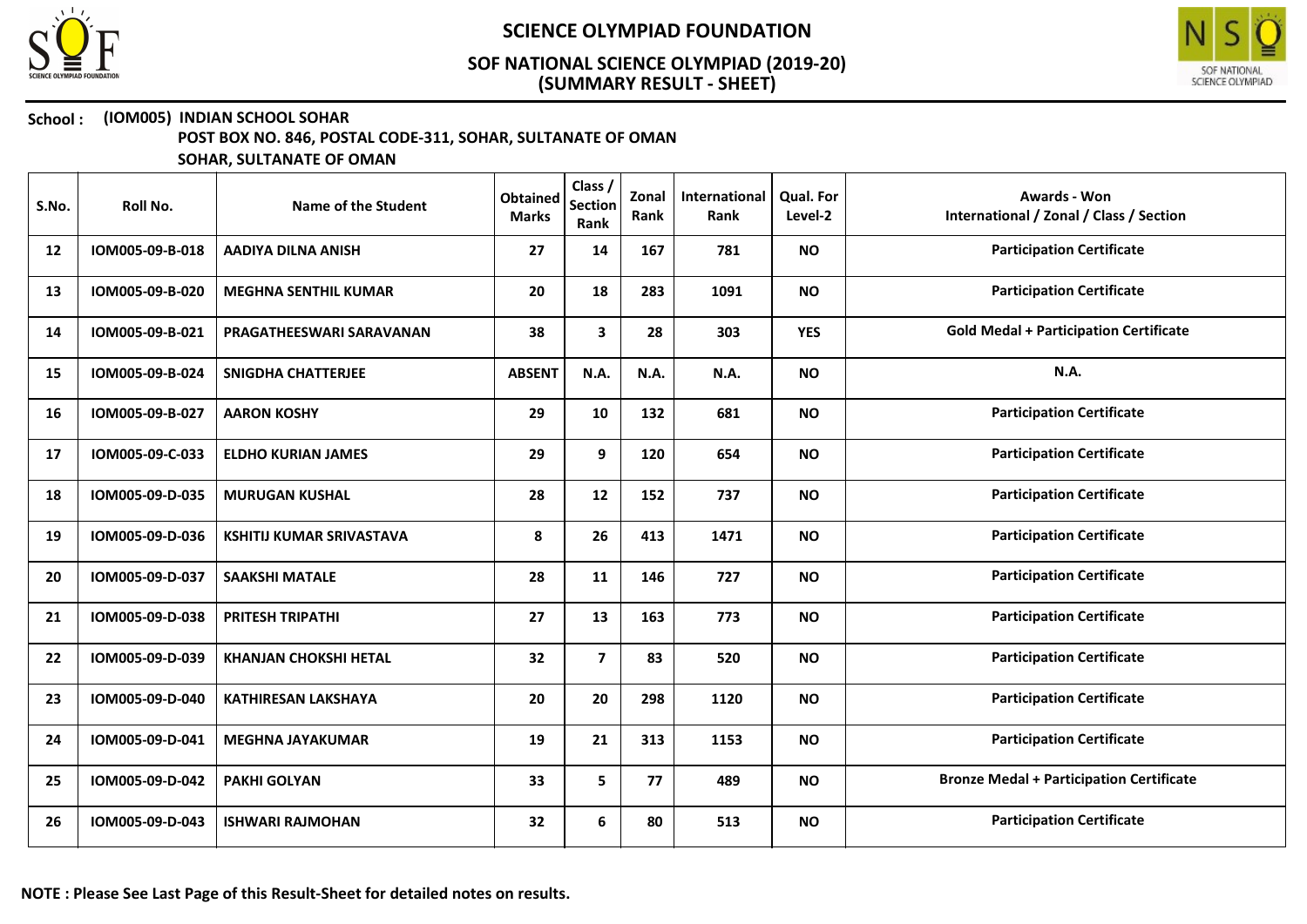



### School : (IOM005) INDIAN SCHOOL SOHAR

POST BOX NO. 846, POSTAL CODE-311, SOHAR, SULTANATE OF OMAN

| S.No.          | Roll No.        | Name of the Student         | <b>Obtained</b><br><b>Marks</b> | Class /<br><b>Section</b><br>Rank | Zonal<br>Rank | International<br>Rank | <b>Qual. For</b><br>Level-2 | <b>Awards - Won</b><br>International / Zonal / Class / Section |
|----------------|-----------------|-----------------------------|---------------------------------|-----------------------------------|---------------|-----------------------|-----------------------------|----------------------------------------------------------------|
| 27             | IOM005-09-E-045 | <b>AKSHAT RASTOGI</b>       | <b>ABSENT</b>                   | N.A.                              | N.A.          | N.A.                  | <b>NO</b>                   | <b>N.A.</b>                                                    |
| 28             | IOM005-09-E-047 | <b>SWATI RAJESH</b>         | 30                              | 8                                 | 119           | 641                   | <b>NO</b>                   | <b>Participation Certificate</b>                               |
| 29             | IOM005-09-E-048 | <b>AJISTH SHUKLA</b>        | <b>ABSENT</b>                   | N.A.                              | N.A.          | N.A.                  | <b>NO</b>                   | N.A.                                                           |
| 30             | IOM005-09-E-051 | <b>SAMBHAWI ADHIKARI</b>    | <b>ABSENT</b>                   | N.A.                              | N.A.          | N.A.                  | <b>NO</b>                   | N.A.                                                           |
| 1              | IOM005-10-A-002 | <b>GARVIT SINGH</b>         | 41                              | 3                                 | 26            | 270                   | <b>YES</b>                  | <b>Gold Medal + Participation Certificate</b>                  |
| $\mathbf{2}$   | IOM005-10-A-003 | <b>MADHUSMITA MOHAKUD</b>   | 32                              | 11                                | 118           | 653                   | <b>NO</b>                   | <b>Participation Certificate</b>                               |
| 3              | IOM005-10-A-004 | HET RITESHKUMAR SHAH        | 25                              | 21                                | 210           | 1006                  | <b>NO</b>                   | <b>Participation Certificate</b>                               |
| 4              | IOM005-10-A-007 | <b>ANIMESH VIJAY BAWANE</b> | 39                              | 4                                 | 38            | 339                   | <b>NO</b>                   | <b>Silver Medal + Participation Certificate</b>                |
| 5              | IOM005-10-A-008 | <b>OJAS GOLYAN</b>          | 43                              | $\mathbf{2}$                      | 16            | 216                   | <b>YES</b>                  | <b>Medal of Distinction + Certificate of Distinction</b>       |
| 6              | IOM005-10-A-009 | <b>OMAR FAROOQUE</b>        | 19                              | 33                                | 306           | 1307                  | <b>NO</b>                   | <b>Participation Certificate</b>                               |
| $\overline{7}$ | IOM005-10-A-010 | <b>DHRUVI N PATEL</b>       | 36                              | $\overline{7}$                    | 60            | 462                   | <b>NO</b>                   | <b>Participation Certificate</b>                               |
| 8              | IOM005-10-A-011 | <b>SUSHANTH UDAY</b>        | 12                              | 36                                | 371           | 1536                  | <b>NO</b>                   | <b>Participation Certificate</b>                               |
| 9              | IOM005-10-A-012 | PRIYASHA MANGLA             | 25                              | 22                                | 213           | 1014                  | <b>NO</b>                   | <b>Participation Certificate</b>                               |
| 10             | IOM005-10-B-013 | <b>OJASYA VERMA</b>         | 28                              | 18                                | 170           | 861                   | <b>NO</b>                   | <b>Participation Certificate</b>                               |
| 11             | IOM005-10-B-014 | AKULA SUBRAMANYA SRI MUKESH | 25                              | 23                                | 218           | 1026                  | <b>NO</b>                   | <b>Participation Certificate</b>                               |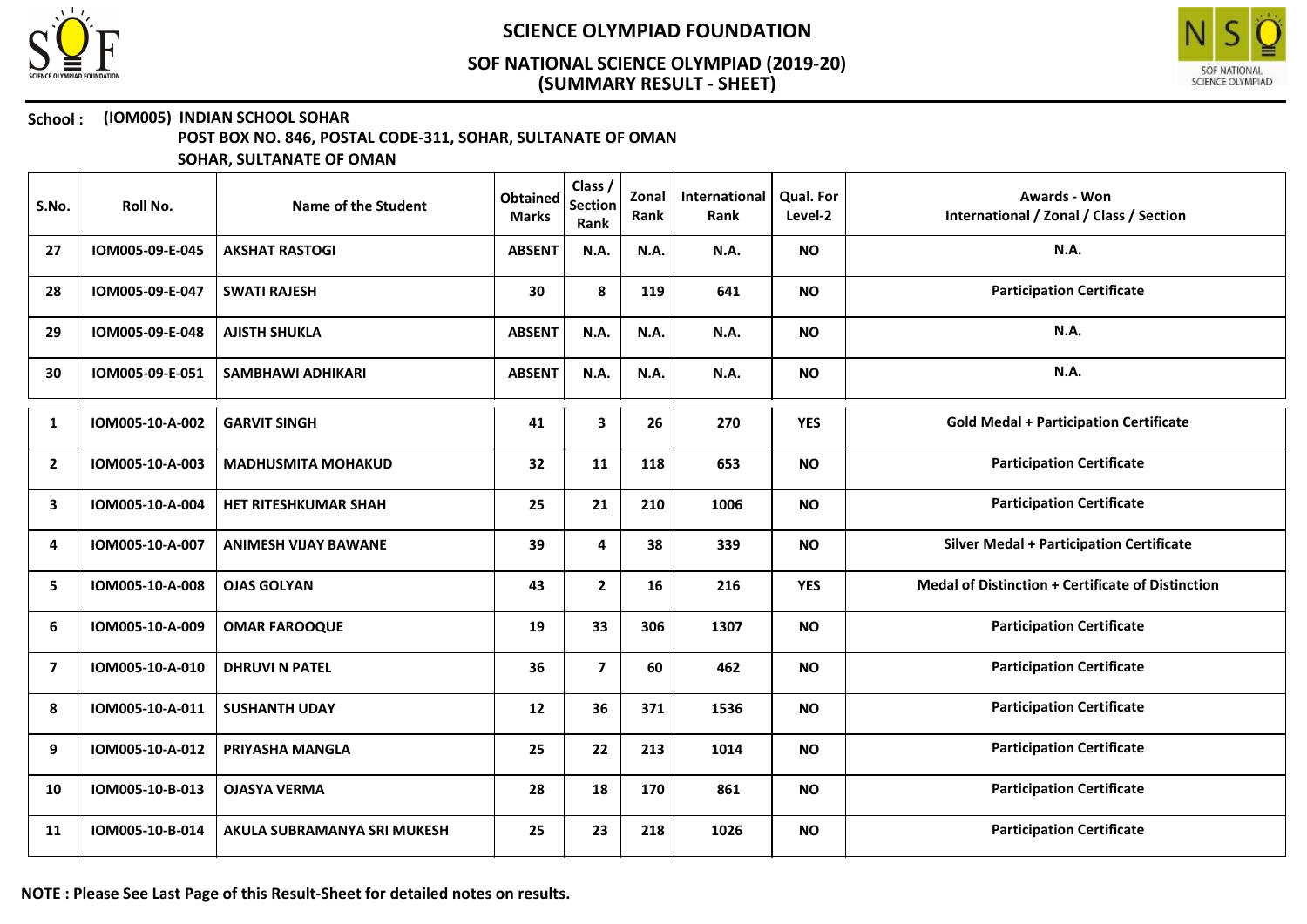



## School : (IOM005) INDIAN SCHOOL SOHAR

POST BOX NO. 846, POSTAL CODE-311, SOHAR, SULTANATE OF OMAN

| S.No. | Roll No.        | Name of the Student            | <b>Obtained</b><br><b>Marks</b> | Class /<br><b>Section</b><br>Rank | Zonal<br>Rank | International<br>Rank | Qual. For<br>Level-2 | <b>Awards - Won</b><br>International / Zonal / Class / Section |
|-------|-----------------|--------------------------------|---------------------------------|-----------------------------------|---------------|-----------------------|----------------------|----------------------------------------------------------------|
| 12    | IOM005-10-B-015 | AKULA SUBRAMANYA SRI MAHESH    | 26                              | 20                                | 192           | 952                   | <b>NO</b>            | <b>Participation Certificate</b>                               |
| 13    | IOM005-10-B-016 | <b>CLIVE JYONIL COLACO</b>     | 25                              | 24                                | 220           | 1035                  | <b>NO</b>            | <b>Participation Certificate</b>                               |
| 14    | IOM005-10-B-017 | <b>MIHIRA SUDHEER NAIR</b>     | 33                              | 10                                | 105           | 615                   | <b>NO</b>            | <b>Participation Certificate</b>                               |
| 15    | IOM005-10-B-018 | <b>URMI RITESHKUMAR MIRANI</b> | 41                              | 3                                 | 26            | 270                   | <b>YES</b>           | <b>Gold Medal + Participation Certificate</b>                  |
| 16    | IOM005-10-B-019 | <b>NEERAJ RAJEEV</b>           | 25                              | 22                                | 213           | 1014                  | <b>NO</b>            | <b>Participation Certificate</b>                               |
| 17    | IOM005-10-C-020 | <b>ANSHITHA FICEL</b>          | 31                              | 14                                | 134           | 708                   | <b>NO</b>            | <b>Participation Certificate</b>                               |
| 18    | IOM005-10-C-021 | HARSH ARVIND KUMAR SHUKLA      | 31                              | 12                                | 131           | 705                   | <b>NO</b>            | <b>Participation Certificate</b>                               |
| 19    | IOM005-10-C-022 | <b>ARYAN PANDEY</b>            | 44                              | $\mathbf{1}$                      | 13            | 183                   | <b>YES</b>           | <b>Medal of Distinction + Certificate of Distinction</b>       |
| 20    | IOM005-10-C-024 | <b>VIBHAVAN SAIBUVIS</b>       | 38                              | 5                                 | 45            | 385                   | <b>NO</b>            | <b>Bronze Medal + Participation Certificate</b>                |
| 21    | IOM005-10-C-026 | <b>ADITYA SHARMA</b>           | 33                              | 9                                 | 100           | 604                   | <b>NO</b>            | <b>Participation Certificate</b>                               |
| 22    | IOM005-10-C-028 | <b>FAIZ AHMED BAIG</b>         | 20                              | 30                                | 291           | 1262                  | <b>NO</b>            | <b>Participation Certificate</b>                               |
| 23    | IOM005-10-D-031 | <b>REVANTHIKA ASHOK</b>        | 23                              | 26                                | 244           | 1115                  | <b>NO</b>            | <b>Participation Certificate</b>                               |
| 24    | IOM005-10-D-032 | <b>SMIT AMITKUMAR RATHOD</b>   | 30                              | 15                                | 140           | 749                   | <b>NO</b>            | <b>Participation Certificate</b>                               |
| 25    | IOM005-10-D-033 | <b>VARUN BHATT</b>             | 28                              | 17                                | 167           | 857                   | <b>NO</b>            | <b>Participation Certificate</b>                               |
| 26    | IOM005-10-D-034 | <b>KAVYA MALVIYA</b>           | 35                              | 8                                 | 71            | 498                   | <b>NO</b>            | <b>Participation Certificate</b>                               |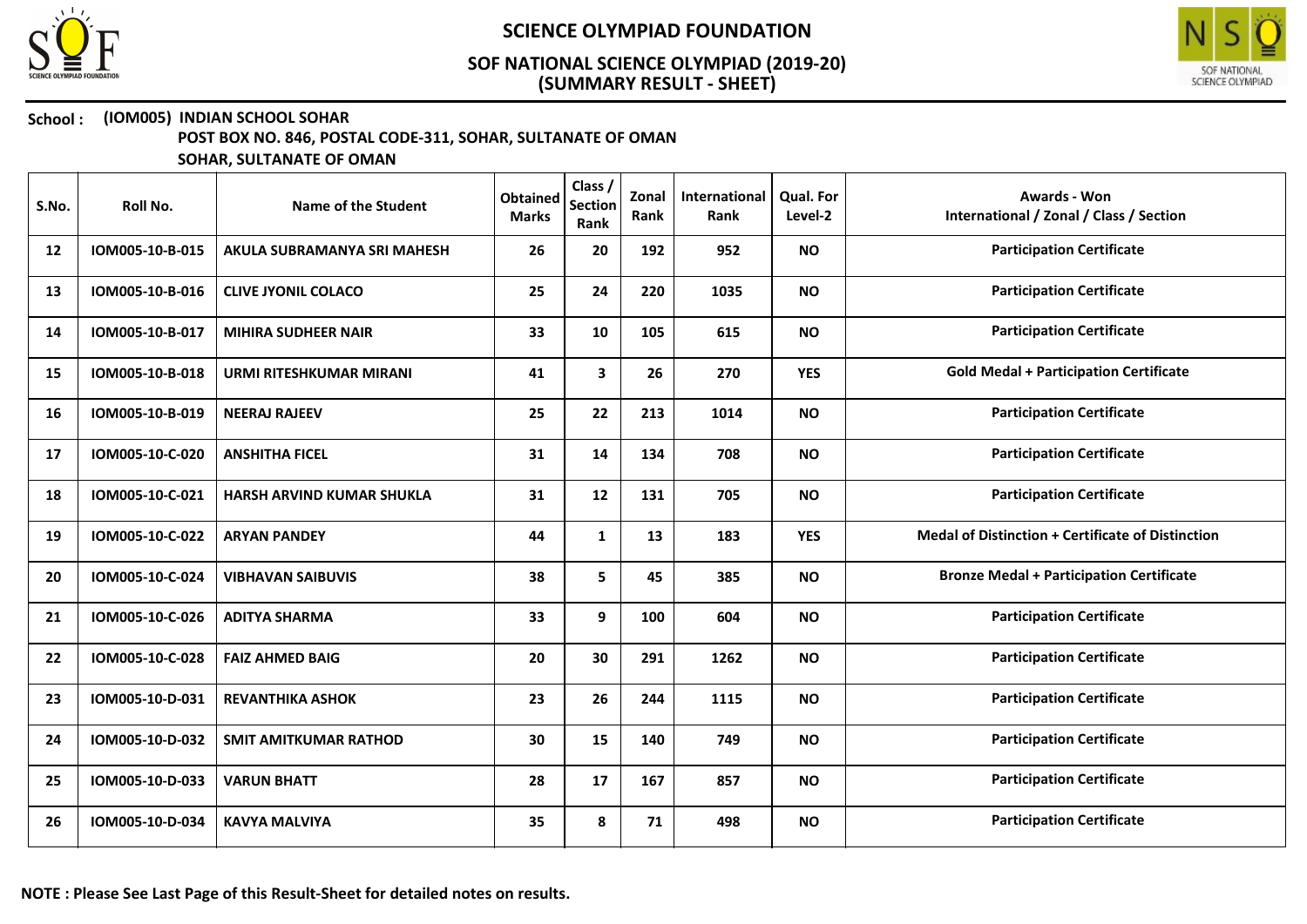



#### School : (IOM005) INDIAN SCHOOL SOHAR

POST BOX NO. 846, POSTAL CODE-311, SOHAR, SULTANATE OF OMAN

| S.No.          | Roll No.        | <b>Name of the Student</b>    | <b>Obtained</b><br><b>Marks</b> | Class /<br><b>Section</b><br>Rank | Zonal<br>Rank | International<br>Rank | <b>Qual. For</b><br>Level-2 | Awards - Won<br>International / Zonal / Class / Section |
|----------------|-----------------|-------------------------------|---------------------------------|-----------------------------------|---------------|-----------------------|-----------------------------|---------------------------------------------------------|
| 27             | IOM005-10-D-036 | <b>P ARAVIND</b>              | 17                              | 35                                | 331           | 1383                  | <b>NO</b>                   | <b>Participation Certificate</b>                        |
| 28             | IOM005-10-D-037 | <b>SHETTY ANANNYAA DINESH</b> | 18                              | 34                                | 321           | 1356                  | <b>NO</b>                   | <b>Participation Certificate</b>                        |
| 29             | IOM005-10-E-038 | <b>NIRANJANA BINU</b>         | 21                              | 29                                | 279           | 1216                  | <b>NO</b>                   | <b>Participation Certificate</b>                        |
| 30             | IOM005-10-E-042 | <b>AKHIL SURESH</b>           | 22                              | 28                                | 262           | 1174                  | <b>NO</b>                   | <b>Participation Certificate</b>                        |
| 31             | IOM005-10-E-043 | <b>ALEENA DISON</b>           | 23                              | 27                                | 249           | 1126                  | <b>NO</b>                   | <b>Participation Certificate</b>                        |
| 32             | IOM005-10-E-044 | <b>HERLIN RENIBA HERBERT</b>  | 19                              | 31                                | 298           | 1294                  | <b>NO</b>                   | <b>Participation Certificate</b>                        |
| 33             | IOM005-10-E-045 | <b>K JAYSANKAR MENON</b>      | 29                              | 16                                | 155           | 804                   | <b>NO</b>                   | <b>Participation Certificate</b>                        |
| 34             | IOM005-10-E-046 | <b>MARIA THERESE PAUL</b>     | 37                              | 6                                 | 58            | 426                   | <b>NO</b>                   | <b>Participation Certificate</b>                        |
| 35             | IOM005-10-F-050 | ABDUL ALEEM AAMIR M D         | 31                              | 13                                | 133           | 707                   | <b>NO</b>                   | <b>Participation Certificate</b>                        |
| 36             | IOM005-10-F-053 | <b>C SREE MUGHI</b>           | 19                              | 32                                | 305           | 1306                  | <b>NO</b>                   | <b>Participation Certificate</b>                        |
| 37             | IOM005-10-F-054 | <b>ABHISHEK P MANOJ</b>       | 27                              | 19                                | 182           | 902                   | <b>NO</b>                   | <b>Participation Certificate</b>                        |
| 38             | IOM005-10-F-056 | <b>DEEPAK VISHAL J</b>        | 23                              | 25                                | 237           | 1091                  | <b>NO</b>                   | <b>Participation Certificate</b>                        |
| 1              | IOM005-11-A-001 | <b>ABDUL MATEEN</b>           | <b>ABSENT</b>                   | N.A.                              | N.A.          | N.A.                  | <b>NO</b>                   | N.A.                                                    |
| $\overline{2}$ | IOM005-11-A-002 | <b>ANAND KRISHNA</b>          | 26                              | 4                                 | 76            | 1870                  | <b>NO</b>                   | <b>Participation Certificate</b>                        |
| 3              | IOM005-11-A-004 | <b>RISHABH CHOPDE</b>         | 21                              | 10                                | 141           | 2943                  | <b>NO</b>                   | <b>Participation Certificate</b>                        |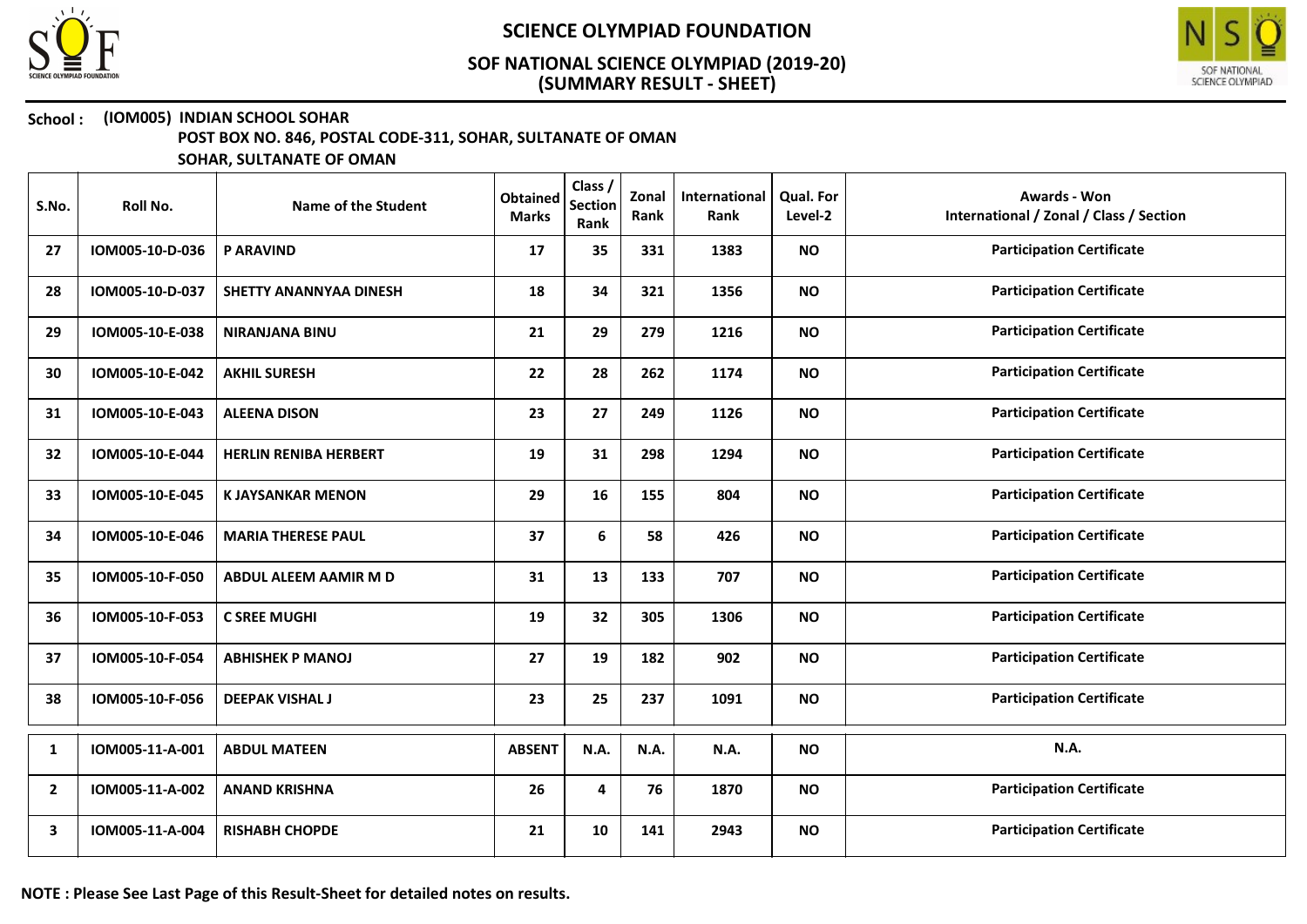



#### School : (IOM005) INDIAN SCHOOL SOHAR

POST BOX NO. 846, POSTAL CODE-311, SOHAR, SULTANATE OF OMAN

| S.No.          | Roll No.        | Name of the Student             | <b>Obtained</b><br><b>Marks</b> | Class /<br><b>Section</b><br>Rank | Zonal<br>Rank | International<br>Rank | Qual. For<br>Level-2 | <b>Awards - Won</b><br>International / Zonal / Class / Section |
|----------------|-----------------|---------------------------------|---------------------------------|-----------------------------------|---------------|-----------------------|----------------------|----------------------------------------------------------------|
| 4              | IOM005-11-A-005 | <b>MRIDULA HARIKUMAR PILLAI</b> | 21                              | 9                                 | 136           | 2918                  | <b>NO</b>            | <b>Participation Certificate</b>                               |
| 5              | IOM005-11-A-006 | <b>MOHAMMAD ADIL</b>            | 19                              | 12                                | 174           | 3311                  | <b>NO</b>            | <b>Participation Certificate</b>                               |
| 6              | IOM005-11-A-008 | <b>EDVIN BINU</b>               | 25                              | 5                                 | 86            | 2063                  | <b>NO</b>            | <b>Participation Certificate</b>                               |
| $\overline{7}$ | IOM005-11-A-009 | <b>REEVEPRINSON FERNANDES</b>   | $\overline{\mathbf{z}}$         | 16                                | 276           | 4766                  | <b>NO</b>            | <b>Participation Certificate</b>                               |
| 8              | IOM005-11-A-011 | <b>SPARSH GUPTA</b>             | 27                              | 3                                 | 62            | 1674                  | <b>NO</b>            | <b>Bronze Medal + Participation Certificate</b>                |
| 9              | IOM005-11-A-012 | <b>SAUMYA</b>                   | 24                              | $\overline{7}$                    | 98            | 2284                  | <b>NO</b>            | <b>Participation Certificate</b>                               |
| 10             | IOM005-11-B-013 | <b>NUZHA AJAZ</b>               | 17                              | 14                                | 203           | 3605                  | <b>NO</b>            | <b>Participation Certificate</b>                               |
| 11             | IOM005-11-B-015 | <b>ABHILASH CHENTAMARAKSHAN</b> | <b>ABSENT</b>                   | N.A.                              | N.A.          | N.A.                  | <b>NO</b>            | N.A.                                                           |
| 12             | IOM005-11-B-016 | <b>ZEBA SHAIKH</b>              | 17                              | 15                                | 208           | 3671                  | <b>NO</b>            | <b>Participation Certificate</b>                               |
| 13             | IOM005-11-B-017 | <b>ARAVINTH RAJESH</b>          | 24                              | 6                                 | 94            | 2237                  | <b>NO</b>            | <b>Participation Certificate</b>                               |
| 14             | IOM005-11-B-018 | <b>SWITHIN GLADSON GOMEZ</b>    | 29                              | $\mathbf{1}$                      | 37            | 1340                  | <b>NO</b>            | <b>Gold Medal + Participation Certificate</b>                  |
| 15             | IOM005-11-B-019 | <b>NANDINI SHARMA</b>           | <b>ABSENT</b>                   | N.A.                              | N.A.          | N.A.                  | <b>NO</b>            | N.A.                                                           |
| 16             | IOM005-11-B-020 | YAGNIK SARAVAIYA                | 19                              | 13                                | 175           | 3316                  | <b>NO</b>            | <b>Participation Certificate</b>                               |
| 17             | IOM005-11-B-021 | <b>RAJAKUMARAN MERCY ANGEL</b>  | 28                              | $\mathbf{2}$                      | 49            | 1491                  | <b>NO</b>            | <b>Silver Medal + Participation Certificate</b>                |
| 18             | IOM005-11-B-022 | <b>SANJAYKUMAR VINAYAGAM</b>    | 21                              | 8                                 | 132           | 2873                  | <b>NO</b>            | <b>Participation Certificate</b>                               |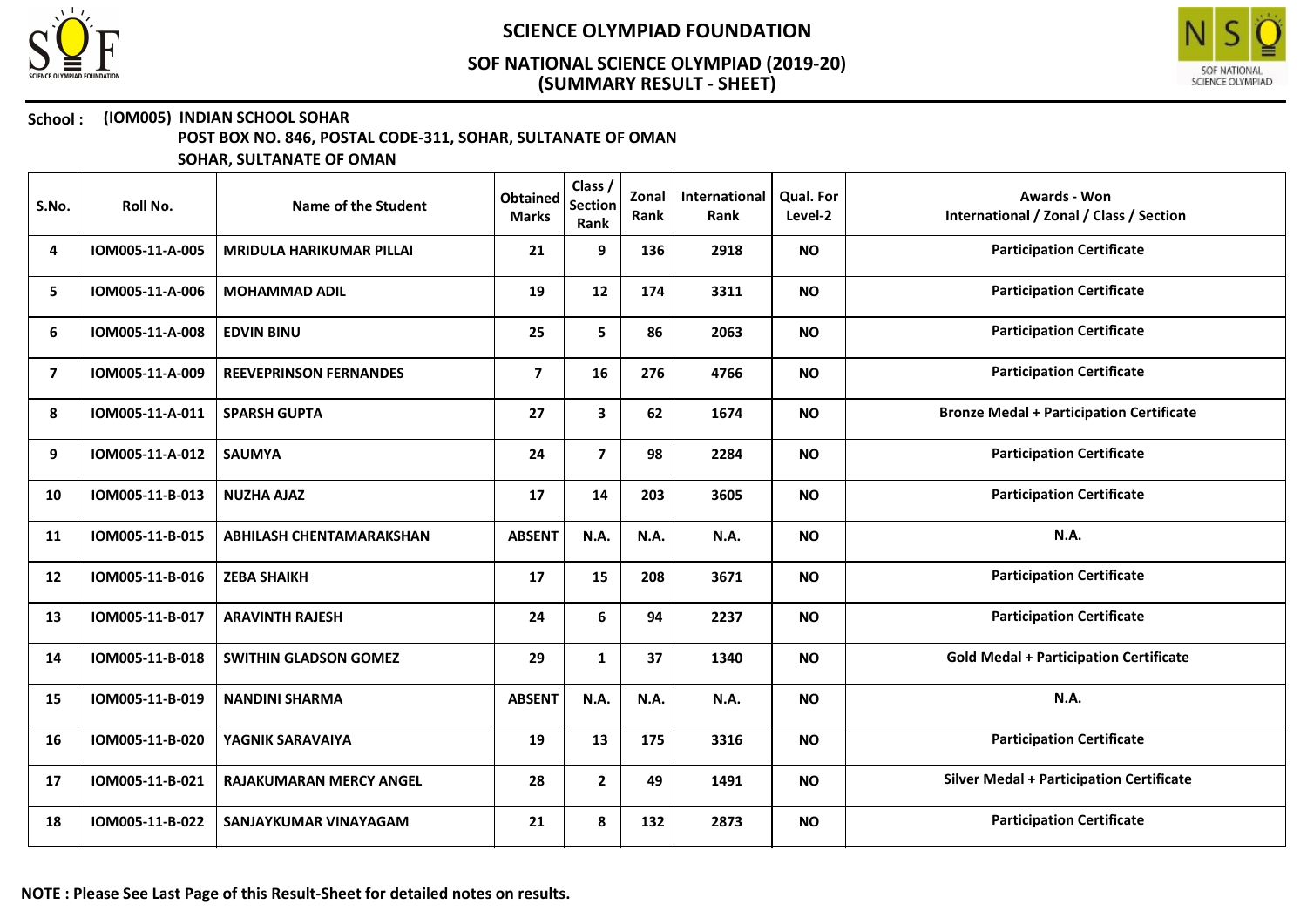



#### School : (IOM005) INDIAN SCHOOL SOHAR

POST BOX NO. 846, POSTAL CODE-311, SOHAR, SULTANATE OF OMAN

| S.No.          | Roll No.        | Name of the Student               | <b>Obtained</b><br><b>Marks</b> | Class /<br><b>Section</b><br>Rank | Zonal<br>Rank           | International<br>Rank | Qual. For<br>Level-2 | Awards - Won<br>International / Zonal / Class / Section  |
|----------------|-----------------|-----------------------------------|---------------------------------|-----------------------------------|-------------------------|-----------------------|----------------------|----------------------------------------------------------|
| 19             | IOM005-11-B-023 | <b>SHASWAT KASHYAP</b>            | 19                              | 11                                | 168                     | 3252                  | <b>NO</b>            | <b>Participation Certificate</b>                         |
| 1              | IOM005-12-A-002 | <b>J SHRAVAN</b>                  | <b>ABSENT</b>                   | <b>N.A.</b>                       | N.A.                    | N.A.                  | <b>NO</b>            | <b>N.A.</b>                                              |
| $\overline{2}$ | IOM005-12-A-004 | <b>JERALD KANNATH</b>             | <b>ABSENT</b>                   | N.A.                              | <b>N.A.</b>             | N.A.                  | <b>NO</b>            | N.A.                                                     |
| 3              | IOM005-12-A-005 | <b>SREE MUKUND VEGI</b>           | 25                              | $\mathbf{3}$                      | 28                      | 1763                  | <b>NO</b>            | <b>Gold Medal + Participation Certificate</b>            |
| 4              | IOM005-12-A-007 | <b>KESHAV KISHOR KUDALE</b>       | <b>ABSENT</b>                   | <b>N.A.</b>                       | N.A.                    | N.A.                  | <b>NO</b>            | <b>N.A.</b>                                              |
| 5              | IOM005-12-A-009 | <b>ZEBA TAMKEEN</b>               | 31                              | $\mathbf{1}$                      | $\overline{\mathbf{z}}$ | 900                   | <b>YES</b>           | <b>Medal of Distinction + Certificate of Distinction</b> |
| 6              | IOM005-12-A-010 | <b>KAMRAJ SATHYAN</b>             | 21                              | 5                                 | 44                      | 2574                  | <b>NO</b>            | <b>Participation Certificate</b>                         |
| $\overline{7}$ | IOM005-12-B-021 | <b>PAVITRI MURUGAN</b>            | 25                              | 4                                 | 31                      | 1833                  | <b>NO</b>            | <b>Participation Certificate</b>                         |
| 8              | IOM005-12-B-022 | <b>KEERTHANA SENTHIL NATHAN</b>   | <b>ABSENT</b>                   | N.A.                              | N.A.                    | N.A.                  | <b>NO</b>            | N.A.                                                     |
| 9              | IOM005-12-B-023 | <b>JENNIE ANGELA JOSE SHIRLEY</b> | 29                              | $\mathbf{2}$                      | 12                      | 1116                  | <b>YES</b>           | <b>Medal of Distinction + Certificate of Distinction</b> |
| 10             | IOM005-12-B-025 | <b>KUSHI MANISH MATHUR</b>        | <b>ABSENT</b>                   | N.A.                              | N.A.                    | N.A.                  | <b>NO</b>            | N.A.                                                     |
| 11             | IOM005-12-B-026 | POOJA RAJAMOHAN                   | 18                              | 6                                 | 60                      | 3117                  | <b>NO</b>            | <b>Participation Certificate</b>                         |
| 12             | IOM005-12-B-027 | PAVITHRA PETCHIAPPAN              | 17                              | $\overline{7}$                    | 67                      | 3352                  | <b>NO</b>            | <b>Participation Certificate</b>                         |